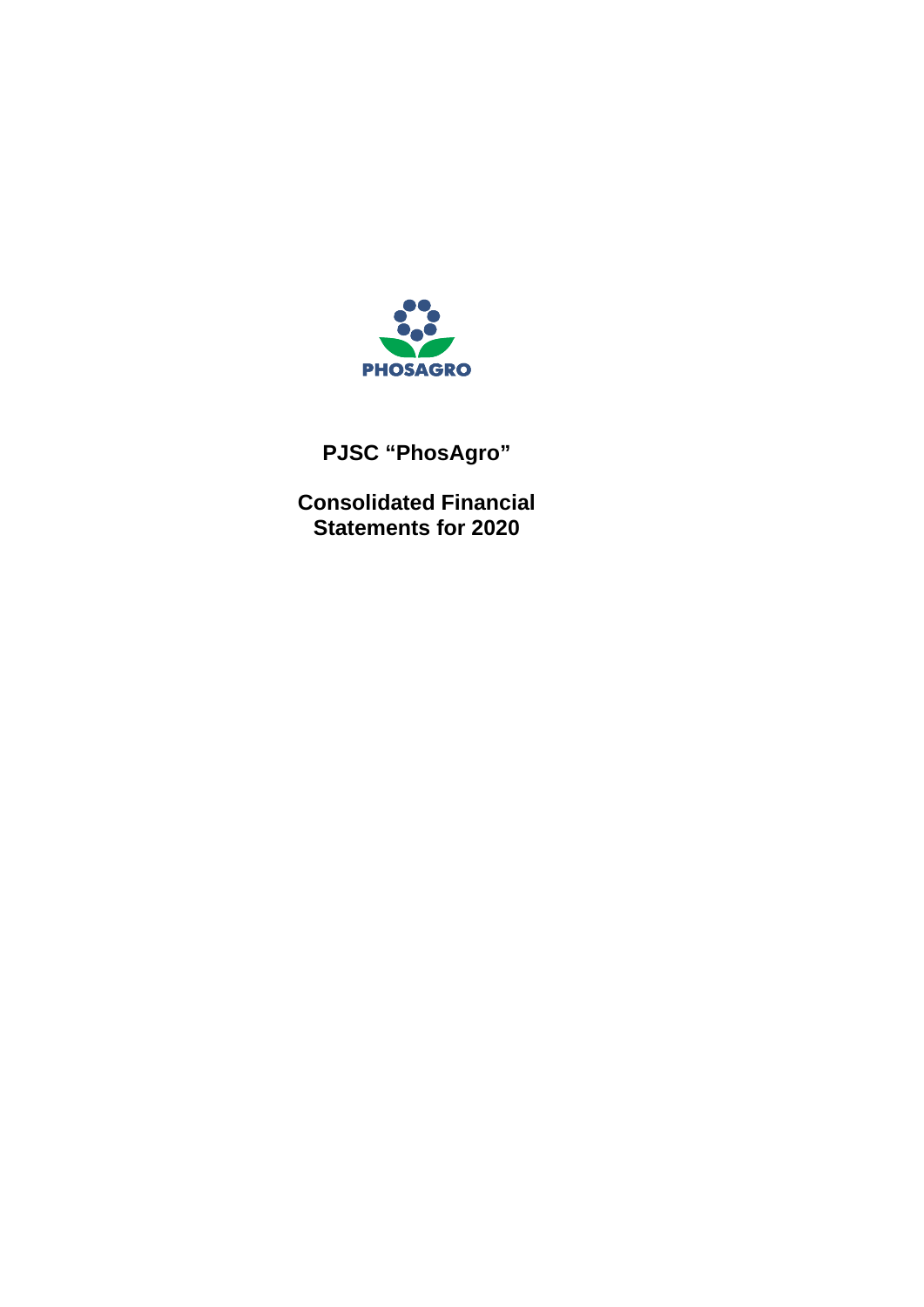# **Contents**

| Independent Auditors' Report                                            | 3              |
|-------------------------------------------------------------------------|----------------|
| Consolidated Statement of Profit or Loss and Other Comprehensive Income | $\overline{7}$ |
| <b>Consolidated Statement of Financial Position</b>                     | 8              |
| <b>Consolidated Statement of Cash Flows</b>                             | 9              |
| Consolidated Statement of Changes in Equity                             | 10             |
| Notes to the Consolidated Financial Statements                          | 11             |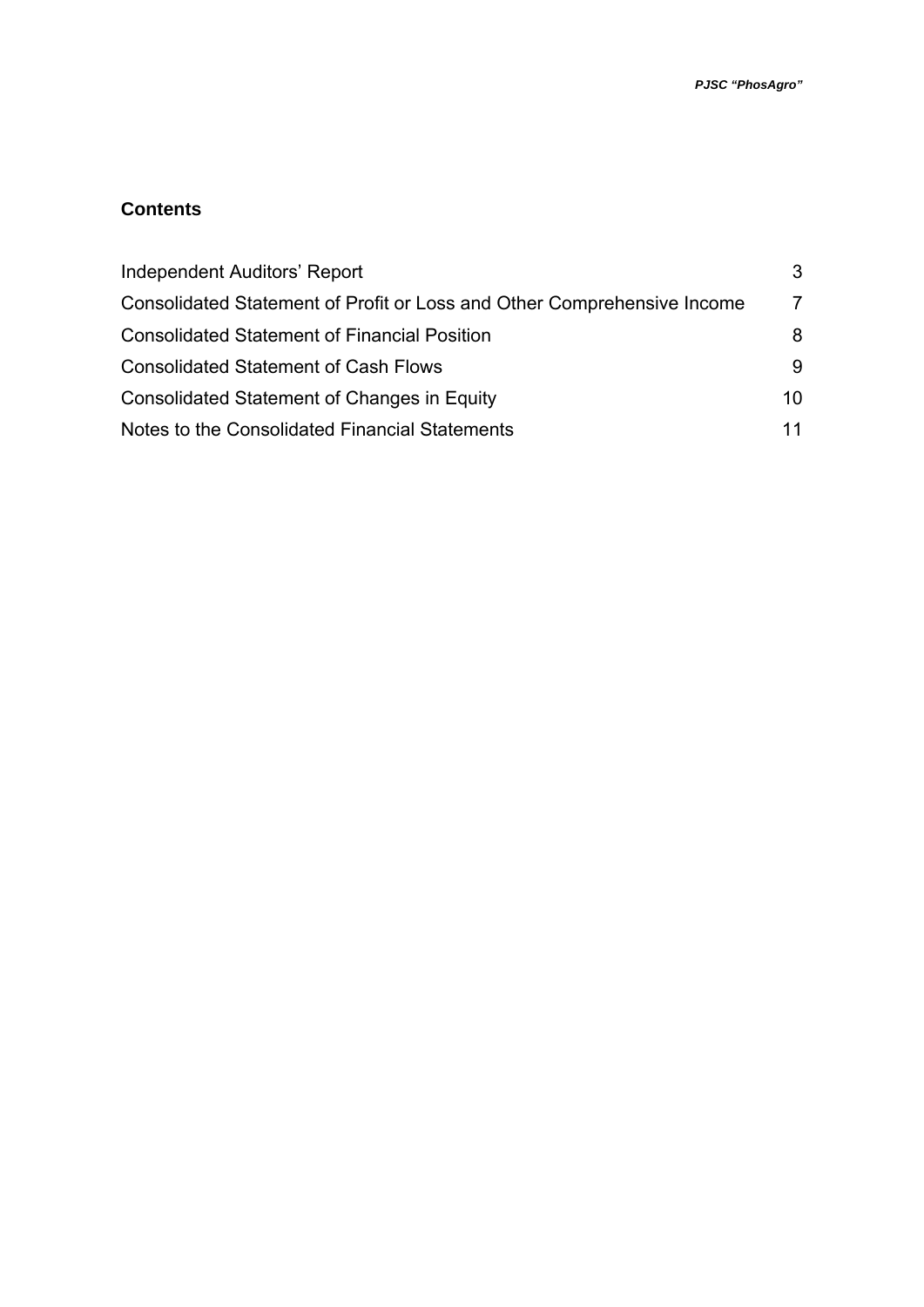

# Independent Auditors' Report

# **To the Shareholders and Board of Directors of PJSC "PhosAgro"**

#### **Opinion**

We have audited the consolidated financial statements of PJSC "PhosAgro" (the "Company") and its subsidiaries (the "Group"), which comprise the consolidated statement of financial position as at 31 December 2020, the consolidated statements of profit or loss and other comprehensive income, changes in equity and cash flows for the year then ended, and notes, comprising significant accounting policies and other explanatory information.

In our opinion, the accompanying consolidated financial statements present fairly, in all material respects, the consolidated financial position of the Group as at 31 December 2020, and its consolidated financial performance and its consolidated cash flows for the year then ended in accordance with International Financial Reporting Standards (IFRS).

#### **Basis for Opinion**

We conducted our audit in accordance with International Standards on Auditing (ISAs). Our responsibilities under those standards are further described in the *Auditors' Responsibilities for the Audit of the Consolidated Financial Statements* section of our report. We are independent of the Group in accordance with the independence requirements that are relevant to our audit of the consolidated financial statements in the Russian Federation and with the International Ethics Standards Board for Accountants International Code of Ethics for Professional Accountants (including International Independence Standards) (IESBA Code), and we have fulfilled our other ethical responsibilities in accordance with the requirements in the Russian Federation and the IESBA Code. We believe that the audit evidence we have obtained is sufficient and appropriate to provide a basis for our opinion.

# **Key Audit Matters**

Key audit matters are those matters that, in our professional judgment, were of most significance in our audit of the consolidated financial statements of the current period. These matters were addressed in the context of our audit of the consolidated financial statements as a whole, and in forming our opinion thereon, and we do not provide a separate opinion on these matters.

Audited entity: PJSC "PhosAgro"

Registration number in the Unified State Register of Legal Entities: No. 1027700190572.

Moscow, Russia

Independent auditor: JSC "KPMG", a company incorporated under the Laws of the Russian Federation, a member firm of the KPMG global organization of independent member firms affiliated with KPMG International Limited, a private English company limited by guarantee.

Registration number in the Unified State Register of Legal Entities: No. 1027700125628.

Member of the Self-regulatory Organization of Auditors Association "Sodruzhestvo" (SRO AAS). Principal registration number of the entry in the Register of Auditors and Audit Organizations: No. 12006020351.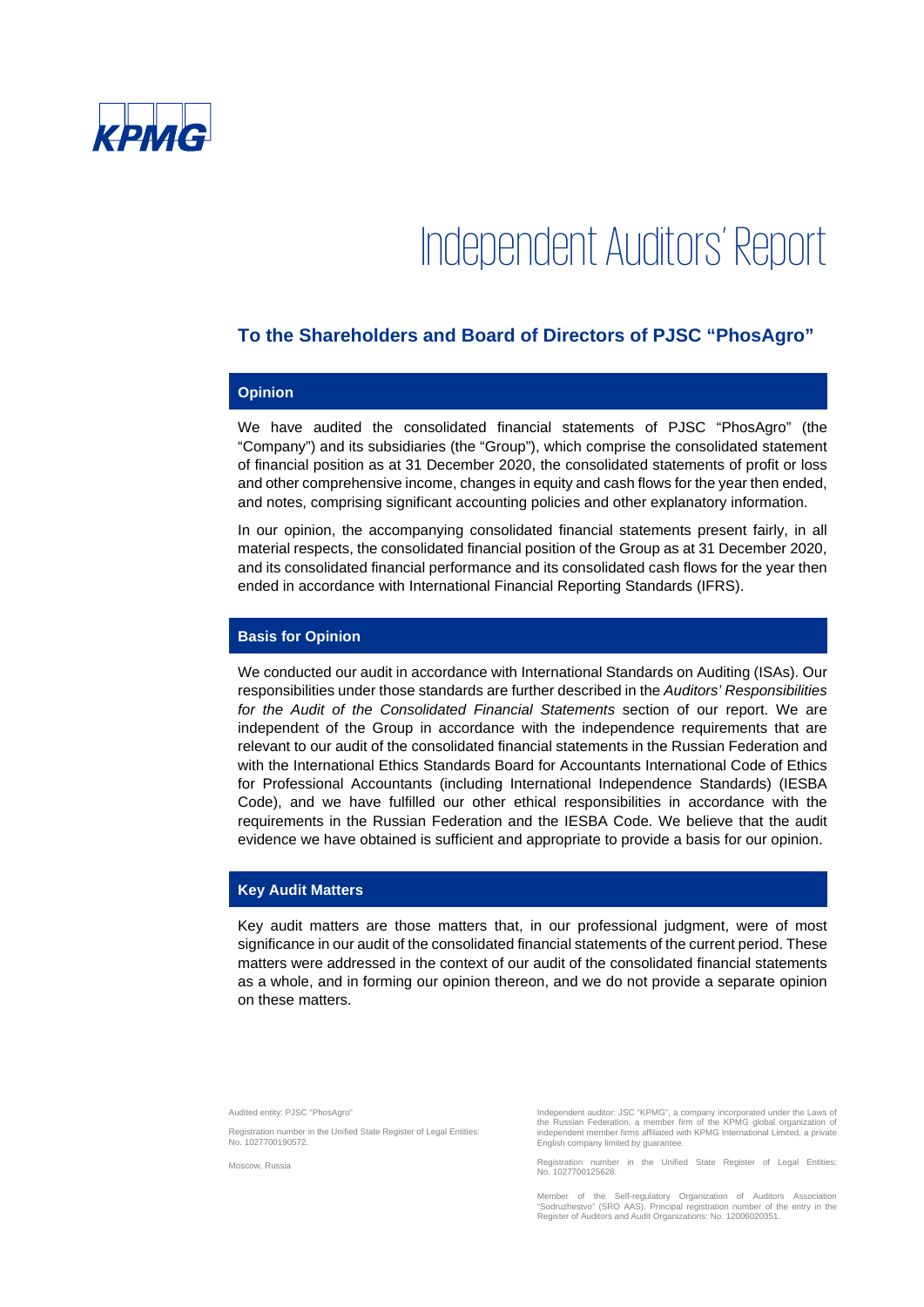

*PJSC "PhosAgro" Independent Auditors' Report Page 2* 

#### **Valuation of deferred tax assets**

Please refer to the Note 18 in the consolidated financial statements.

| The key audit matter                                                                                                                                                                                                                                                                    | How the matter was addressed in our audit                                                                                                                                                                                                                                                                                                                                                         |
|-----------------------------------------------------------------------------------------------------------------------------------------------------------------------------------------------------------------------------------------------------------------------------------------|---------------------------------------------------------------------------------------------------------------------------------------------------------------------------------------------------------------------------------------------------------------------------------------------------------------------------------------------------------------------------------------------------|
| The Group has recognised significant                                                                                                                                                                                                                                                    | Our audit procedures included the following:                                                                                                                                                                                                                                                                                                                                                      |
| deferred tax assets in respect of tax                                                                                                                                                                                                                                                   | We considered the Group's assessment of                                                                                                                                                                                                                                                                                                                                                           |
| losses.                                                                                                                                                                                                                                                                                 | possible options for the utilization of deferred                                                                                                                                                                                                                                                                                                                                                  |
| The Group regularly considers possible                                                                                                                                                                                                                                                  | tax asset and its assessment of the likelihood                                                                                                                                                                                                                                                                                                                                                    |
| options for utilization of deferred tax                                                                                                                                                                                                                                                 | of those options.                                                                                                                                                                                                                                                                                                                                                                                 |
| asset and assesses recoverability based<br>on the most likely utilization option. The<br>recovery of the deferred tax assets also<br>depends on achieving sufficient taxable                                                                                                            | We tested the accuracy of the taxable profits<br>model used to<br>estimate<br>forecast<br>the<br>recoverability of deferred tax assets.                                                                                                                                                                                                                                                           |
| profits in the future.<br>The assessment of the recoverability of<br>tax losses depends on the projected<br>profitability of the Group, which is formed<br>on the basis of planned sales volumes<br>and prices for sold products and<br>expected inflation rates and exchange<br>rates. | We evaluated the appropriateness<br>οf<br>management's key assumptions<br>and<br>estimates used by management to assess the<br>likelihood of generating sufficient future<br>taxable profits to support the recognition of<br>deferred tax assets, taking into account<br>external market indicators such as trends in<br>prices for chemical fertilizers, inflation rates<br>and exchange rates. |
| There is inherent uncertainty involved in                                                                                                                                                                                                                                               | Using KPMG tax specialists, we considered                                                                                                                                                                                                                                                                                                                                                         |
| forecasting timing and quantum of future                                                                                                                                                                                                                                                | the appropriateness of the application of                                                                                                                                                                                                                                                                                                                                                         |
| taxable profits, which support the extent                                                                                                                                                                                                                                               | relevant tax legislation by the Group, in                                                                                                                                                                                                                                                                                                                                                         |
| to which tax assets are recognised.                                                                                                                                                                                                                                                     | relation to the utilization of tax losses,                                                                                                                                                                                                                                                                                                                                                        |
| Therefore, this is the key judgmental area                                                                                                                                                                                                                                              | including analysis of the most likely option for                                                                                                                                                                                                                                                                                                                                                  |
| our audit is concentrated on.                                                                                                                                                                                                                                                           | their utilization.                                                                                                                                                                                                                                                                                                                                                                                |

# **Other Information**

Management is responsible for the other information. The other information comprises the information included in the Annual report but does not include the consolidated financial statements and our auditors' report thereon. The Annual report is expected to be made available to us after the date of this auditors' report.

Our opinion on the consolidated financial statements does not cover the other information and we will not express any form of assurance conclusion thereon.

In connection with our audit of the consolidated financial statements, our responsibility is to read the other information identified above when it becomes available and, in doing so, consider whether the other information is materially inconsistent with the consolidated financial statements or our knowledge obtained in the audit, or otherwise appears to be materially misstated.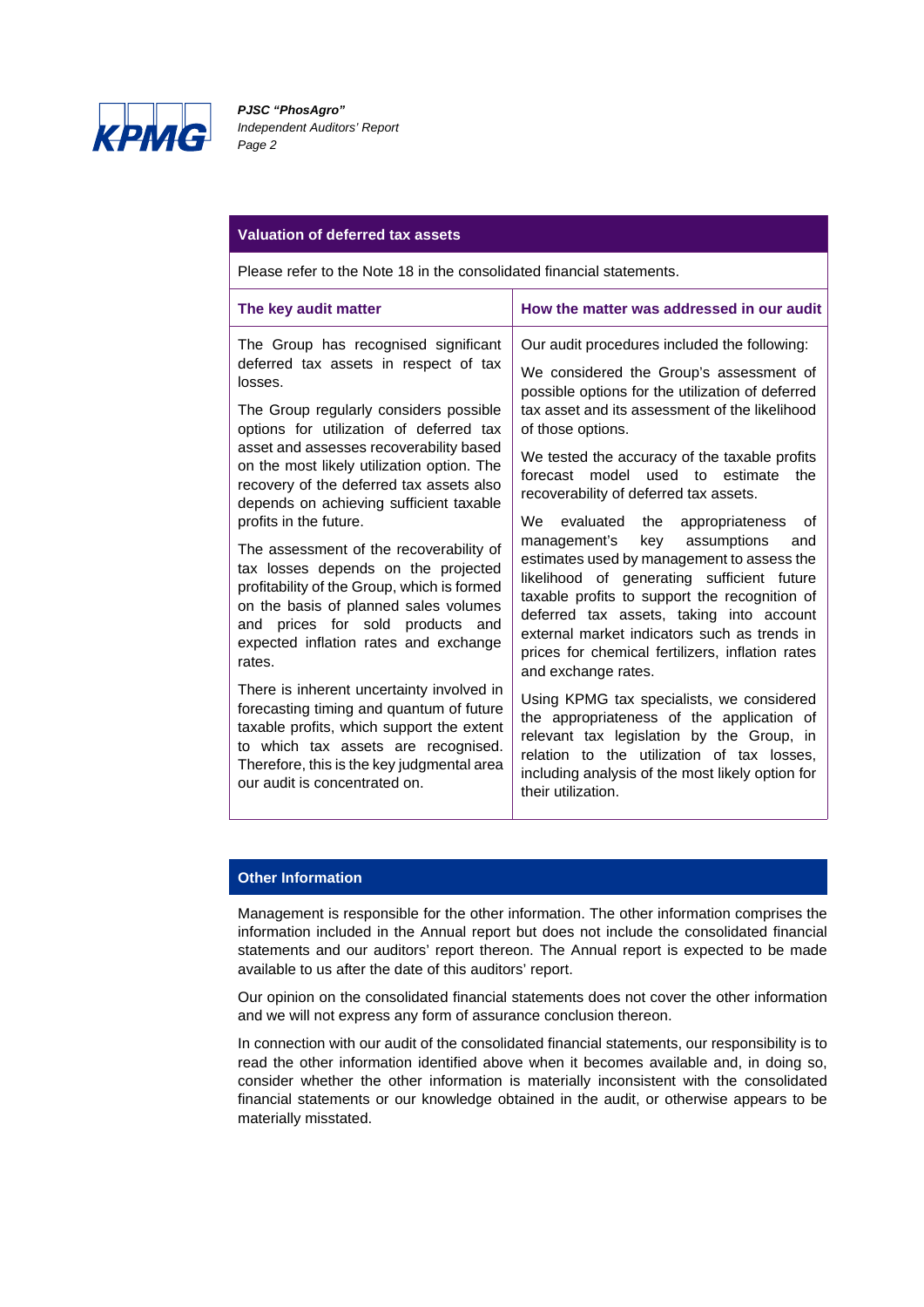

*PJSC "PhosAgro" Independent Auditors' Report Page 3* 

# **Responsibilities of Management and Those Charged with Governance for the Consolidated Financial Statements**

Management is responsible for the preparation and fair presentation of the consolidated financial statements in accordance with IFRS, and for such internal control as management determines is necessary to enable the preparation of consolidated financial statements that are free from material misstatement, whether due to fraud or error.

In preparing the consolidated financial statements, management is responsible for assessing the Group's ability to continue as a going concern, disclosing, as applicable, matters related to going concern and using the going concern basis of accounting unless management either intends to liquidate the Group or to cease operations, or has no realistic alternative but to do so.

Those charged with governance are responsible for overseeing the Group's financial reporting process.

#### **Auditors' Responsibilities for the Audit of the Consolidated Financial Statements**

Our objectives are to obtain reasonable assurance about whether the consolidated financial statements as a whole are free from material misstatement, whether due to fraud or error, and to issue an auditors' report that includes our opinion. Reasonable assurance is a high level of assurance, but is not a guarantee that an audit conducted in accordance with ISAs will always detect a material misstatement when it exists. Misstatements can arise from fraud or error and are considered material if, individually or in the aggregate, they could reasonably be expected to influence the economic decisions of users taken on the basis of these consolidated financial statements.

As part of an audit in accordance with ISAs, we exercise professional judgment and maintain professional scepticism throughout the audit. We also:

- Identify and assess the risks of material misstatement of the consolidated financial statements, whether due to fraud or error, design and perform audit procedures responsive to those risks, and obtain audit evidence that is sufficient and appropriate to provide a basis for our opinion. The risk of not detecting a material misstatement resulting from fraud is higher than for one resulting from error, as fraud may involve collusion, forgery, intentional omissions, misrepresentations, or the override of internal control.
- Obtain an understanding of internal control relevant to the audit in order to design audit procedures that are appropriate in the circumstances, but not for the purpose of expressing an opinion on the effectiveness of the Group's internal control.
- Evaluate the appropriateness of accounting policies used and the reasonableness of accounting estimates and related disclosures made by management.
- Conclude on the appropriateness of management's use of the going concern basis of accounting and, based on the audit evidence obtained, whether a material uncertainty exists related to events or conditions that may cast significant doubt on the Group's ability to continue as a going concern. If we conclude that a material uncertainty exists, we are required to draw attention in our auditors' report to the related disclosures in the consolidated financial statements or, if such disclosures are inadequate, to modify our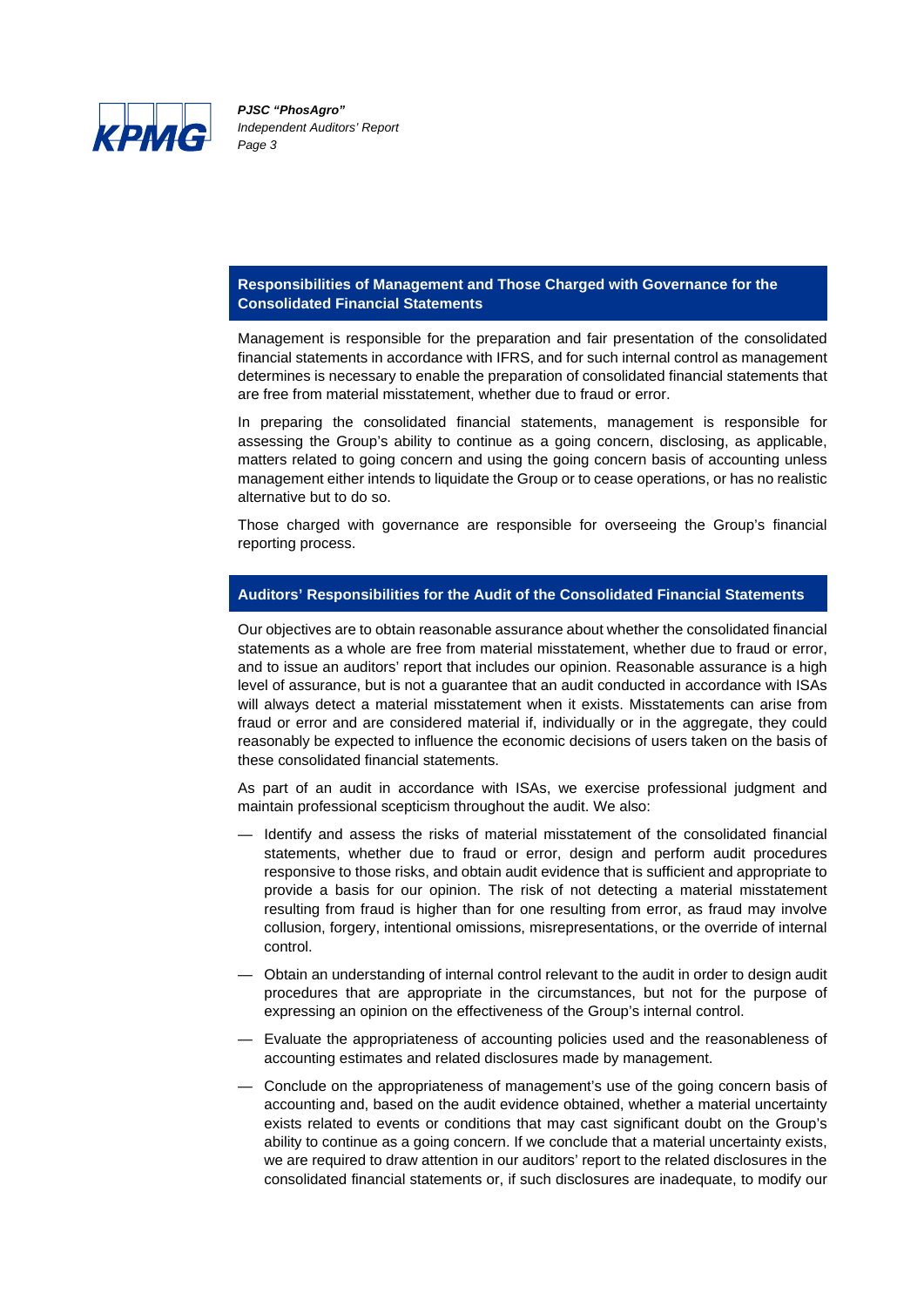

*PJSC "PhosAgro" Independent Auditors' Report Page 4* 

> opinion. Our conclusions are based on the audit evidence obtained up to the date of our auditors' report. However, future events or conditions may cause the Group to cease to continue as a going concern.

- Evaluate the overall presentation, structure and content of the consolidated financial statements, including the disclosures, and whether the consolidated financial statements represent the underlying transactions and events in a manner that achieves fair presentation.
- Obtain sufficient appropriate audit evidence regarding the financial information of the entities or business activities within the Group to express an opinion on the consolidated financial statements. We are responsible for the direction, supervision and performance of the group audit. We remain solely responsible for our audit opinion.

We communicate with those charged with governance regarding, among other matters, the planned scope and timing of the audit and significant audit findings, including any significant deficiencies in internal control that we identify during our audit.

We also provide those charged with governance with a statement that we have complied with relevant ethical requirements regarding independence, and communicate with them all relationships and other matters that may reasonably be thought to bear on our independence, and where applicable, actions taken to eliminate threats or safeguards applied.

From the matters communicated with those charged with governance, we determine those matters that were of most significance in the audit of the consolidated financial statements of the current period and are therefore the key audit matters. We describe these matters in our auditors' report unless law or regulation precludes public disclosure about the matter or when, in extremely rare circumstances, we determine that a matter should not be communicated in our report because the adverse consequences of doing so would reasonably be expected to outweigh the public interest benefits of such communication.

The engagement partner on the audit resulting in this independent auditors' report is:

I.A. Yagnov MOCKE

JSC "KPMG" Moscow, Russia 18 February 2021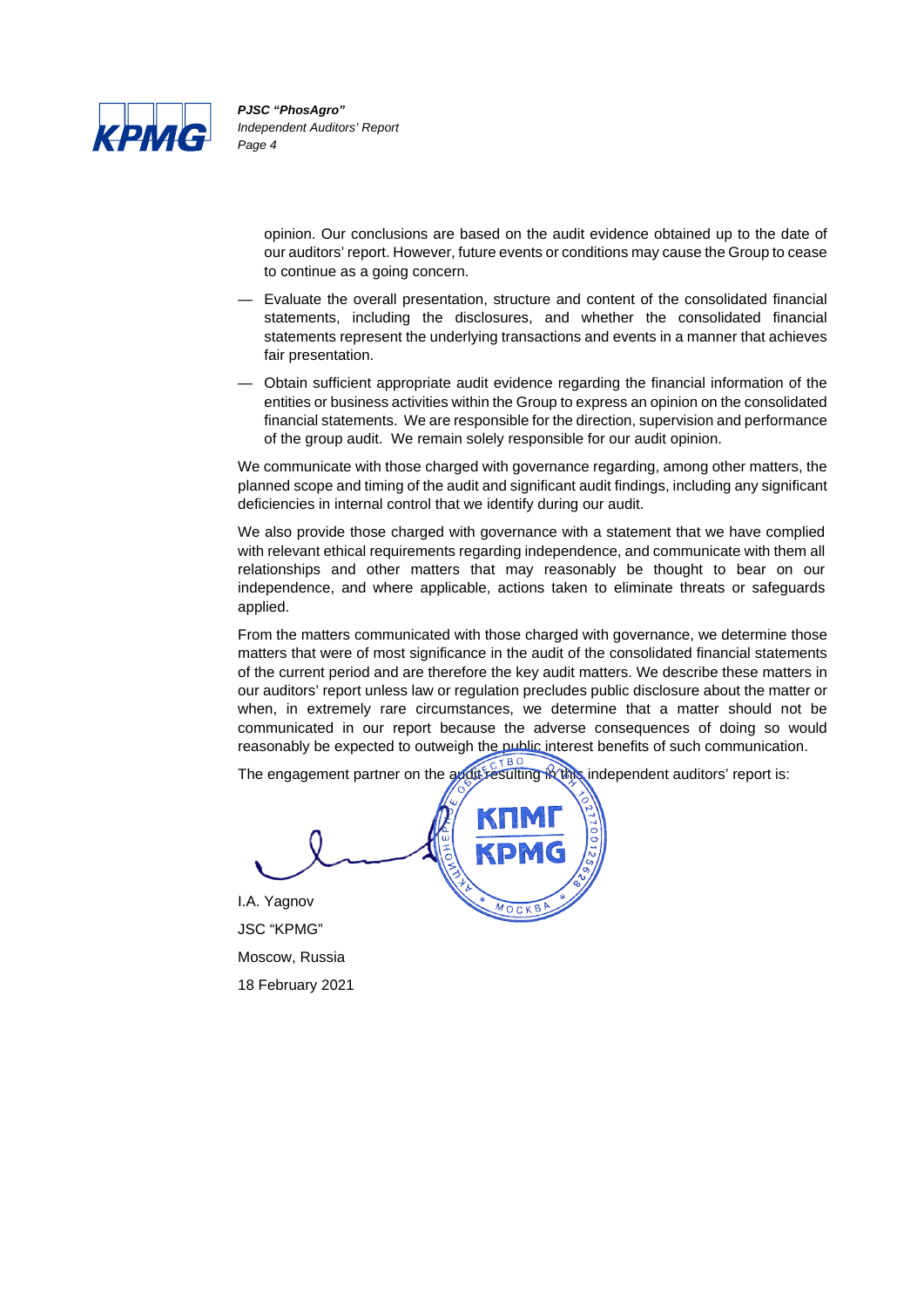|                                                                  |       | 2020               | 2019               |
|------------------------------------------------------------------|-------|--------------------|--------------------|
|                                                                  | Note  | <b>RUB Million</b> | <b>RUB Million</b> |
| Revenues                                                         | 6     | 253,879            | 248,125            |
| Cost of sales                                                    | 8     | (133, 335)         | (136, 224)         |
| <b>Gross profit</b>                                              |       | 120,544            | 111,901            |
| Administrative expenses                                          | 9     | (17, 828)          | (16, 476)          |
| Selling expenses                                                 | 10    | (39, 588)          | (38, 121)          |
| Taxes, other than income tax, net                                | 11    | (2,962)            | (2, 384)           |
| Other expenses, net                                              | 12    | (2, 512)           | (3,269)            |
| <b>Operating profit</b>                                          |       | 57,654             | 51,651             |
| Finance income                                                   | 13    | 975                | 1,458              |
| Finance costs                                                    | 13    | (5, 455)           | (4,271)            |
| Foreign exchange (loss)/gain, net                                | 30(b) | (25,070)           | 12,346             |
| COVID-19 related expenses                                        |       | (1, 434)           |                    |
| Profit before tax                                                |       | 26,670             | 61,184             |
| Income tax expense                                               | 14    | (9,749)            | (11, 776)          |
| Profit for the year                                              |       | 16,921             | 49,408             |
| Attributable to:                                                 |       |                    |                    |
| Non-controlling interests ^                                      |       | (11)               | 59                 |
| Shareholders of the Parent                                       |       | 16,932             | 49,349             |
| Other comprehensive income/(loss)                                |       |                    |                    |
| Items that will never be reclassified to profit or loss          |       |                    |                    |
| <b>Actuarial losses</b>                                          | 28    | (28)               | (133)              |
| Items that may be reclassified subsequently to profit or<br>loss |       |                    |                    |
| Foreign currency translation difference                          |       | 2,345              | (1, 129)           |
| Other comprehensive income/(loss) for the year                   |       | 2,317              | (1, 262)           |
| Total comprehensive income for the year                          |       | 19,238             | 48,146             |
| Attributable to:                                                 |       |                    |                    |
| Non-controlling interests ^                                      |       | (11)               | 59                 |
| Shareholders of the Parent                                       |       | 19,249             | 48,087             |
| Basic and diluted earnings per share (in RUB)                    | 25    | 131                | 381                |

^ non-controlling interests are the minority shareholders of the subsidiaries of PJSC "PhosAgro"

The consolidated financial statements were approved on 18 February 2021:

Chief executive officer A.A. Guryev

Deputy CEO for Finance and International Projects<br>A.F. Sharabaiko<br> $\overrightarrow{A}$ 

The consolidated statement of profit or loss and other comprehensive income is to be read in conjunction with the notes to, and forming part of, the consolidated financial statements set out on pages 11 to 44.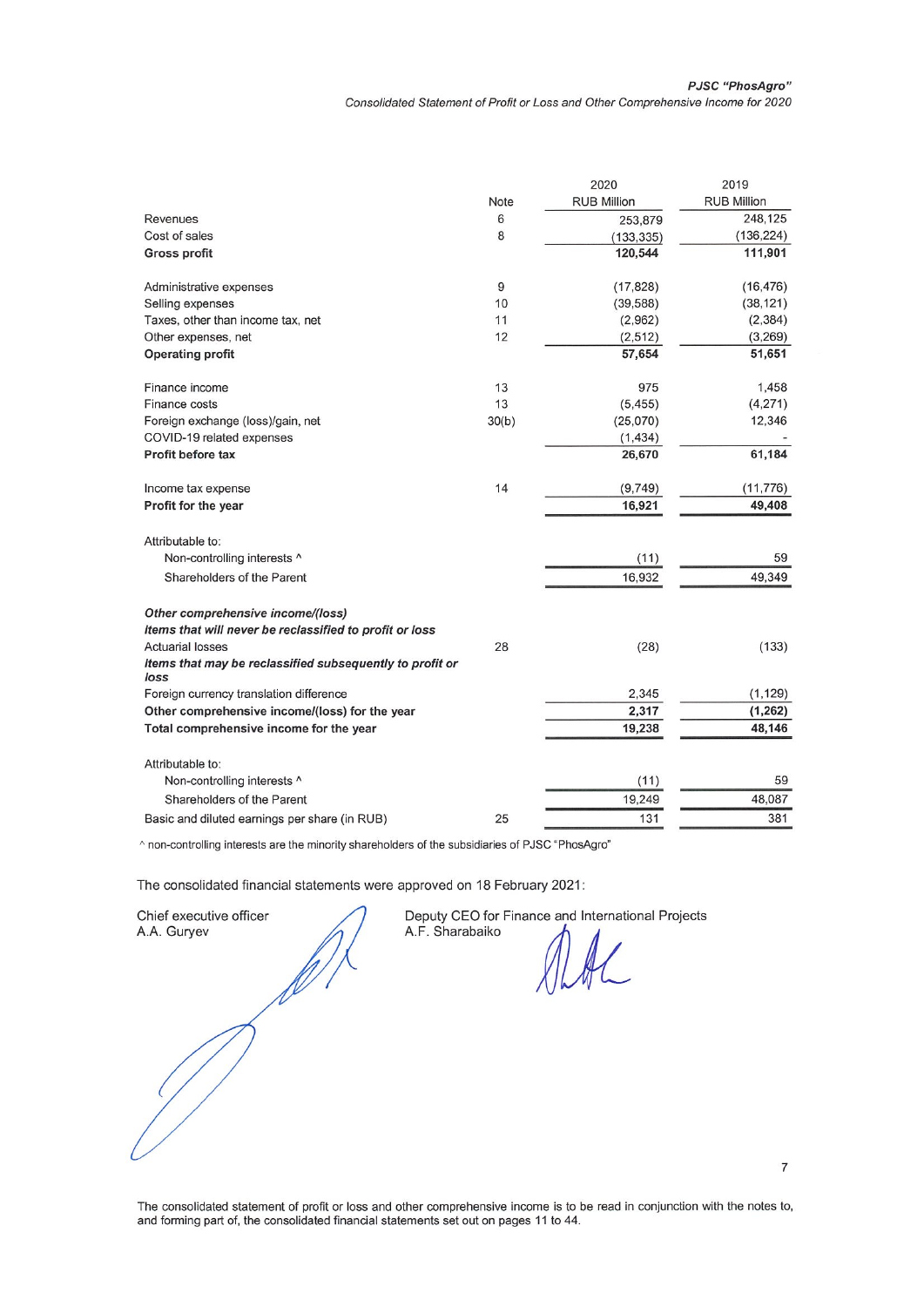|                                                   | Note | 31 December 2020<br><b>RUB</b> million | 31 December 2019<br><b>RUB</b> million |
|---------------------------------------------------|------|----------------------------------------|----------------------------------------|
| <b>Assets</b>                                     |      |                                        |                                        |
| Property, plant and equipment                     | 15   | 220,031                                | 199,459                                |
| Advances issued for property, plant and equipment |      | 7,835                                  | 13,006                                 |
| Right-of-use assets                               | 16   | 7,335                                  | 6,891                                  |
| Catalysts                                         |      | 2,292                                  | 2,376                                  |
| Intangible assets                                 |      | 1,621                                  | 1,567                                  |
| Investments in associates                         | 17   | 556                                    | 519                                    |
| Deferred tax assets                               | 18   | 7,462                                  | 8,214                                  |
| Other non-current assets                          | 19   | 948                                    | 1,636                                  |
| <b>Non-current assets</b>                         |      | 248,080                                | 233,668                                |
|                                                   |      |                                        |                                        |
| Other current investments                         | 20   | 311                                    | 251                                    |
| Inventories                                       | 21   | 32,636                                 | 29,405                                 |
| Trade and other receivables                       | 22   | 32,887                                 | 31,061                                 |
| Cash and cash equivalents                         | 23   | 8,460                                  | 8,236                                  |
| <b>Current assets</b>                             |      | 74,294                                 | 68,953                                 |
| <b>Total assets</b>                               |      | 322,374                                | 302,621                                |
|                                                   |      |                                        |                                        |
| <b>Equity</b>                                     | 24   |                                        |                                        |
| Share capital                                     |      | 372                                    | 372                                    |
| Share premium                                     |      | 7,494                                  | 7,494                                  |
| Retained earnings                                 |      | 88,887                                 | 111,054                                |
| <b>Actuarial losses</b>                           |      | (717)                                  | (689)                                  |
| Foreign currency translation reserve              |      | 9,581                                  | 7,236                                  |
| Equity attributable to shareholders of the Parent |      | 105,617                                | 125,467                                |
| Equity attributable to non-controlling interests  |      | 129                                    | 170                                    |
| <b>Total equity</b>                               |      | 105,746                                | 125,637                                |
|                                                   |      |                                        |                                        |
| Liabilities                                       |      |                                        |                                        |
| Loans and borrowings                              | 26   | 103,824                                | 96,736                                 |
| Lease liabilities                                 | 27   | 4,268                                  | 4,701                                  |
| Defined benefit obligations                       | 28   | 945                                    | 857                                    |
| Deferred tax liabilities                          | 18   | 11,196                                 | 10,278                                 |
| <b>Non-current liabilities</b>                    |      | 120,233                                | 112,572                                |
|                                                   |      |                                        |                                        |
| Loans and borrowings                              | 26   | 55,316                                 | 36,839                                 |
| Lease liabilities                                 | 27   | 1,927                                  | 1,543                                  |
| Trade and other payables                          | 29   | 39,152                                 | 26,030                                 |
| <b>Current liabilities</b>                        |      | 96,395                                 | 64,412                                 |
| <b>Total equity and liabilities</b>               |      | 322,374                                | 302,621                                |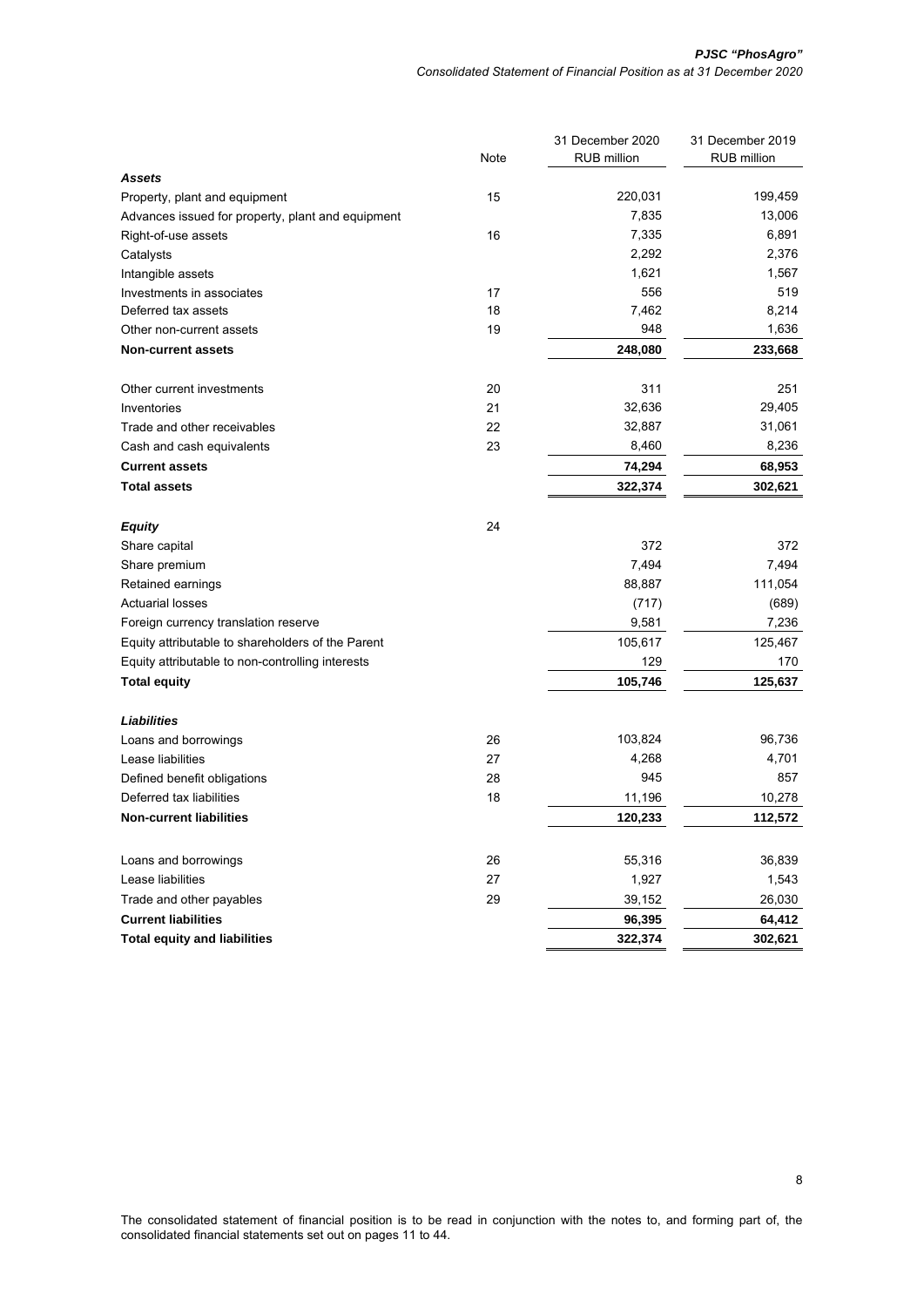|                                                                         |          | 2020               | 2019               |
|-------------------------------------------------------------------------|----------|--------------------|--------------------|
|                                                                         | Note     | <b>RUB million</b> | <b>RUB</b> million |
| Cash flows from operating activities                                    |          |                    |                    |
| Operating profit                                                        |          | 57,654             | 51,651             |
| Adjustments for:                                                        |          |                    |                    |
| Depreciation and amortisation                                           | 8, 9, 10 | 26,626             | 23,931             |
| Loss on disposal of property, plant and equipment and intangible assets | 12       | 209                | 611                |
| Operating profit before changes in working capital and provisions       |          | 84,489             | 76,193             |
| (Increase)/decrease in inventories and catalysts                        |          | (1, 843)           | 1,593              |
| (Increase)/decrease in trade and other receivables                      |          | (345)              | 2,764              |
| Increase in trade and other payables                                    |          | 12,020             | 5,398              |
| Cash flows from operations before income taxes and interest paid        |          | 94,321             | 85,948             |
| Income tax paid                                                         |          | (6, 462)           | (10, 550)          |
| Finance costs paid                                                      |          | (4, 121)           | (3, 842)           |
| Cash flows from operating activities                                    |          | 83,738             | 71,556             |
| Cash flows from investing activities                                    |          |                    |                    |
| Acquisition of property, plant and equipment and intangible assets      |          | (40, 878)          | (42, 656)          |
| Loans repaid/(issued), net                                              |          | 147                | (84)               |
| Proceeds from disposal of property, plant and equipment                 |          | 37                 | 86                 |
| Payments for settlement of financial instruments                        |          | 42                 |                    |
| Finance income received                                                 |          | 653                | 637                |
| Other payments                                                          |          | (1, 220)           | (1, 267)           |
| Cash flows used in investing activities                                 |          | (41, 219)          | (43, 284)          |
| Cash flows from financing activities                                    |          |                    |                    |
| Proceeds from borrowings, net of transaction costs <sup>1</sup>         | 26       | 63,520             | 48,725             |
| Repayment of borrowings                                                 | 26       | (66, 182)          | (42, 698)          |
| Early eurobond partial redemption fees                                  | 13       | (292)              |                    |
| Dividends paid to shareholders of the Parent                            | 24       | (38, 852)          | (32, 244)          |
| Dividends paid to non-controlling interests                             |          | (30)               | (84)               |
| Leases paid                                                             | 27       | (1,951)            | (1,937)            |
| Other payments                                                          |          | (249)              |                    |
| Proceeds from settlement of derivatives, net                            |          |                    | 112                |
| Cash flows used in financing activities                                 |          | (44, 036)          | (28, 126)          |
| Net (decrease)/ increase in cash and cash equivalents                   |          | (1, 517)           | 146                |
| Cash and cash equivalents at 1 January                                  |          | 8,236              | 9,320              |
| Effect of exchange rates fluctuations                                   |          | 1,741              | (1, 230)           |
| Cash and cash equivalents at 31 December                                | 23       | 8,460              | 8,236              |

<sup>1</sup> Transaction cost RUB 170 million for 2020 [RUB 0 million for 2019]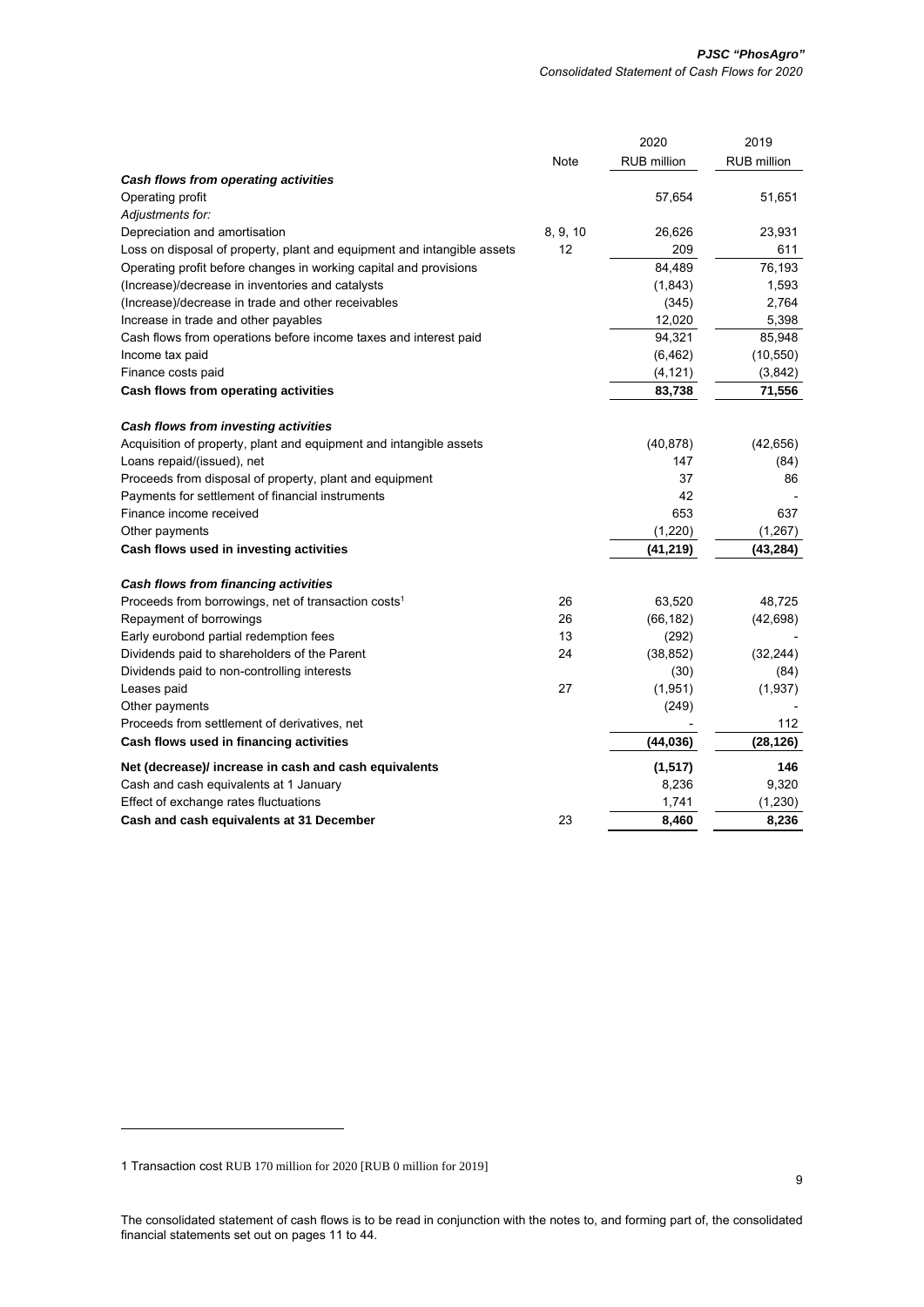|                                                        | Attributable to shareholders of the Parent |                  |                      |                     |                                            |                                                 |           |
|--------------------------------------------------------|--------------------------------------------|------------------|----------------------|---------------------|--------------------------------------------|-------------------------------------------------|-----------|
| <b>RUB Million</b>                                     | Share<br>capital                           | Share<br>premium | Retained<br>earnings | Actuarial<br>losses | Foreign currency<br>translation<br>reserve | Attributable to<br>non-controlling<br>interests | Total     |
| Balance at 1 January 2019                              | 372                                        | 7,494            | 93,951               | (556)               | 8,365                                      | 195                                             | 109,821   |
| Total comprehensive income                             |                                            |                  |                      |                     |                                            |                                                 |           |
| Profit for the year                                    |                                            |                  | 49,349               |                     |                                            | 59                                              | 49,408    |
| Actuarial losses, note 28                              |                                            |                  |                      | (133)               |                                            |                                                 | (133)     |
| Foreign currency translation difference                |                                            |                  |                      |                     | (1, 129)                                   |                                                 | (1, 129)  |
|                                                        |                                            |                  | 49,349               | (133)               | (1, 129)                                   | 59                                              | 48,146    |
| Transactions with owners recognised directly in equity |                                            |                  |                      |                     |                                            |                                                 |           |
| Dividends to shareholders of the Parent                |                                            |                  | (32, 246)            |                     |                                            | (84)                                            | (32, 330) |
|                                                        |                                            |                  | (32, 246)            |                     |                                            | (84)                                            | (32, 330) |
| Balance at 31 December 2019                            | 372                                        | 7,494            | 111,054              | (689)               | 7,236                                      | 170                                             | 125,637   |
|                                                        |                                            |                  |                      |                     |                                            |                                                 |           |
| Balance at 1 January 2020                              | 372                                        | 7,494            | 111,054              | (689)               | 7,236                                      | 170                                             | 125,637   |
| Total comprehensive income                             |                                            |                  |                      |                     |                                            |                                                 |           |
| Profit for the year                                    |                                            |                  | 16,932               |                     |                                            | (11)                                            | 16,921    |
| Actuarial losses, note 28                              |                                            |                  |                      | (28)                |                                            |                                                 | (28)      |
| Foreign currency translation difference                |                                            |                  |                      |                     | 2,345                                      |                                                 | 2,345     |
|                                                        |                                            |                  | 16,932               | (28)                | 2,345                                      | (11)                                            | 19,238    |
| Transactions with owners recognised directly in equity |                                            |                  |                      |                     |                                            |                                                 |           |
| Dividends to shareholders of the Parent, note 24       |                                            |                  | (38, 850)            |                     |                                            | (30)                                            | (38, 880) |
| Other                                                  |                                            |                  | (249)                |                     |                                            |                                                 | (249)     |
|                                                        |                                            |                  | (39,099)             |                     |                                            | (30)                                            | (39, 129) |
| Balance at 31 December 2020                            | 372                                        | 7,494            | 88,887               | (717)               | 9,581                                      | 129                                             | 105,746   |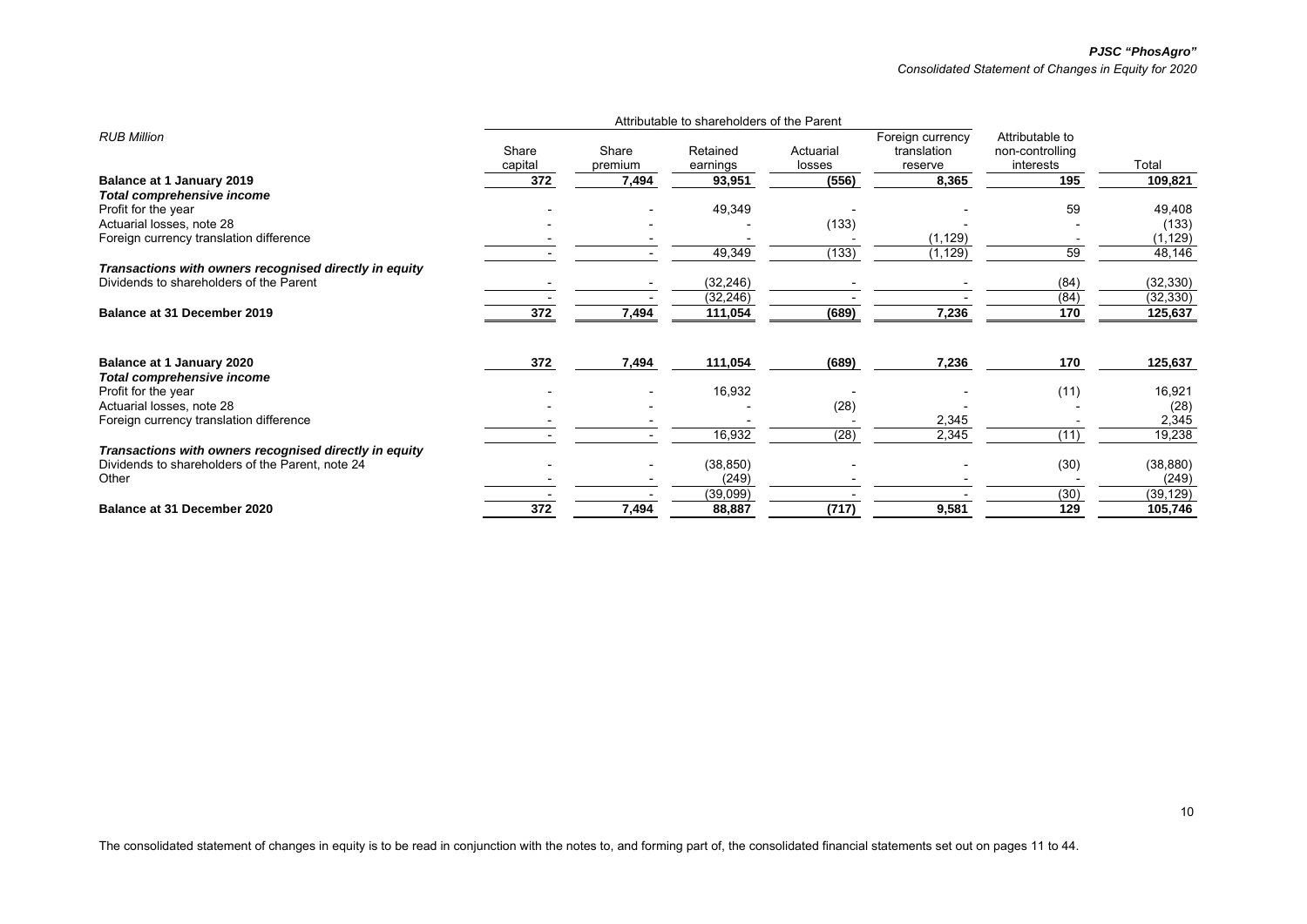# **1 BACKGROUND**

#### **(a) Organisation and operations**

PJSC "PhosAgro" (the "Company" or the "Parent") and its subsidiaries (together referred to as the "Group") comprise Russian legal entities and foreign trading subsidiaries. The Company was registered in October 2001. The Company's location is Leninsky prospekt 55/1 building 1, Moscow, Russian Federation, 119333.

The Group's principal activity is production of apatite concentrate and mineral fertilisers at plants located in the cities of Kirovsk (Murmansk region), Cherepovets (Vologda region), Balakovo (Saratov region) and Volkhov (Leningrad region), and their distribution across the Russian Federation and abroad.

The Company's key shareholders are two Cyprus entities holding approximately 44% of the Company's ordinary shares in total. The majority of the shares of the Company are ultimately owned by trusts, where the economic beneficiary is Mr. Andrey G. Guryev and his family members.

#### **(b) Russian business environment**

The Group's operations are primarily located in the Russian Federation. Consequently, the Group is exposed to the economic and financial conditions of the Russian Federation, which display characteristics of an emerging market. The legal, tax and regulatory frameworks continue development, but are subject to varying interpretations and frequent changes which together with other legal and fiscal impediments contribute to the challenges faced by entities operating in the Russian Federation.

Starting in 2014, the United States of America, the European Union and some other countries have imposed and expanded economic sanctions against a number of Russian individuals and legal entities. The imposition of the sanctions has led to increased economic uncertainty, including more volatile equity markets, a depreciation of the Russian rouble, a reduction in both local and foreign direct investment inflows and a significant tightening in the availability of credit. As a result, some Russian entities may experience difficulties accessing the international equity and debt markets and may become increasingly dependent on state support for their operations. The longer-term effects of the imposed and possible additional sanctions are difficult to determine.

Since the beginning of 2020, the COVID-19 virus has become a global pandemic. Together with other factors, this has resulted in a sharp decrease of the stock market indices, which, on the backdrop of simultaneous oil price collapse, led to depreciation of the Russian Rouble. PhosAgro was one of the first companies in Russia to start introducing measures to combat the spread of the virus among its employees. The Group provided protective equipment, medical supplies, testing kits and other essentials to the communities where it operates. The Group has developed plans for mitigating the impact on its business and has reviewed the economic environment; the demand for the Group's products; its supply chain; its available bank facilities; and the possible effects on its cash flow and liquidity position, including consideration of debt covenants. Management has considered events and conditions that could give rise to material uncertainties and concluded that the range of possible outcomes does not cast significant doubt over the Group's ability to continue as a going concern.

The consolidated financial statements reflect management's assessment of the impact of the Russian business environment on the operations and the financial position of the Group. The future business environment may differ from management's assessment.

# **2 BASIS OF PREPARATION**

#### **(a) Statement of compliance**

These consolidated financial statements have been prepared in accordance with International Financial Reporting Standards ("IFRS") as issued by the International Accounting Standards Board.

The Group additionally prepares IFRS consolidated financial statements in the Russian language in accordance with the Federal Law No. 208-FZ *On consolidated financial reporting*.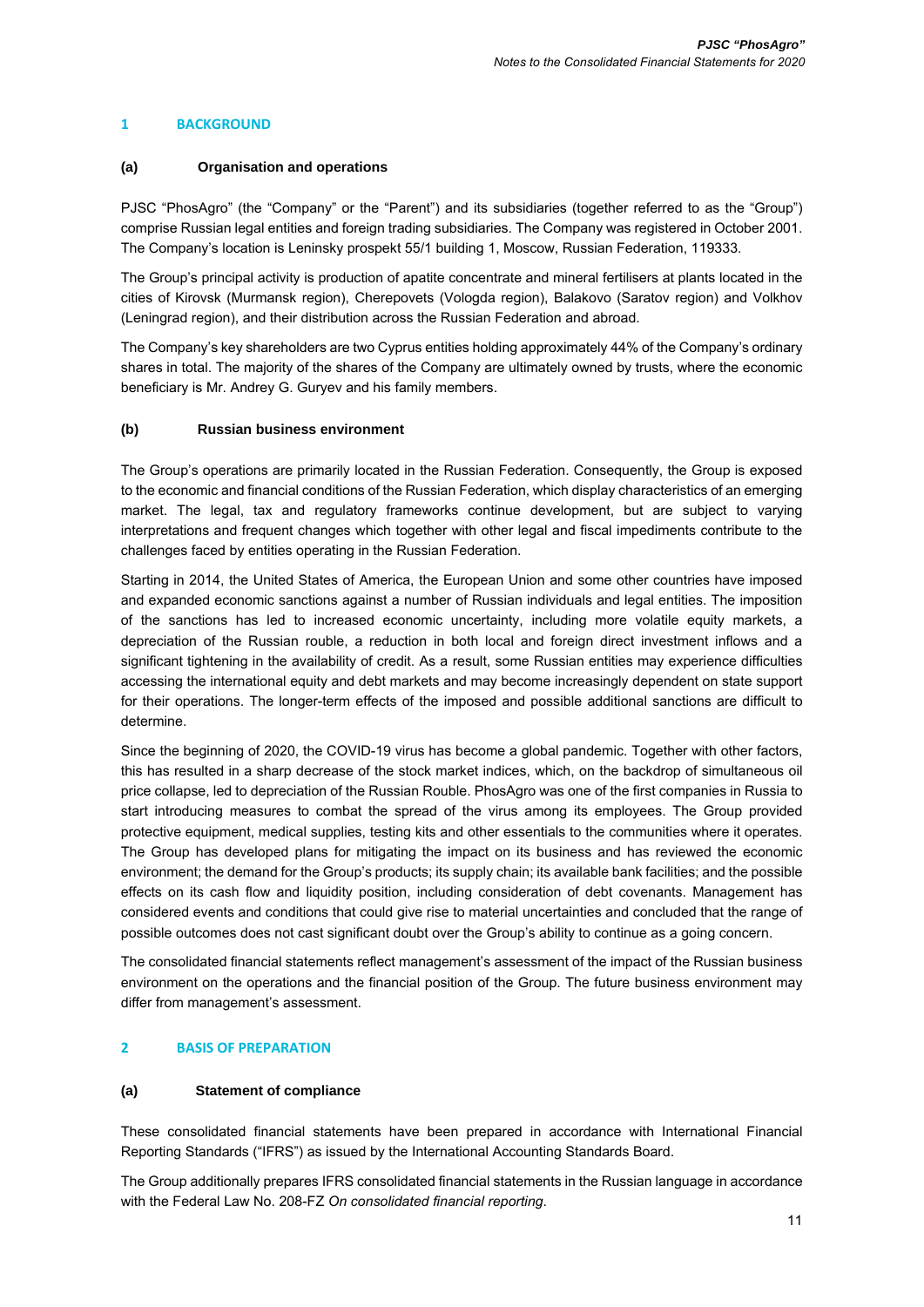#### **(b) Going concern**

Note 30 to the consolidated financial statements includes the Group's objectives, policies and processes for managing its capital; its financial risk management objectives; details of its financial instruments; and its exposures to credit risk and liquidity risk.

The Group has considerable financial resources together with long-standing relationships with a number of customers across different geographic areas. The excess of current liabilities over current assets would be resolved by raising of new long-term borrowings, please see the Note 30 (d). As a consequence, the directors believe that the Group is well placed to manage its business risks successfully.

The directors remain confident that the Group has adequate resources to continue in operational existence for the foreseeable future. Thus they continue to adopt the going concern basis of accounting in preparing the annual financial statements.

#### **(c) Basis of measurement**

The consolidated financial statements are prepared on the historical cost basis except for the financial assets measured at fair value.

# **(d) Functional currency**

The national currency of the Russian Federation is the Russian Rouble ("RUB"), which is the functional currency of the Parent and its subsidiaries, except for foreign trading subsidiaries, where the functional currency is USD, EUR and other currencies.

# **(e) Presentation currency**

These consolidated financial statements are presented in RUB. All financial information presented in RUB has been rounded to the nearest million, except per share amounts.

The translation from USD into RUB, where applicable, was performed as follows:

- Assets and liabilities as at 31 December 2020 were translated at the closing exchange rate of RUB 73.8757 for USD 1 (31 December 2019: RUB 61.9057 for USD 1);
- Profit and loss items for 2020 were translated at the average exchange rate for the appropriate month for USD 1:

January – 61.7823 February – 63.8836 March – 73.3183 April – 75.2321 May – 72.6187 June – 69.2239 July – 71.2853 August – 73.7998 September – 75.6621 October – 77.5924 November – 77.0462 December – 74.0563

Profit and loss items for three months ended 31 March 2019, 30 June 2019, 30 September 2019 and 31 December 2019 were translated at the average exchange rates RUB 66.1271, RUB 64.5584, RUB 64.5685 and RUB 63.7192 for USD 1 respectively;

- Equity items arising during the year are recognised at the exchange rate ruling at the date of transaction;
- The resulting foreign exchange difference is recognised in other comprehensive income.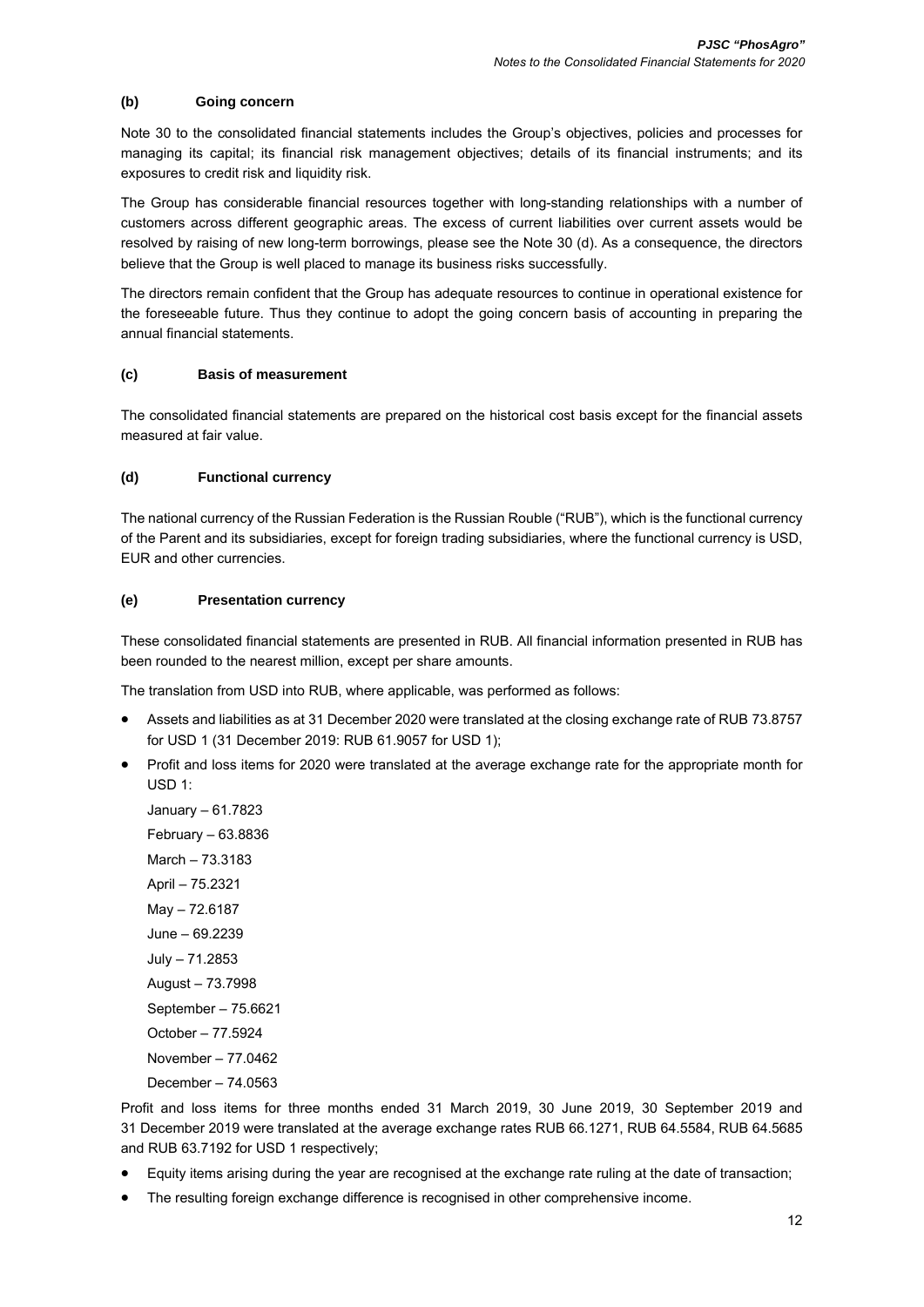The translation from EUR into RUB, where applicable, was performed as follows:

- Assets and liabilities as at 31 December 2020 were translated at the closing exchange rate of RUB 90.6824 for EUR 1 (31 December 2019: RUB 69.3406 for EUR 1);
- Profit and loss items for 2020 were translated at the average exchange rate for the appropriate month for EUR 1:

January – 68.7249 February – 69.7001 March – 81.0512 April – 81.9481 May – 79.0550 June – 77.9624 July – 81.3800 August – 87.3414 September – 89.2870 October – 91.2900 November – 91.0875 December – 90.0734

Profit and loss items for three months ended 31 March 2019, 30 June 2019, 30 September 2019 and 31 December 2019 were translated at the average exchange rate RUB 75.1715, RUB 72.5210, RUB 71.8329 and RUB 70.5414 for EUR 1 respectively;

- Equity items arising during the year are recognised at the exchange rate ruling at the date of transaction;
- The resulting foreign exchange difference is recognised in other comprehensive income.

#### **(f) Use of estimates and judgments**

The preparation of consolidated financial statements in conformity with IFRS requires management to make judgments, estimates and assumptions that affect the application of accounting policies and the reported amounts of assets, liabilities, income and expenses. Actual results may differ from those estimates.

Estimates and underlying assumptions are reviewed on an ongoing basis. Revisions to accounting estimates are recognised in the period in which the estimates are revised and in any future periods affected.

Information about critical assumptions and estimation uncertainties that have the most significant effect on the amounts recognised in the consolidated financial statements is included in the following notes:

- note 3(c)(iii) estimated useful lives of property, plant and equipment;
- note 18 recognition of deferred tax assets: availability of future taxable profit against which carryforward tax losses can be used.

#### **(g) Adoption of new and revised standards and interpretations**

The following amended standards became effective from 1 January 2020, but did not have any material impact on the Group:

- Amendments to the Conceptual Framework for Financial Reporting (issued on 29 March 2018 and effective for annual periods beginning on or after 1 January 2020).
- Definition of a business Amendments to IFRS 3 (issued on 22 October 2018 and effective for acquisitions from the beginning of annual reporting period that starts on or after 1 January 2020).
- Definition of materiality Amendments to IAS 1 and IAS 8 (issued on 31 October 2018 and effective for annual periods beginning on or after 1 January 2020).
- Interest rate benchmark reform Amendments to IFRS 9, IAS 39 and IFRS 7 (issued on 26 September 2019 and effective for annual periods beginning on or after 1 January 2020).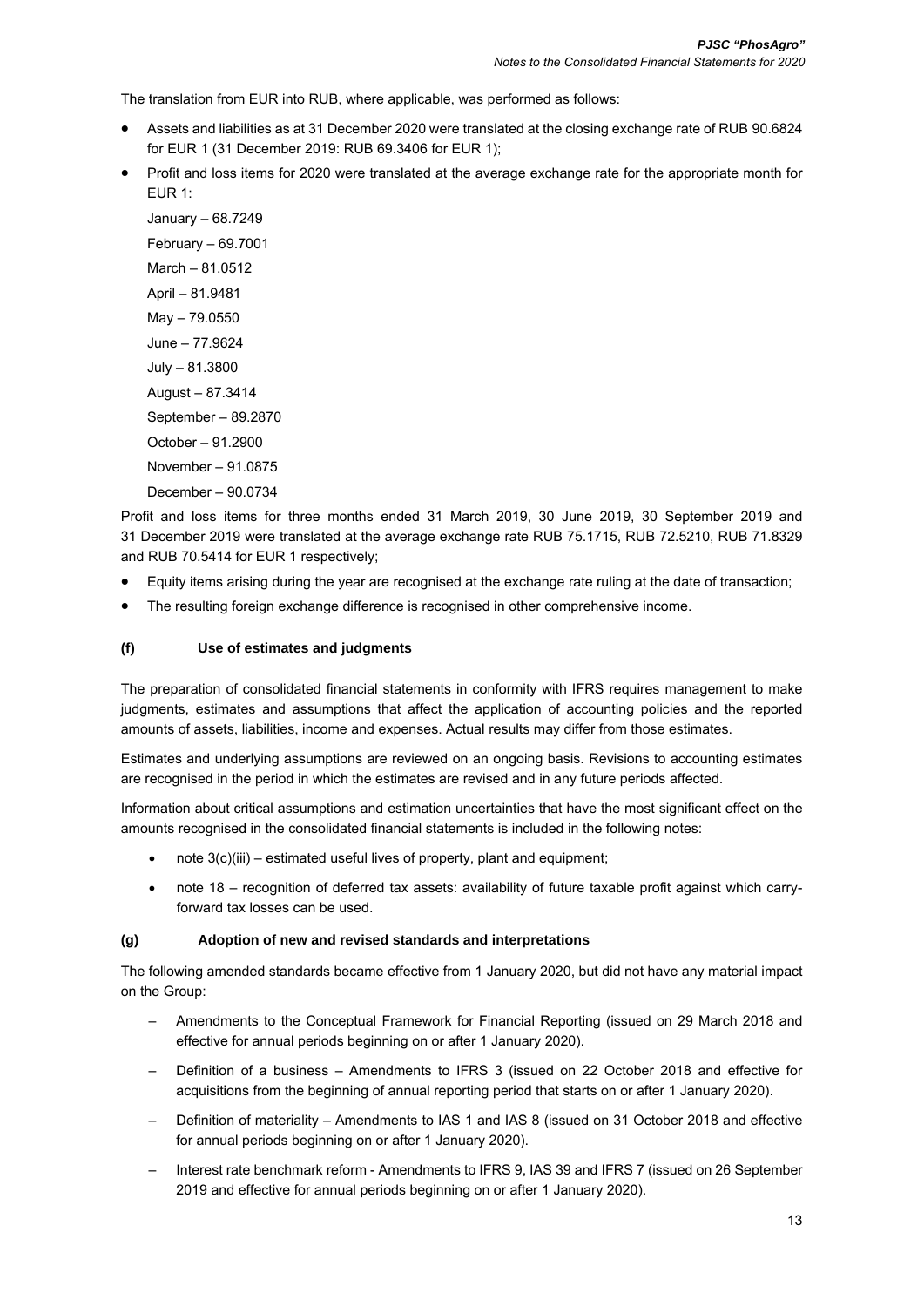– COVID-19-Related Rent Concessions Amendment to IFRS 16 (issued on 28 May 2020 and effective for annual periods beginning on or after 1 June 2020).

#### **(h) New standards and interpretations not yet adopted**

A number of new standards and interpretations have been issued that are mandatory for the annual periods beginning on or after 1 January 2021 or later, and which the Group has not early adopted, but is in process of assessing the impact on the Group's consolidated financial statements.

- IFRS 17 "Insurance Contracts" (issued on 18 May 2017 and effective for annual periods beginning on or after 1 January 2023).
- Amendments to IFRS 17 and an amendment to IFRS 4 (issued on 25 June 2020 and effective for annual periods beginning on or after 1 January 2023).
- Classification of liabilities as current or non-current Amendments to IAS 1 (issued on 23 January 2020 and effective for annual periods beginning on or after 1 January 2022).
- Classification of liabilities as current or non-current, deferral of effective date Amendments to IAS 1 (issued on 15 July 2020 and effective for annual periods beginning on or after 1 January 2023).
- Proceeds before intended use, Onerous contracts cost of fulfilling a contract, Reference to the Conceptual Framework – narrow scope amendments to IAS 16, IAS 37 and IFRS 3, and Annual Improvements to IFRSs 2018-2020 – amendments to IFRS 1, IFRS 9, IFRS 16 and IAS 41 (issued on 14 May 2020 and effective for annual periods beginning on or after 1 January 2022).
- Interest rate benchmark (IBOR) reform phase 2 amendments to IFRS 9, IAS 39, IFRS 7, IFRS 4 and IFRS 16 (issued on 27 August 2020 and effective for annual periods beginning on or after 1 January 2021).

# **3 SIGNIFICANT ACCOUNTING POLICIES**

The accounting policies set out below have been applied consistently to all periods presented in these consolidated financial statements.

#### **(a) Basis of consolidation**

#### *(i) Subsidiaries*

Subsidiaries are entities controlled by the Group. The Group controls an entity when it is exposed to, or has rights to, variable returns from its involvement with the entity and has the ability to affect those returns through its power over the entity. The financial statements of subsidiaries are included in the consolidated financial statements from the date that control commences until the date that control ceases. The accounting policies of subsidiaries have been changed when necessary to align them with the policies adopted by the Group.

# *(ii) Loss of control*

Upon the loss of control, the Group derecognises the assets and liabilities of the subsidiary, any non-controlling interests and the other components of equity related to the subsidiary. Any surplus or deficit arising on the loss of control is recognised in profit or loss. If the Group retains any interest in the previous subsidiary, then such interest is measured at fair value at the date that control is lost. Subsequently it is accounted for as an equityaccounted investee or as measured at FVOCI financial asset depending on the level of influence retained.

#### *(iii) Acquisitions and disposals of non-controlling interests*

Any difference between the consideration paid to acquire a non-controlling interest, and the carrying amount of that non-controlling interest, is recognised in equity.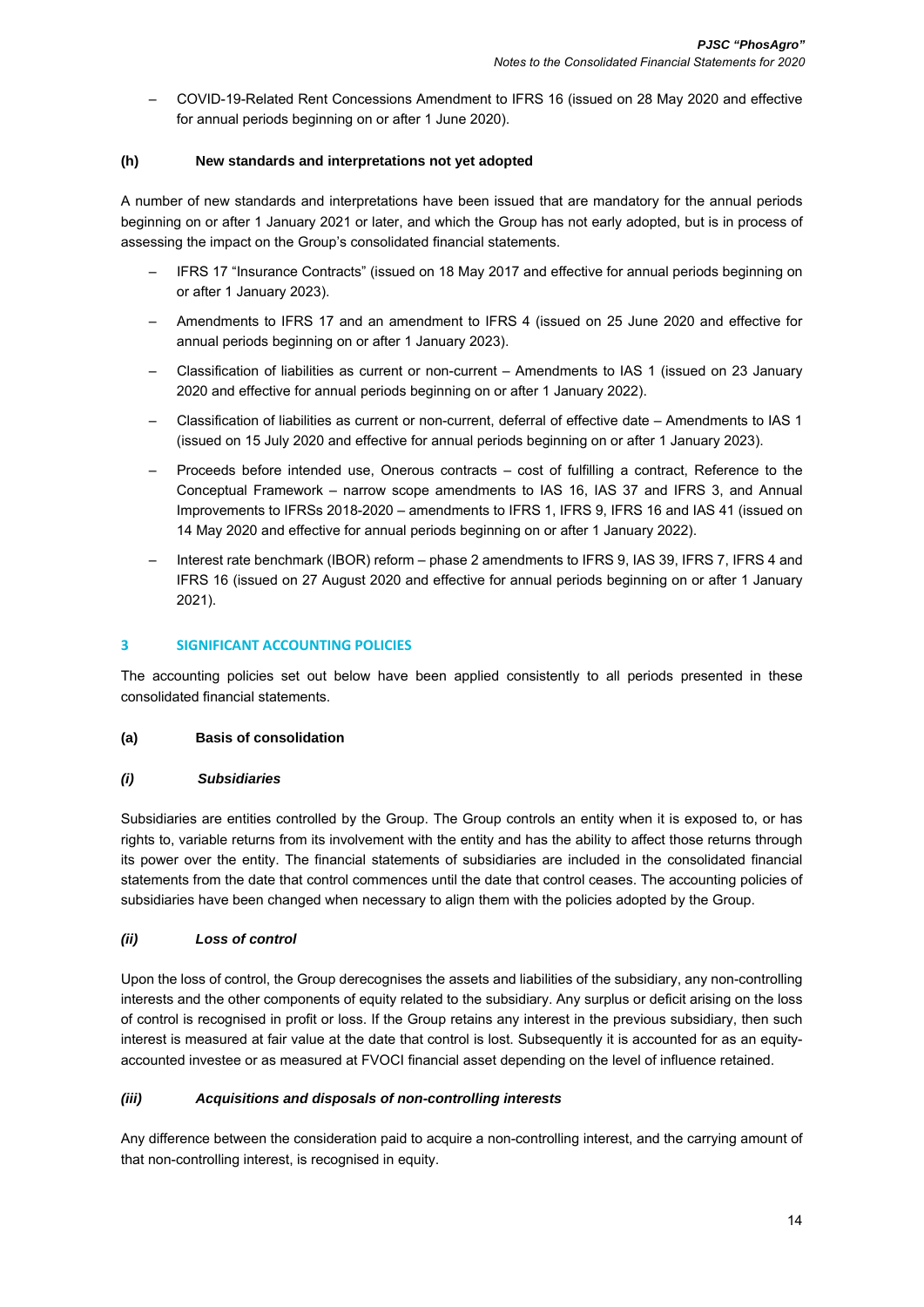Any difference between the consideration received from disposal of a portion of a Group's interest in the subsidiary and the carrying amount of that portion, including attributable goodwill, is recognised in equity.

# *(iv) Associates*

Associates are those enterprises in which the Group has significant influence, but not control, over the financial and operating policies. The consolidated financial statements include the Group's share of the total recognised gains and losses of associates on an equity accounted basis, from the date that significant influence effectively commences until the date that significant influence effectively ceases. When the Group's share of losses exceeds the Group's interest in the associate, that interest is reduced to nil and recognition of further losses is discontinued except to the extent that the Group has incurred obligations in respect of the associate.

#### *(v) Transactions eliminated on consolidation*

Intra-group balances and transactions, and any unrealised gains arising from intra-group transactions, are eliminated in preparing the consolidated financial statements. Unrealised gains arising from transactions with associates and jointly controlled enterprises are eliminated to the extent of the Group's interest in the enterprise. Unrealised gains resulting from transactions with associates are eliminated against the investment in the associate. Unrealised losses are eliminated in the same way as unrealised gains except that they are only eliminated to the extent that there is no evidence of impairment.

#### **(b) Foreign currencies**

Transactions in foreign currencies are translated to the respective functional currencies of the Group entities at the exchange rate ruling at the date of the transaction. Monetary assets and liabilities denominated in foreign currencies at the reporting date are translated to the functional currency at the exchange rate ruling at that date. Non-monetary assets and liabilities denominated in foreign currencies that are stated at historical cost are translated to the functional currency at the exchange rate ruling at the date of the transaction. Non-monetary assets and liabilities denominated in foreign currencies that are stated at fair value are translated at the exchange rate ruling at the dates the fair values were determined. Foreign exchange differences arising on translation are recognised in the profit or loss.

# **(c) Property, plant and equipment**

#### *(i) Owned assets*

Property, plant and equipment is stated at cost less accumulated depreciation and impairment losses. The cost of property, plant and equipment at the date of transition to IFRS was determined by reference to its fair value at that date ("deemed cost") as determined by an independent appraiser.

Cost includes expenditure that is directly attributable to the acquisition of the asset. The cost of self-constructed assets includes the cost of materials and direct labour, any other costs directly attributable to bringing the asset to a working condition for their intended use, the costs of dismantling and removing the items and restoring the site on which they are located, and capitalised borrowing costs. Purchased software that is integral to the functionality of the related equipment is capitalised as part of that equipment.

Where an item of property, plant and equipment comprises major components having different useful lives, they are accounted for as separate items of property, plant and equipment.

#### *(ii) Subsequent expenditure*

Expenses in connection with ordinary maintenance and repairs are recognised in the consolidated statement of profit or loss and other comprehensive income as they are incurred.

Expenses in connection with periodic maintenance on property, plant and equipment are recognised as assets and depreciated on a straight-line basis over the period until the next periodic maintenance, provided the criteria for capitalizing such items have been met.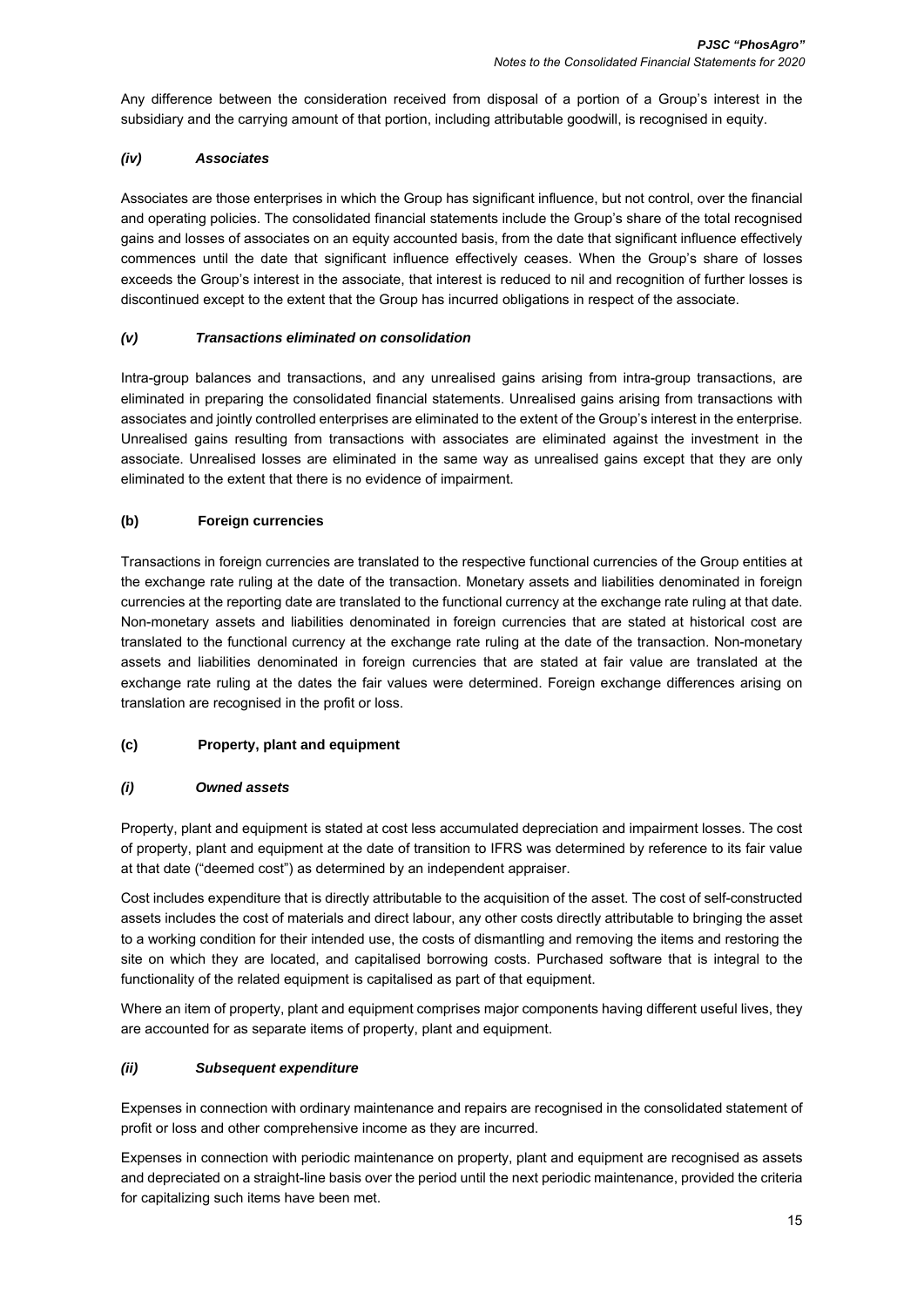Expenses incurred in connection with major replacements and renewals of property, plant and equipment are capitalised and depreciated on a systematic basis.

#### *(iii) Depreciation*

Depreciation is charged to the profit or loss on a straight-line basis over the estimated useful lives of the individual assets. Depreciation commences on the month of acquisition or, in respect of internally constructed assets, from the month when an asset is completed and ready for use. Land is not depreciated.

The estimated useful lives as determined when adopting IFRS (1 January 2005) are as follows:

| <b>Buildings</b>             | 12 to 17 years; |
|------------------------------|-----------------|
| Plant and equipment          | 4 to 15 years;  |
| <b>Fixtures and fittings</b> | 3 to 6 years.   |

Tangible fixed assets acquired after the date of adoption of IFRS, are depreciated over the following useful lives:

| <b>Buildings</b>             | 10 to 60 years;  |
|------------------------------|------------------|
| Plant and equipment          | 5 to $35$ years; |
| <b>Fixtures and fittings</b> | 2 to 25 years.   |

#### **(d) Intangible assets**

#### *(i) Research and development*

Expenditure on research activities, undertaken with the prospect of gaining new scientific or technical knowledge and understanding, is recognised in the profit or loss as an expense as incurred.

Expenditure on development activities, whereby research findings are applied to a plan or design for the production of new or substantially improved products and processes, is capitalised if the product or process is technically and commercially feasible and the Group has sufficient resources to complete development. The expenditure capitalised includes the cost of materials, direct labour and an appropriate proportion of overheads. Other development expenditure is recognised in the profit or loss as an expense as incurred. Capitalised development expenditure is stated at cost less accumulated amortisation and impairment losses.

#### *(ii) Other intangible assets*

Other intangible assets acquired by the Group are represented by Oracle software, which has finite useful life and is stated at cost less accumulated amortisation and impairment losses.

#### *(iii) Amortisation*

Intangible assets, other than goodwill, are amortised on a straight-line basis over their estimated useful lives from the date the asset is available for use. The estimated useful lives are  $3 - 10$  years.

#### **(e) Financial instruments**

#### *Non-derivative financial instruments*

Non-derivative financial instruments comprise investments in equity and debt securities, trade and other receivables, cash and cash equivalents, loans and borrowings, and trade and other payables.

Non-derivative financial instruments are recognised initially at fair value plus, for instruments not at fair value through profit or loss, any directly attributable transaction costs.

The Group financial assets are classified in the following measurement categories based on the Group's business model for managing the financial assets and the contractual terms of the cash flows: financial assets at amortised cost; financial assets at fair value (either through other comprehensive income or profit or loss).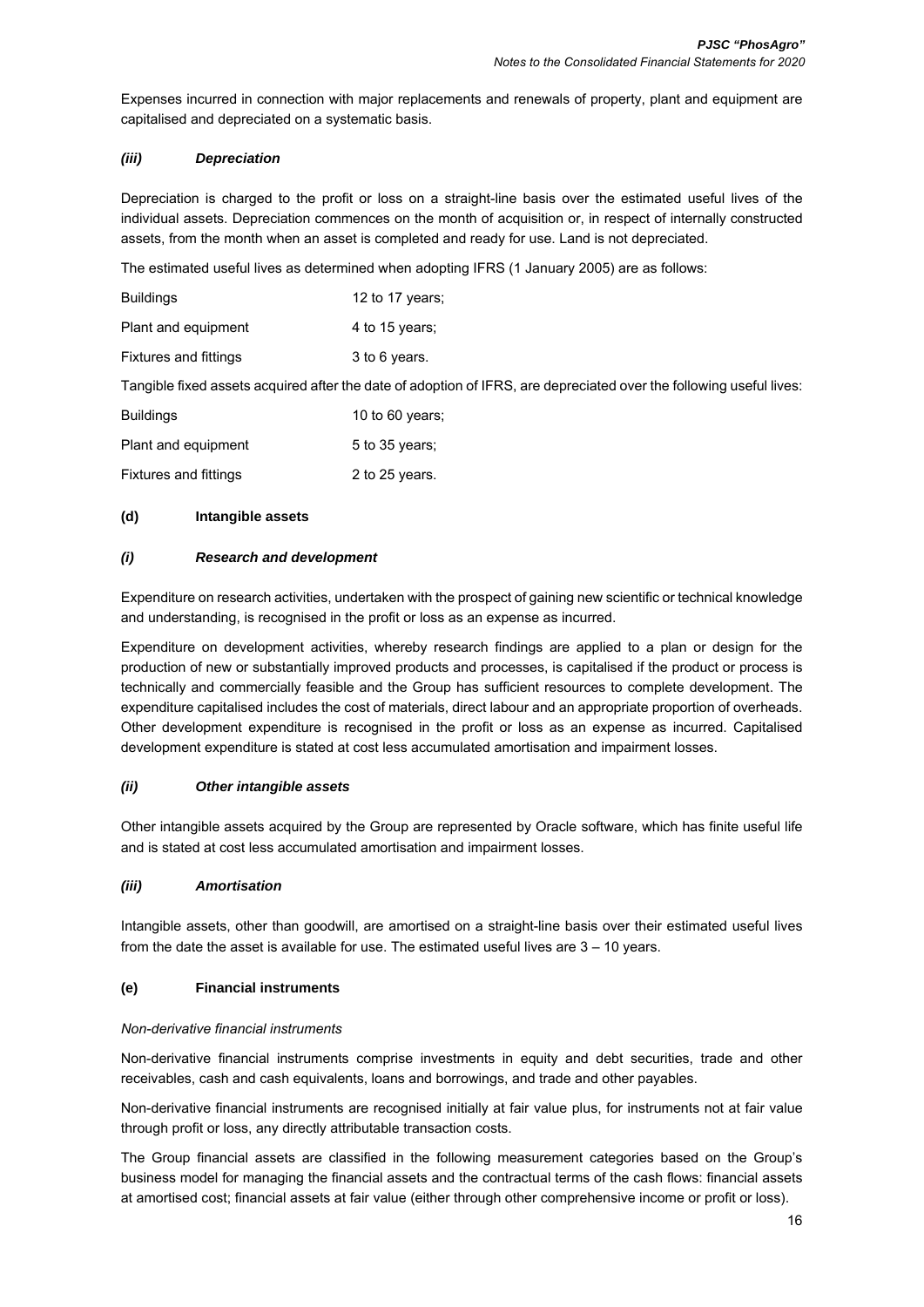*Financial assets at amortised cost.* Financial asset is measured at amortised cost if it meets both of the following conditions and is not designated as at fair value through profit or loss ("FVTPL")*:*

- the asset is held within a business model whose objective is to hold assets in order to collect contractual cash flows; and
- the contractual terms of the financial asset give rise on specified dates to cash flows that are solely payments of principal and interest on the principal amount outstanding.

The financial assets are measured at amortised cost using the effective interest method, less any impairment losses. Any gains or losses arising from derecognition are recognised directly in profit or loss.

*Financial assets at fair value through other comprehensive income ("FVOCI").* Financial assets are classified and measured at fair value through other comprehensive income if they meet both of the following conditions and are not designated as at FVTPL:

- they are held within a business model whose objective is achieved by both collecting contractual cash flows and selling financial assets; and
- their contractual terms give rise on specified dates to cash flows that are solely payments of principal and interest on the principal amount outstanding.

These assets are subsequently measured at fair value. Interest income calculated using the effective interest method, foreign exchange gains and losses and impairment are recognised in profit or loss.

*Financial assets at fair value through profit or loss ("FVPL").* Financial asset that do not meet the criteria for amortised cost or FVOCI are measured at fair value through profit or loss ("FVPL").

#### **(f) Inventories**

Inventories are stated at the lower of cost and net realisable value. Net realisable value is the estimated selling price in the ordinary course of business, less the estimated costs of completion and selling expenses.

The cost of inventories is based on the weighted average principle and includes expenditure incurred in acquiring the inventories and bringing them to their existing location and condition. In the case of manufactured inventories and work in progress, cost includes an appropriate share of overheads based on normal operating capacity.

#### **(g) Impairment**

#### *Financial assets*

The Group recognises loss allowances for expected credit loss (ECLs) on financial asset measured at amortised cost and debt investments measured at fair value through other comprehensive income *("FVOCI")*. The loss allowances are measured on either of the following bases: 12-month ECLs that result from default events that are possible within the 12 months after the reporting date; and lifetime ECLs that result from all possible default events over the expected life of a financial instrument.

For trade receivables the Group estimated the expected credit losses for the entire period, applying a simplified approach to measuring expected credit losses, which uses lifetime expected loss allowance. In the terms of calculating the expected credit loss, the Group considers the credit rating for each counterparty, adjusted with forward-looking factors specific to the debtors, historical credit loss experience and economic environment in which they operate.

If, in a subsequent period, the fair value of an impaired financial assets increases and the increase can be related objectively to an event occurring after the impairment loss was recognised in profit or loss, then the impairment loss is reversed, with the amount of the reversal recognised in profit or loss.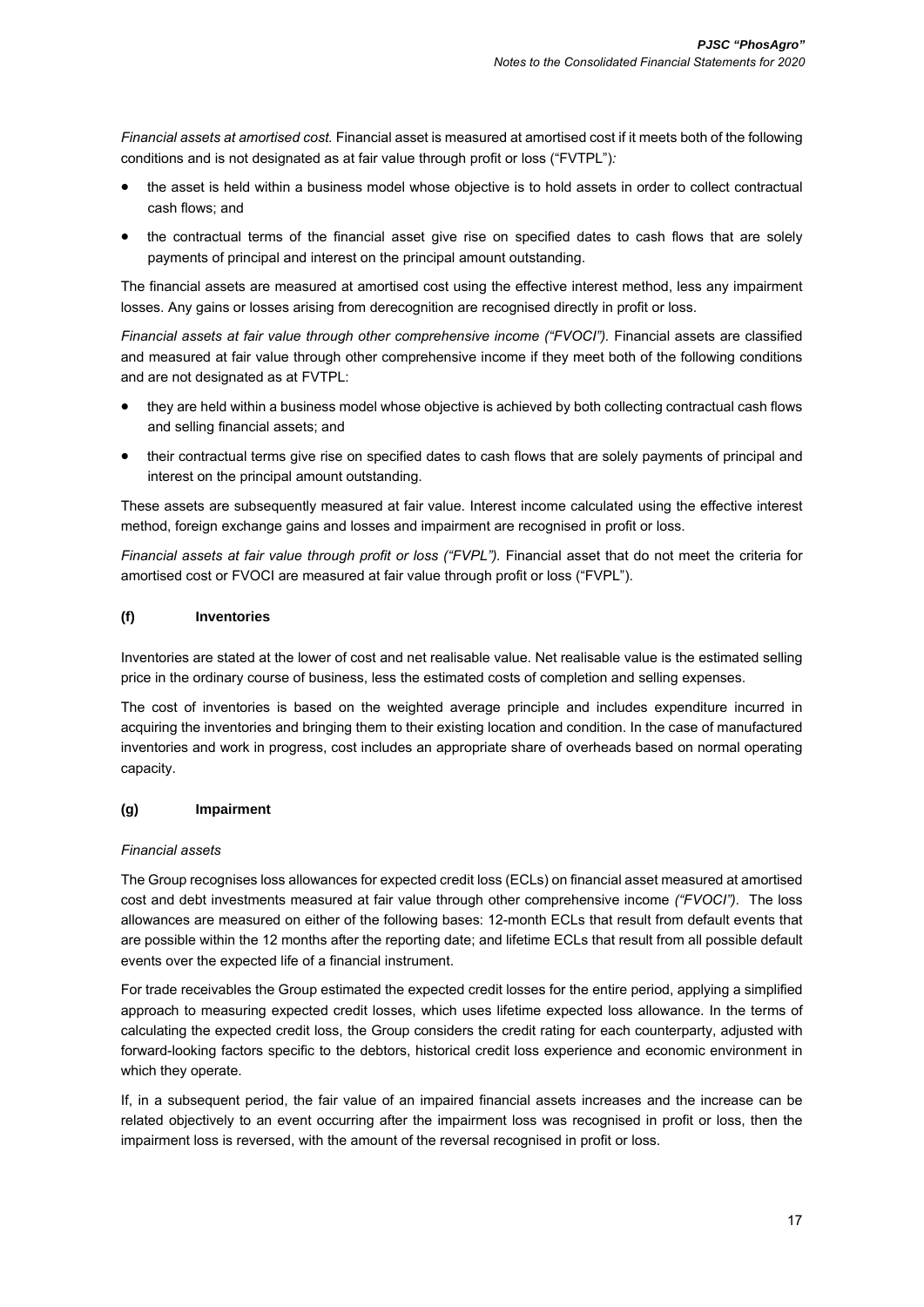#### *Non-financial assets*

The carrying amounts of the Group's non-financial assets, other than inventories and deferred tax assets, are reviewed at each reporting date to determine whether there is any indication of impairment. If any such indication exists, then the asset's recoverable amount is estimated.

The recoverable amount of an asset or cash-generating unit is the greater of its value in use and its fair value less costs to sell. In assessing value in use, the estimated future cash flows are discounted to their present value using a pre-tax discount rate that reflects current market assessments of the time value of money and the risks specific to the asset. For the purpose of impairment testing, assets are grouped together into the smallest group of assets that generates cash inflows from continuing use that are largely independent of the cash inflows of other assets or groups of assets (the "cash-generating unit").

An impairment loss is recognised if the carrying amount of an asset or its cash-generating unit exceeds its recoverable amount. Impairment losses are recognised in the profit or loss. Impairment losses recognised in respect of cash-generating units are allocated first to reduce the carrying amount of any goodwill allocated to the units, if any, and then to reduce the carrying amount of the other assets in the unit (group of units) on a pro rata basis.

An impairment loss in respect of goodwill is not reversed. In respect of other assets, impairment losses recognised in prior periods are assessed at each reporting date for any indications that the loss has decreased or no longer exists. An impairment loss is reversed if there has been a change in the estimates used to determine the recoverable amount. An impairment loss is reversed only to the extent that the asset's carrying amount does not exceed the carrying amount that would have been determined, net of depreciation or amortisation, if no impairment loss had been recognised.

#### **(h) Leases**

#### **As a lessee**

Applying IFRS 16 for all leases (except as noted below), the Group:

- Recognises right-of-use assets and lease liabilities in the consolidated statement of financial position, initially measured at the present value of future lease payments;
- Recognises depreciation of right-of-use assets and interest on lease liabilities in the consolidated statement of profit or loss and other comprehensive income; and
- Separates the total amount of cash paid into a principal portion (presented within financing activities) and interest (presented within operating activities) in the consolidated statement of cash flows.

The Group determines its incremental borrowing rate by obtaining interest rates from various external financing sources and making certain adjustments to reflect the terms of the lease and type of the asset leased.

Lease payments included in the measurement of the lease liability comprise the following:

- fixed payments;
- variable lease payments that depend on the rate;
- amounts expected to be payable under a residual value guarantee.

Lease liability is measured at amortised cost using the effective interest method. It is revalued when there is a change in future lease payments arising from adjusted interest rate, extension or termination option and other events.

Under IFRS 16, right-of-use assets are tested for impairment in accordance with IAS 36 *Impairment of Assets*.

For short-term leases (lease term of 12 months or less) and leases of low-value assets the Group has opted to recognise a lease expense on a straight-line basis as permitted by IFRS 16. This expense is presented within cost of sales, administrative expenses and selling expenses in the consolidated statement of profit or loss and other comprehensive income.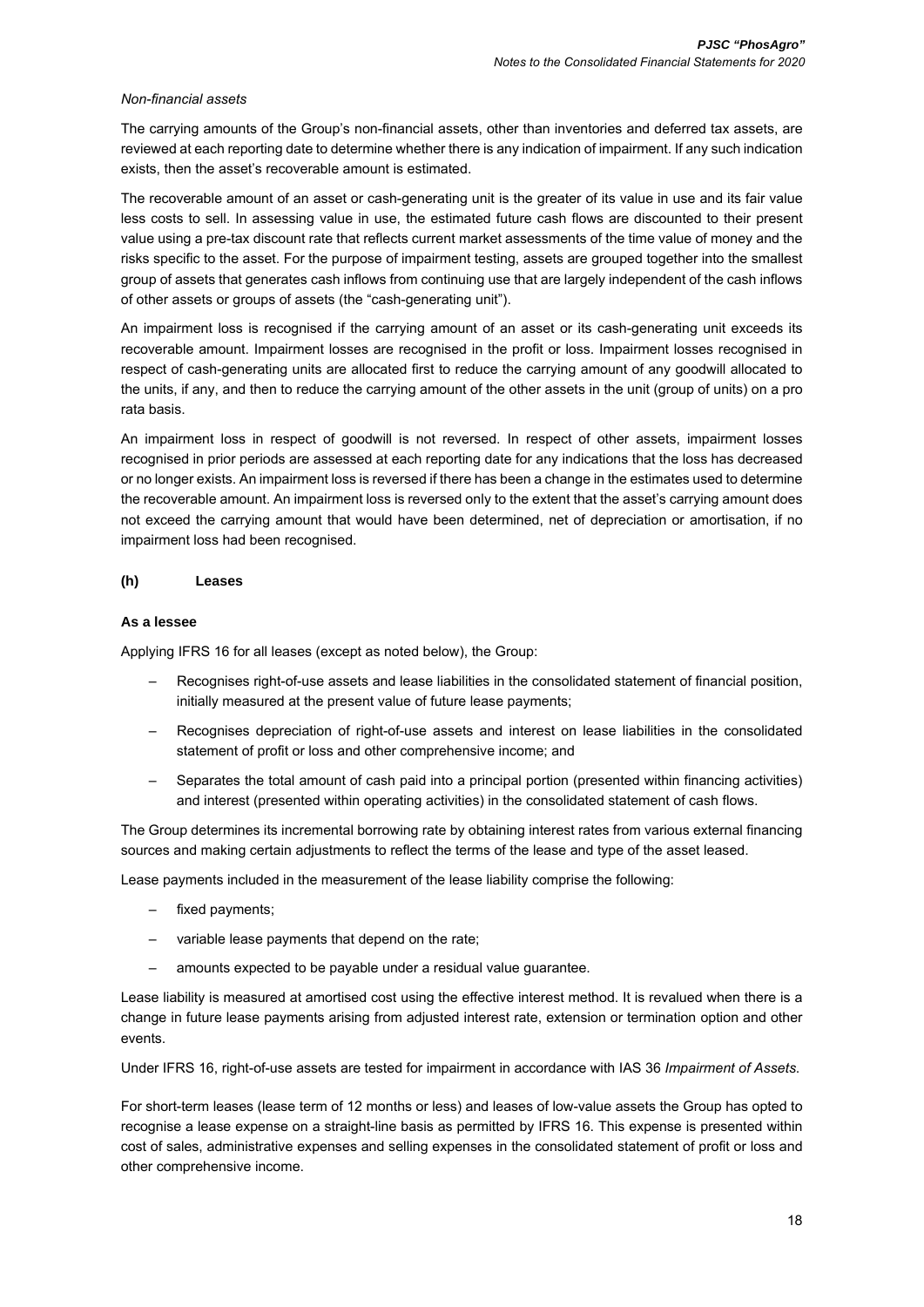#### **(i) Share capital**

# *(i) Repurchase of share capital*

When share capital recognised as equity is repurchased, the amount of the consideration paid, including directly attributable costs, is deducted from equity.

# *(ii) Dividends*

Dividends are recognised as a liability in the period in which they are declared.

# **(j) Financial liabilities**

The Group financial liabilities comprise trade and other payables, borrowings and bonds and derivative financial instruments. The Group financial liabilities are measured at amortised cost, except for financial liabilities at fair value through profit or loss. Such liabilities include derivatives, other liabilities held for trading, and liabilities that the Group designates to be measured at fair value through profit or loss.

The Group derecognises a financial liability when its obligation specified in the contract is discharged or cancelled or expires.

# **(k) Employee benefits**

#### *(i) Pension plans*

The Group's net obligation in respect of defined benefit post-employment plans, including pension plans, is calculated separately for each plan by estimating the amount of future benefit that employees have earned in return for their service in the current and prior periods. That benefit is discounted to determine its present value, and the fair value of any plan assets, if any, is deducted. The discount rate is the yield at the reporting date on government bonds that have maturity dates approximating the terms of the Group's obligations. The calculation is performed using the projected unit credit method.

When the benefits of a plan are improved, the portion of the increased benefit relating to past service by employees is recognised immediately as an expense in the profit or loss. To the extent the benefits vest immediately, the expense is recognised immediately in the profit or loss.

All actuarial gains and losses are recognised in full as they arise in other comprehensive income.

# *(ii) Long-term service benefits other than pensions*

The Group's net obligation in respect of long-term service benefits, other than pension plans, is the amount of future benefits that employees have earned in return for their service in the current and prior periods. The obligation is calculated using the projected unit credit method and is discounted to its present value and the fair value of any related assets is deducted. The discount rate is the yield at the reporting date on government bonds that have maturity dates approximating the terms of the Group's obligations. All actuarial gains and losses are recognised in full as they arise in other comprehensive income.

# *(iii) State pension fund*

The Group makes contributions for the benefit of employees to Russia's State pension fund. The contributions are expensed as incurred.

# **(l) Provisions**

A provision is recognised when the Group has a legal or constructive obligation as a result of a past event, and it is probable that an outflow of economic benefits will be required to settle the obligation. If the effect is material, provisions are determined by discounting the expected future cash flows at a pre-tax rate that reflects current market assessments of the time value of money and, where appropriate, the risks specific to the liability.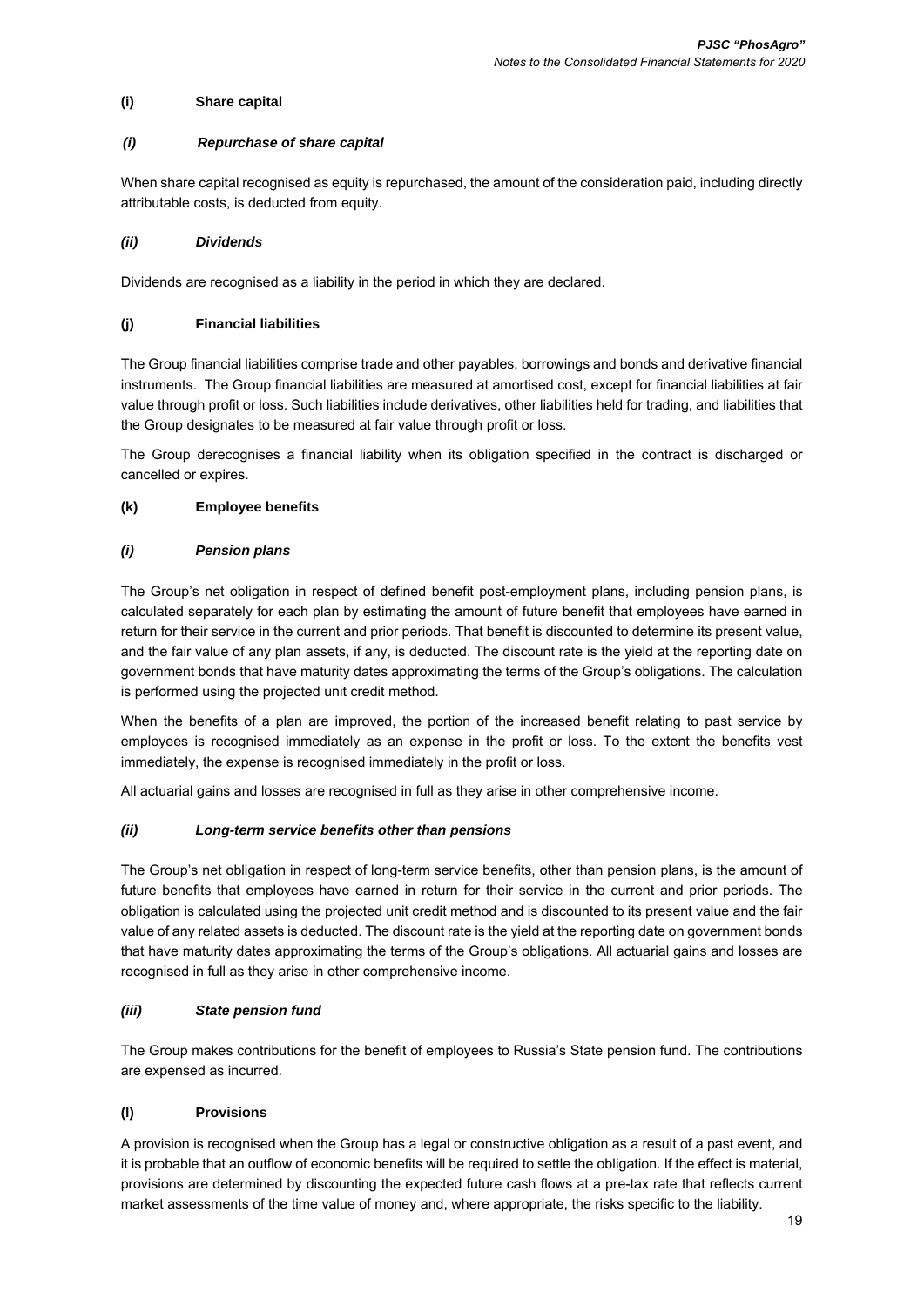#### **(m) Income tax**

Income tax expense comprises current and deferred tax. Income tax expense is recognised in profit or loss except to the extent that it relates to items recognised in other comprehensive income, in which case it is recognised in other comprehensive income.

Current tax is the expected tax payable on the taxable income for the year, using tax rates enacted or substantively enacted at the reporting date, and any adjustment to tax payable in respect of previous years.

Deferred tax is recognised using the balance sheet method, providing for temporary differences between the carrying amounts of assets and liabilities for financial reporting purposes and the amounts used for taxation purposes. Deferred tax is not recognised for the following temporary differences: the initial recognition of assets or liabilities in a transaction that is not a business combination and that affects neither accounting nor taxable profit, and differences relating to investments in subsidiaries to the extent that it is probable that they will not reverse in the foreseeable future. In addition, deferred tax is not recognised for taxable temporary differences arising on the initial recognition of goodwill. Deferred tax is measured at the tax rates that are expected to be applied to the temporary differences when they reverse, based on the laws that have been enacted or substantively enacted by the reporting date. Deferred tax assets and liabilities are offset if there is a legally enforceable right to offset current tax assets and liabilities, and they relate to income taxes levied by the same tax authority on the same taxable entity, or on different tax entities, but they intend to settle current tax liabilities and assets on a net basis or their tax assets and liabilities will be realised simultaneously.

A deferred tax asset is recognised to the extent that it is probable that future taxable profits will be available against which temporary difference can be utilised. Deferred tax assets are reviewed at each reporting date and are reduced to the extent that it is no longer probable that the related tax benefit will be realised.

#### **(n) Revenues**

Revenue from contracts with customers is recognised when control of the goods or services is transferred to a customer. The amount of revenue recognised reflects the consideration the Group expects to be entitled in exchange for goods or services, taking into account any trade, volume and other discounts. Advances received before the control passes to a customer are recognised as the contract liabilities. The amount of consideration does not contain a significant financial component as payment terms for the majority of contracts are less than one year. No information is provided about remaining performance obligations as at the reporting date that have an original expected duration of one year or less, as allowed by IFRS 15.

Contracts with customers for the supply of goods use a variety of delivery terms. The Group determined that under the terms of the majority contracts for the supply of mineral fertilizers the Group undertakes to provide delivery and the related delivery services after the transfer of control over the goods to the buyer at the loading port. Under IFRS 15, these services are a separate performance obligation, which revenue must be recognised during the period of delivery as revenue from logistics activities. The Group recognises revenue from these logistics services at the time of delivery, due to the fact that the potential difference is calculated and recognised as insignificant.

In the revenue disclosure the sales of certain product groups include the proceeds from logistics services. Costs related to rendering of logistics services are mainly represented by transportation costs and included in selling expenses.

#### **(o) Finance income and costs**

Finance income comprises interest income, dividend income, gain on the financial assets at FVTPL, gain arising from operations with foreign currency, unwind of discount of financial assets, share of profit of associates and foreign currency gains. Interest income is recognised as it accrues in profit or loss, using the effective interest method. Dividend income is recognised in profit or loss on the date that the Group's right to receive payment is established.

Finance costs comprise interest expense on borrowings, loss on the financial assets at FVTPL, bank fees, securitisation fees, loss arising from operations with foreign currency, discount of financial assets, share of loss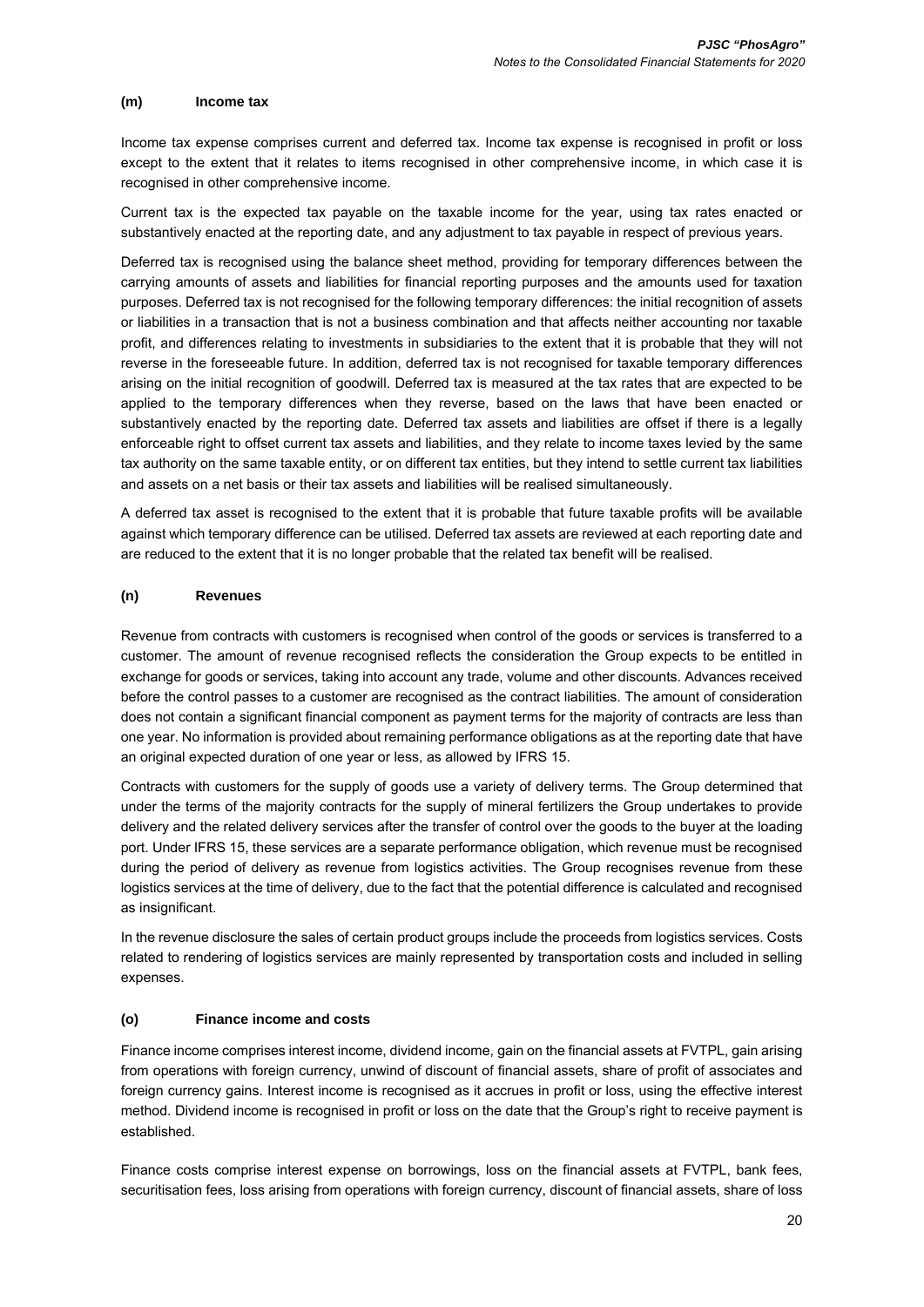of associates and foreign currency losses. Borrowing costs that are not directly attributable to the acquisition, construction or production of a qualifying asset are recognised in profit or loss using the effective interest method.

Foreign currency gains and losses, gains and losses arising from operations with foreign currency, securitisation fees, share of profit and losses of associates are reported on a net basis.

# **(p) Overburden removal expenditure**

In open pit apatite rock mining operations, it is necessary to remove the overburden and other waste in order to access the economically recoverable resources.

Stripping costs incurred during the pre-production phase of the open pit mine are capitalised as the cost of the development of the mining property and amortised over the life of the mine.

According to the Group's approach to stripping, the ore, which becomes accessible after the overburden removal, is extracted within three months. Therefore, the stripping ratio (volume of overburden removed over the volume of resources extracted) is expected to stay relatively constant over the future periods and stripping costs incurred during the production phase of the open pit mine are recognised in the profit or loss as incurred.

# **(q) Social expenditure**

To the extent that the Group's contributions to social programs benefit the community at large and are not restricted to the Group's employees, they are recognised in the profit or loss as incurred.

# **(r) Earnings per share**

The Group presents basic and diluted earnings per share ("EPS") data for its ordinary shares. Basic EPS is calculated by dividing the profit or loss attributable to ordinary shareholders of the Company by the weighted average number of ordinary shares outstanding during the period, adjusted for own shares held.

If the number of ordinary shares outstanding increases/ (decreases) as a result of a share split/(reverse share split), the calculation of the EPS for all periods presented is adjusted retrospectively.

Diluted EPS is determined by adjusting the profit or loss attributable to ordinary shareholders and the weighted average number of ordinary shares outstanding, adjusted for own shares held, for the effects of all dilutive potential ordinary shares, which comprise convertible notes and share options granted to employees.

# **(s) Segment reporting**

An operating segment is a component of the Group that engages in business activities from which it may earn revenues and incur expenses, including revenues and expenses that relate to transactions with any of the Group's other components. All operating segments' operating results are reviewed regularly by the CEO to make decisions about resources to be allocated to the segment and assess its performance, and for which discrete financial information is available.

Segment results that are reported to the CEO include items directly attributable to a segment as well as those that can be allocated on a reasonable basis. Unallocated items comprise mainly corporate assets, related head office expenses and Group's associates.

Segment capital expenditure is the total cost incurred during the year to acquire property, plant and equipment.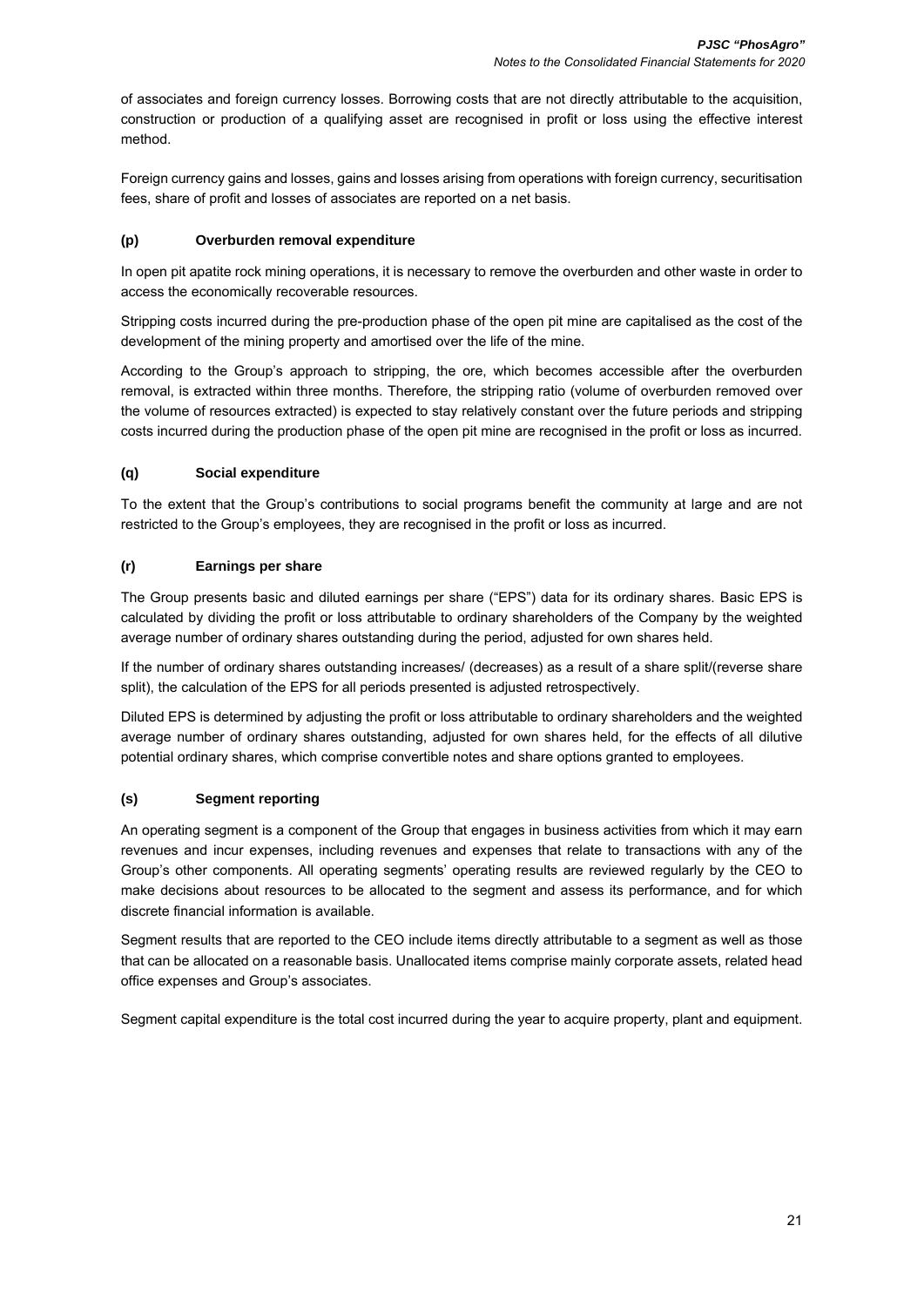#### **4 DETERMINATION OF FAIR VALUES**

A number of the Group's accounting policies and disclosures require the determination of fair value, for both financial and non-financial assets and liabilities.

When measuring the fair value of an asset or a liability, the Group uses market observable data as far as possible. Fair values are categorised into different levels in a fair value hierarchy based on the inputs used in the valuation techniques as follows:

- *Level 1*: quoted prices (unadjusted) in active markets for identical assets or liabilities.
- *Level 2*: inputs other than quoted prices included in Level 1 that are observable for the asset or liability, either directly (i.e. as prices) or indirectly (i.e. derived from prices).
- *Level 3*: inputs for the asset or liability that are not based on observable market data (unobservable inputs).

If the inputs used to measure the fair value of an asset or a liability might be categorised in different levels of the fair value hierarchy, then the fair value measurement is categorised in its entirety in the same level of the fair value hierarchy as the lowest level input that is significant to the entire measurement.

The Group recognises transfers between levels of the fair value hierarchy at the end of the reporting period during which the change has occurred.

Fair values have been determined for measurement and / or disclosure purposes based on the methods described in notes 4(a) to 4(с). When applicable, further information about the assumptions made in determining fair values is disclosed in the notes specific to that asset or liability.

#### **(a) Financial assets measured at amortised cost**

The fair values of financial assets carried at amortised cost, which are mainly loans issued and trade and other receivables, approximate their carrying amounts as at the reporting date.

#### **(b) Financial instruments measured at fair value**

The fair values of derivative financial assets and liabilities are determined using inputs from observable market data and are categorised as Level 2 of the fair value hierarchy.

The fair values of derivative financial liabilities, represented by put and call options on oil (Brent) contracts, are based on broker quotes. Similar contracts are traded in an active market and the quotes reflect the actual transactions in similar instruments.

#### **(c) Other financial liabilities not measured at fair value**

The fair values of other financial liabilities, which are mainly loans and borrowings and lease liabilities, are determined for disclosure purposes and categorised as Level 3 of the fair value hierarchy. The fair values are calculated based on the present value of future principal and interest cash flows, discounted at the market rate of interest at the reporting date.

#### **5 SEGMENT INFORMATION**

The Group has two reportable segments, as described below, which are the Group's strategic business units. The strategic business units offer different products, and are managed separately because they require different technology and marketing strategies. The following summary describes the operations in each of the Group's reportable segments:

- *Phosphate-based products segment* includes mainly production and distribution of ammophos, diammoniumphosphate, sodium tripolyphosphate and other phosphate based and complex (NPK) fertilisers on the factories located in Cherepovets, Balakovo and Volkhov, and production and distribution of apatite concentrate extracted from the apatite-nepheline ore, which is mined and processed in Kirovsk;
- *Nitrogen-based products segment* includes mainly production and distribution of ammonia, ammonium nitrate and urea on the factory located in Cherepovets.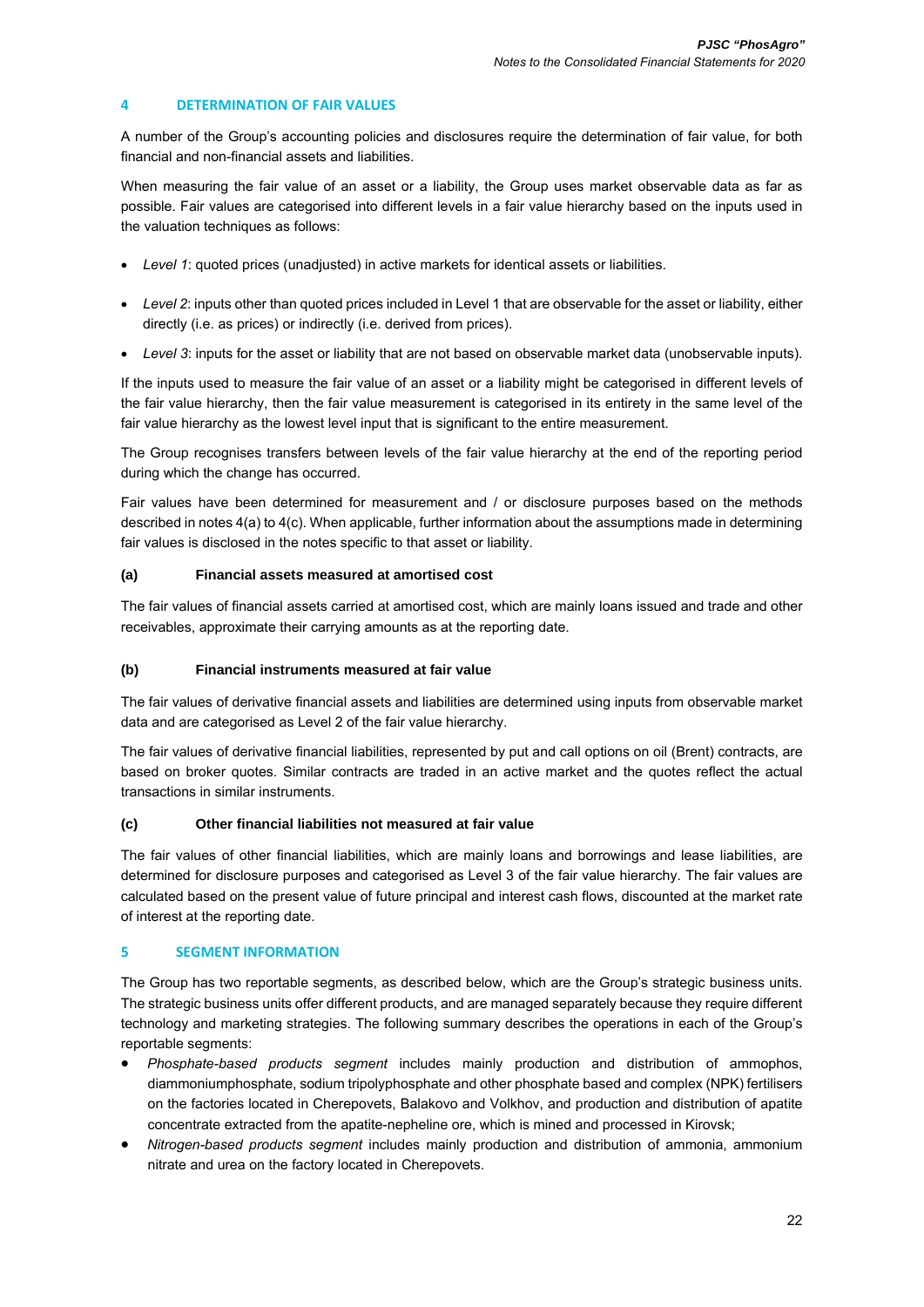Certain assets, revenue and expenses are not allocated to any particular segment and are, therefore, included in the "other operations" column. None of these operations meet any of the quantitative thresholds for determining reportable segments.

Information regarding the results of each reportable segment is included below. Performance is measured based on gross profit, as included in internal management reports that are reviewed by the Group's CEO.

Segment information as at 31 December 2020 and for the year then ended is as follows:

| <b>RUB</b> million                            | Phosphate-<br>based products | Nitrogen-based<br>products | Other operations | Total     |
|-----------------------------------------------|------------------------------|----------------------------|------------------|-----------|
| Segment revenue and profitability             |                              |                            |                  |           |
| Segment external revenues,<br>thereof:        | 203,561                      | 38,701                     | 11,617           | 253,879   |
| Export                                        | 135.506                      | 31.530                     | 1.771            | 168,807   |
| Domestic                                      | 68.055                       | 7,171                      | 9,846            | 85,072    |
| Cost of sales                                 | (106, 240)                   | (16, 489)                  | (10,606)         | (133,335) |
| Gross segment profit                          | 97,321                       | 22,212                     | 1,011            | 120,544   |
| Certain items of profit or loss               |                              |                            |                  |           |
| Amortisation and depreciation                 | (20, 545)                    | (5,558)                    | (523)            | (26, 626) |
| Total non-current segment assets <sup>1</sup> | 169,287                      | 56,613                     | 5,379            | 231,279   |
| Additions to non-current assets <sup>1</sup>  | 43,678                       | 4,356                      | 784              | 48,818    |

Segment information of the Group as at 31 December 2019 and for the year then ended is as follows:

| <b>RUB</b> million                            | Phosphate-<br>based products | Nitrogen-based<br>products | Other operations | Total      |
|-----------------------------------------------|------------------------------|----------------------------|------------------|------------|
|                                               |                              |                            |                  |            |
| Segment revenue and profitability             |                              |                            |                  |            |
| Segment external revenues.                    | 201.248                      | 37,882                     | 8.995            | 248,125    |
| thereof:                                      |                              |                            |                  |            |
| Export                                        | 135,220                      | 31,100                     | 1.098            | 167,418    |
| Domestic                                      | 66.028                       | 6,782                      | 7,897            | 80,707     |
| Cost of sales                                 | (111,086)                    | (16,609)                   | (8,529)          | (136, 224) |
| Gross segment profit                          | 90,162                       | 21,273                     | 466              | 111,901    |
| Certain items of profit or loss               |                              |                            |                  |            |
| Amortisation and depreciation                 | (17,521)                     | (5, 723)                   | (687)            | (23,931)   |
| Total non-current segment assets <sup>1</sup> | 144,680                      | 60,645                     | 4,968            | 210,293    |
| Additions to non-current assets <sup>1</sup>  | 37,084                       | 5.587                      | 963              | 43.634     |

The analysis of export revenue by regions is as follows:

| RUB million<br>RUB million<br>66,516<br>41,915<br>21,623<br>12,336<br>9,509<br>19,397<br>12,287<br>13,634<br>10,512<br>3,519<br>3,477<br>40<br>99<br>168,807 |               | 2020 | 2019    |
|--------------------------------------------------------------------------------------------------------------------------------------------------------------|---------------|------|---------|
|                                                                                                                                                              |               |      |         |
|                                                                                                                                                              | Europe        |      | 72,372  |
|                                                                                                                                                              | South America |      | 34,836  |
|                                                                                                                                                              | India         |      | 14,153  |
|                                                                                                                                                              | Africa        |      |         |
|                                                                                                                                                              | North America |      |         |
|                                                                                                                                                              | <b>CIS</b>    |      |         |
|                                                                                                                                                              | Asia          |      |         |
|                                                                                                                                                              | Australia     |      |         |
|                                                                                                                                                              |               |      | 167,418 |

1 Total non-current segment assets include property, plant and equipment, intangible assets, right-of-use assets and catalysts.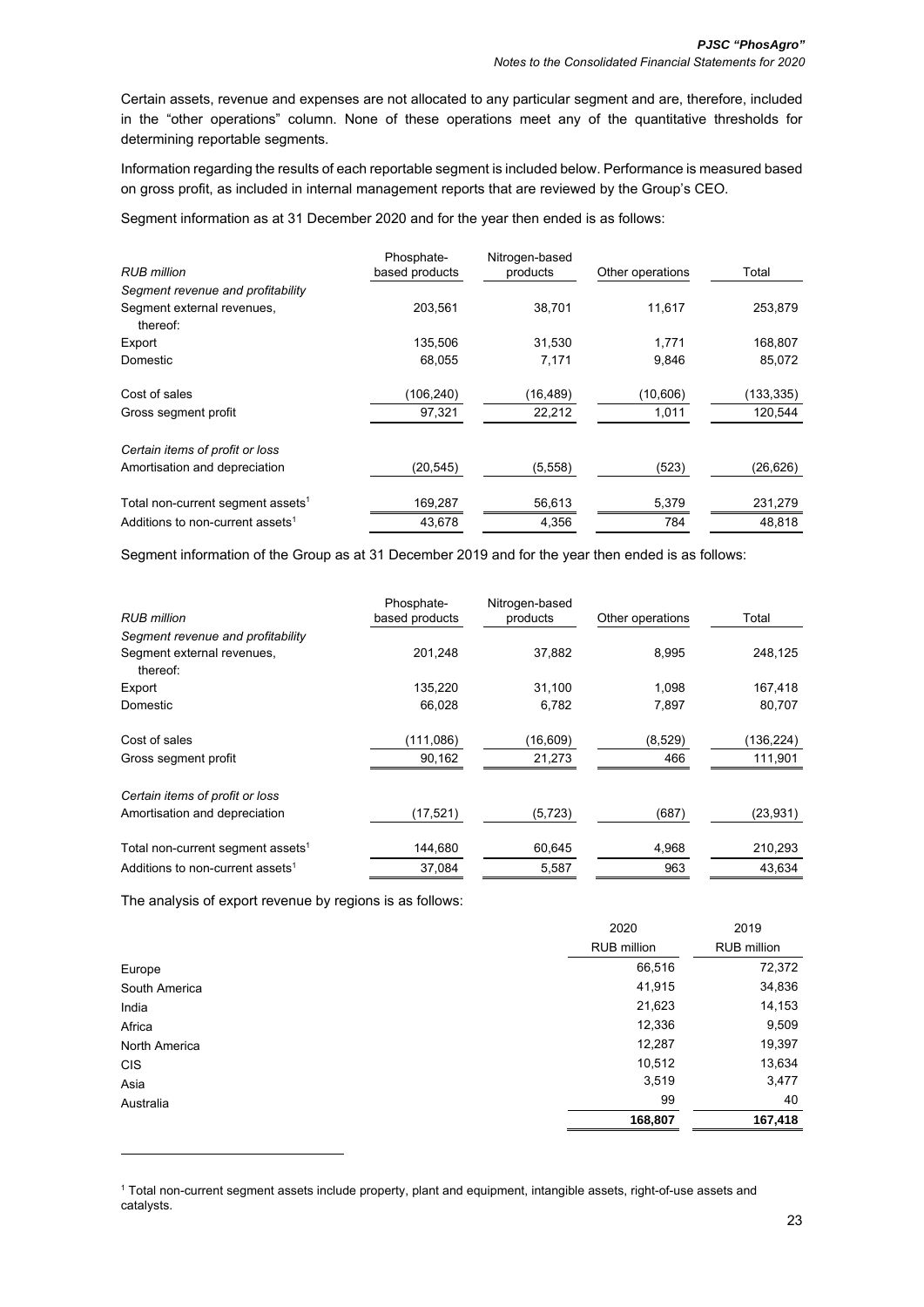#### **6 REVENUES**

|                                                      | 2020               | 2019               |
|------------------------------------------------------|--------------------|--------------------|
|                                                      | <b>RUB million</b> | <b>RUB</b> million |
| Phosphate-based products                             | 203,561            | 201,248            |
| Sales of chemical fertilisers                        | 167.718            | 165,110            |
| Sales of apatite concentrate                         | 25,877             | 25,799             |
| Sales of nepheline concentrate                       | 1.090              | 1.136              |
| Sales of other phosphate-based products and services | 8.876              | 9.203              |
| Nitrogen-based products                              | 38.701             | 37,882             |
| Other                                                | 11.617             | 8.995              |
|                                                      | 253.879            | 248.125            |

# **7 PERSONNEL COSTS**

|                         | 2020               | 2019               |
|-------------------------|--------------------|--------------------|
|                         | <b>RUB Million</b> | <b>RUB Million</b> |
| Cost of sales           | (13, 807)          | (12, 744)          |
| Administrative expenses | (11,249)           | (9,300)            |
| Selling expenses        | (3, 484)           | (2,662)            |
|                         | (28, 540)          | (24, 706)          |

# **8 COST OF SALES**

|                                                    | 2020               | 2019               |
|----------------------------------------------------|--------------------|--------------------|
|                                                    | <b>RUB million</b> | <b>RUB</b> million |
| Depreciation                                       | (23, 743)          | (21, 368)          |
| Materials and services                             | (19, 537)          | (20, 138)          |
| Salaries and social contributions                  | (13, 807)          | (12, 744)          |
| Natural gas                                        | (12, 342)          | (12, 627)          |
| Potash                                             | (12, 253)          | (13,691)           |
| Repair expenses                                    | (10, 134)          | (10, 119)          |
| Chemical fertilisers and other products for resale | (9, 102)           | (6,683)            |
| Transportation of phosphate rock                   | (8, 134)           | (8,641)            |
| Electricity                                        | (6, 311)           | (6, 204)           |
| Ammonia                                            | (4,802)            | (4,095)            |
| Sulphur and sulphuric acid                         | (4,360)            | (9, 165)           |
| Fuel                                               | (3,885)            | (4, 849)           |
| Drilling and blasting operations expenses          | (3, 168)           | (2,323)            |
| Ammonium sulphate                                  | (1,757)            | (3,577)            |
|                                                    | (133, 335)         | (136, 224)         |

#### **9 ADMINISTRATIVE EXPENSES**

|                                   | 2020               | 2019               |
|-----------------------------------|--------------------|--------------------|
|                                   | <b>RUB</b> million | <b>RUB million</b> |
| Salaries and social contributions | (11, 249)          | (9,300)            |
| Professional services             | (1,929)            | (1,963)            |
| Depreciation and amortisation     | (1,368)            | (1,378)            |
| Other                             | (3,282)            | (3,835)            |
|                                   | (17, 828)          | (16, 476)          |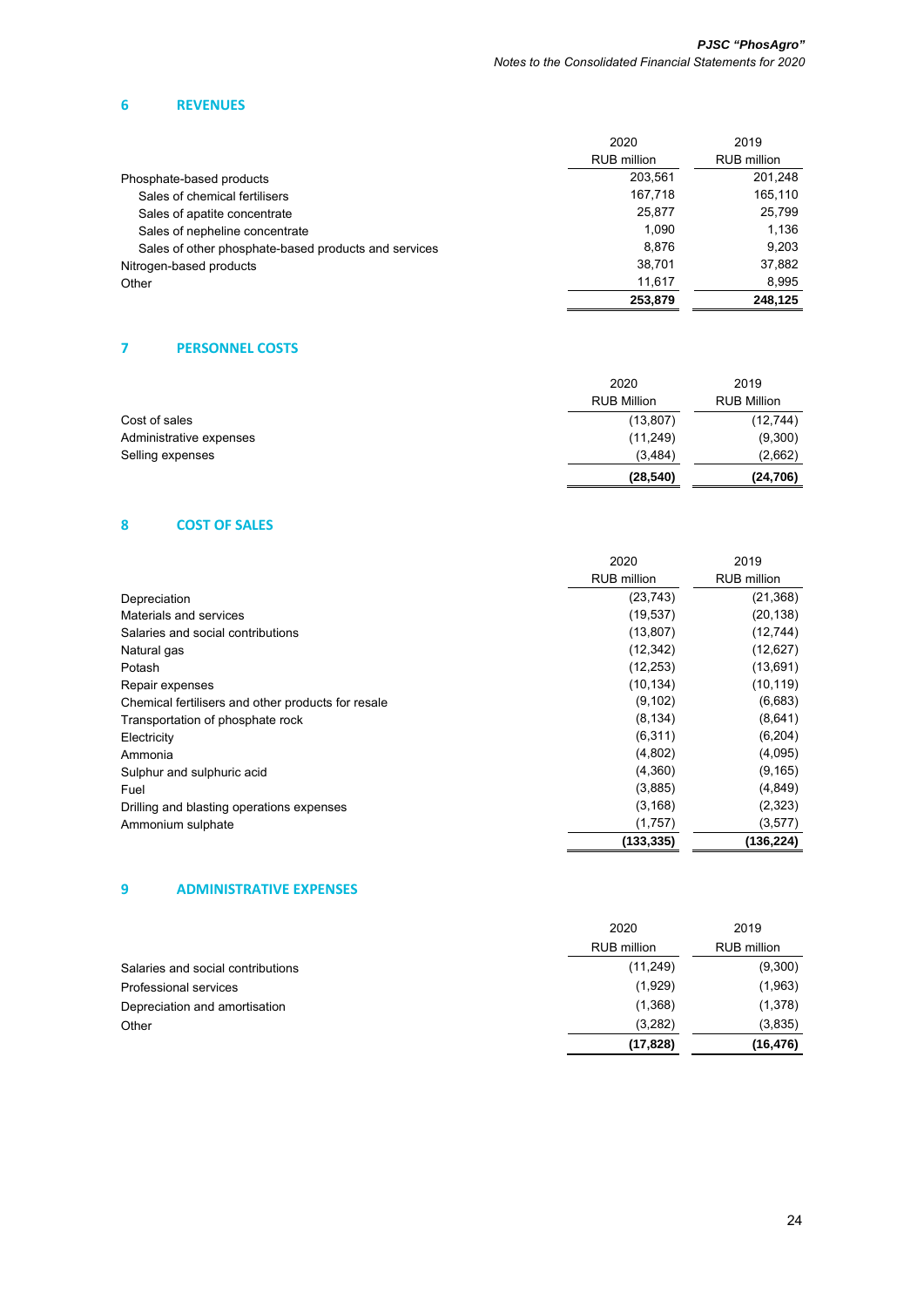#### **10 SELLING EXPENSES**

|                                                            | 2020               | 2019               |
|------------------------------------------------------------|--------------------|--------------------|
|                                                            | <b>RUB</b> million | <b>RUB</b> million |
| Expenses linked to basis of delivery, inc.                 | (33, 368)          | (32, 892)          |
| Freight, port and stevedoring expenses                     | (19,208)           | (18, 372)          |
| Russian Railways infrastructure tariff and operators' fees | (11, 466)          | (11, 441)          |
| Custom duties                                              | (1,484)            | (1,898)            |
| Materials and services                                     | (1,210)            | (1, 181)           |
| Other fixed expenses, inc.                                 | (6, 220)           | (5, 229)           |
| Salaries and social contributions                          | (3, 484)           | (2,662)            |
| Depreciation and amortisation                              | (1,515)            | (1, 185)           |
| Materials and services                                     | (1,221)            | (1, 382)           |
|                                                            | (39, 588)          | (38, 121)          |

# **11 TAXES, OTHER THAN INCOME TAX, NET**

|                               | 2020               | 2019               |
|-------------------------------|--------------------|--------------------|
|                               | <b>RUB million</b> | <b>RUB million</b> |
| Property tax                  | (1, 397)           | (558)              |
| Mineral extraction tax        | (919)              | (954)              |
| Land tax                      | (258)              | (301)              |
| Environment pollution payment | (174)              | (171)              |
| VAT included in expenses      | (129)              | (294)              |
| Using water objects payment   | (44)               | (38)               |
| Other taxes                   | (41)               | (68)               |
|                               | (2,962)            | (2, 384)           |

# **12 OTHER EXPENSES, NET**

|                                                                         | 2020               | 2019               |
|-------------------------------------------------------------------------|--------------------|--------------------|
|                                                                         | <b>RUB</b> million | <b>RUB</b> million |
| Social expenditures                                                     | (2,570)            | (2,661)            |
| Loss on disposal of property, plant and equipment and intangible assets | (209)              | (611)              |
| Accrual of contingent liabilities                                       | (119)              | (62)               |
| Increase in provision for bad debt                                      | (114)              | (106)              |
| Increase in provision for inventory obsolescence                        | (18)               | (19)               |
| Other income, net                                                       | 518                | 190                |
|                                                                         | (2,512)            | (3,269)            |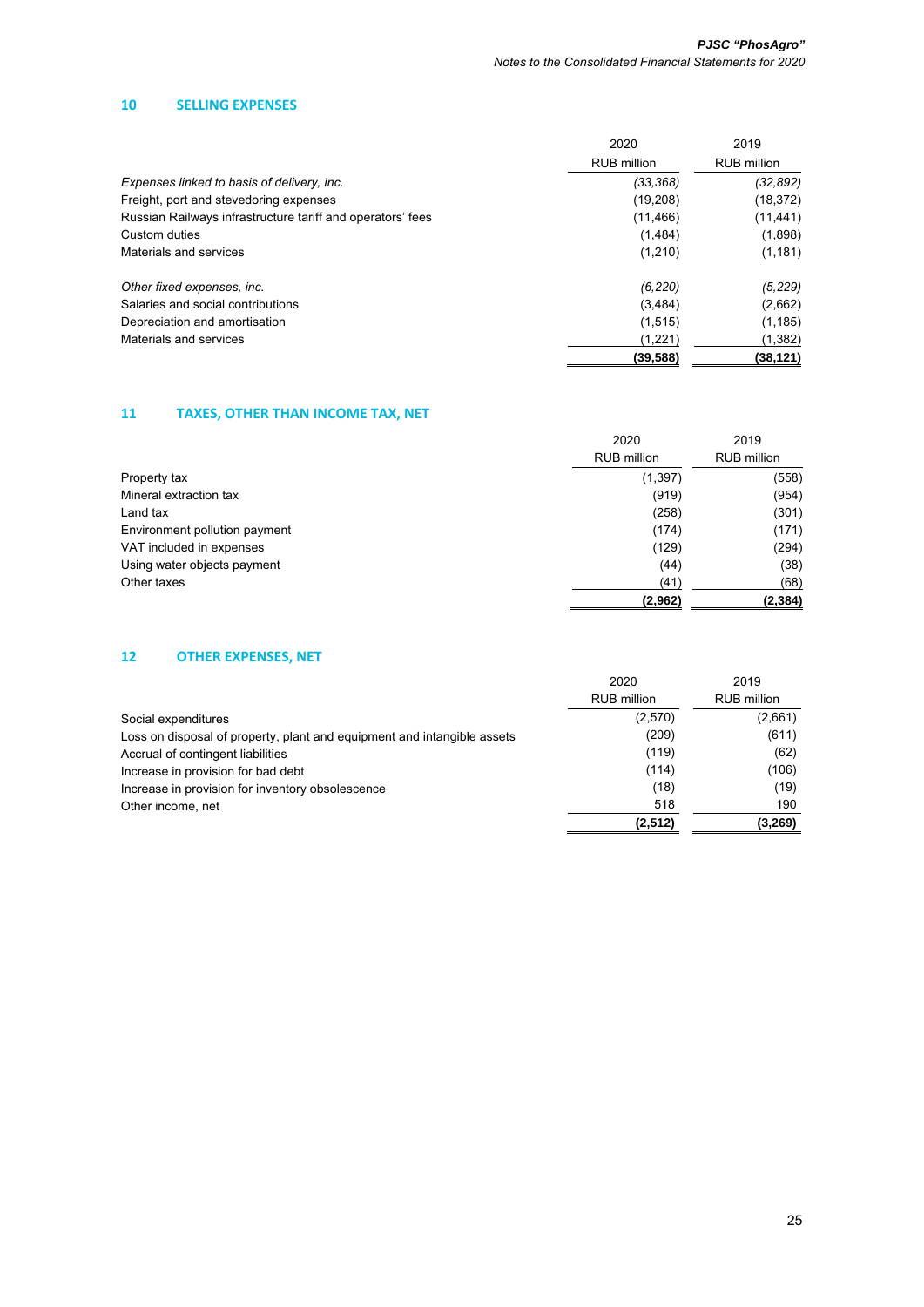# **13 FINANCE INCOME AND FINANCE COSTS**

|                                                          | 2020               | 2019               |
|----------------------------------------------------------|--------------------|--------------------|
|                                                          | <b>RUB million</b> | <b>RUB million</b> |
| Interest income                                          | 338                | 484                |
| Dividend income                                          | 242                | 4                  |
| Unwind of discount on financial assets                   | 60                 | 68                 |
| Share of profit of associates (note 17)                  | 37                 | 13                 |
| Gain from operations with derivatives                    |                    | 700                |
| Other finance income                                     | 298                | 189                |
| Finance income                                           | 975                | 1,458              |
| Interest expense                                         | (4,268)            | (3, 457)           |
| Bank fees (incl. early eurobond partial redemption fees) | (517)              | (209)              |
| Provision for bad debt on financial investments          | (503)              | (45)               |
| Securitisation fees                                      | (141)              | (175)              |
| Write off of equity securities                           |                    | (150)              |
| Other finance costs                                      | (26)               | (235)              |
| Finance costs                                            | (5,455)            | (4,271)            |
| Net finance costs                                        | (4,480)            | (2, 813)           |

# **14 INCOME TAX EXPENSE**

The Company's applicable corporate income tax rate is 20% (2019: 20%).

|                                                                                               | 2020        | 2019        |
|-----------------------------------------------------------------------------------------------|-------------|-------------|
|                                                                                               | RUB million | RUB million |
| Current tax expense                                                                           | (8,045)     | (9, 724)    |
| Origination and reversal of temporary differences, including change in<br>unrecognised assets | (1.704)     | (2,052)     |
|                                                                                               | (9,749)     | (11, 776)   |

#### **Reconciliation of effective tax rate:**

|                                                      | 2020               |      | 2019               |      |
|------------------------------------------------------|--------------------|------|--------------------|------|
|                                                      | <b>RUB</b> million | %    | <b>RUB</b> million | %    |
| Profit before tax                                    | 26,670             | 100  | 61,184             | 100  |
| Income tax at applicable tax rate                    | (5, 334)           | (20) | (12, 237)          | (20) |
| Deferred tax assets decrease                         | (4,800)            | (18) |                    |      |
| (Under)/over provided in respect of prior years      | (9)                |      | 4                  |      |
| Unrecognised tax liability on profit from associates |                    |      | 3                  |      |
| Non-deductible items                                 | (871)              | (3)  | (1, 174)           | (2)  |
| Change in unrecognised deferred tax assets           |                    |      | 15                 |      |
| Effect of tax differences in foreign jurisdictions   | 317                |      | 337                |      |
| Reduction in tax rate                                | 716                | 2    | 1.276              | 2    |
| Tax incentive                                        | 225                |      |                    |      |
|                                                      | (9,749)            | (37) | (11, 776)          | (19) |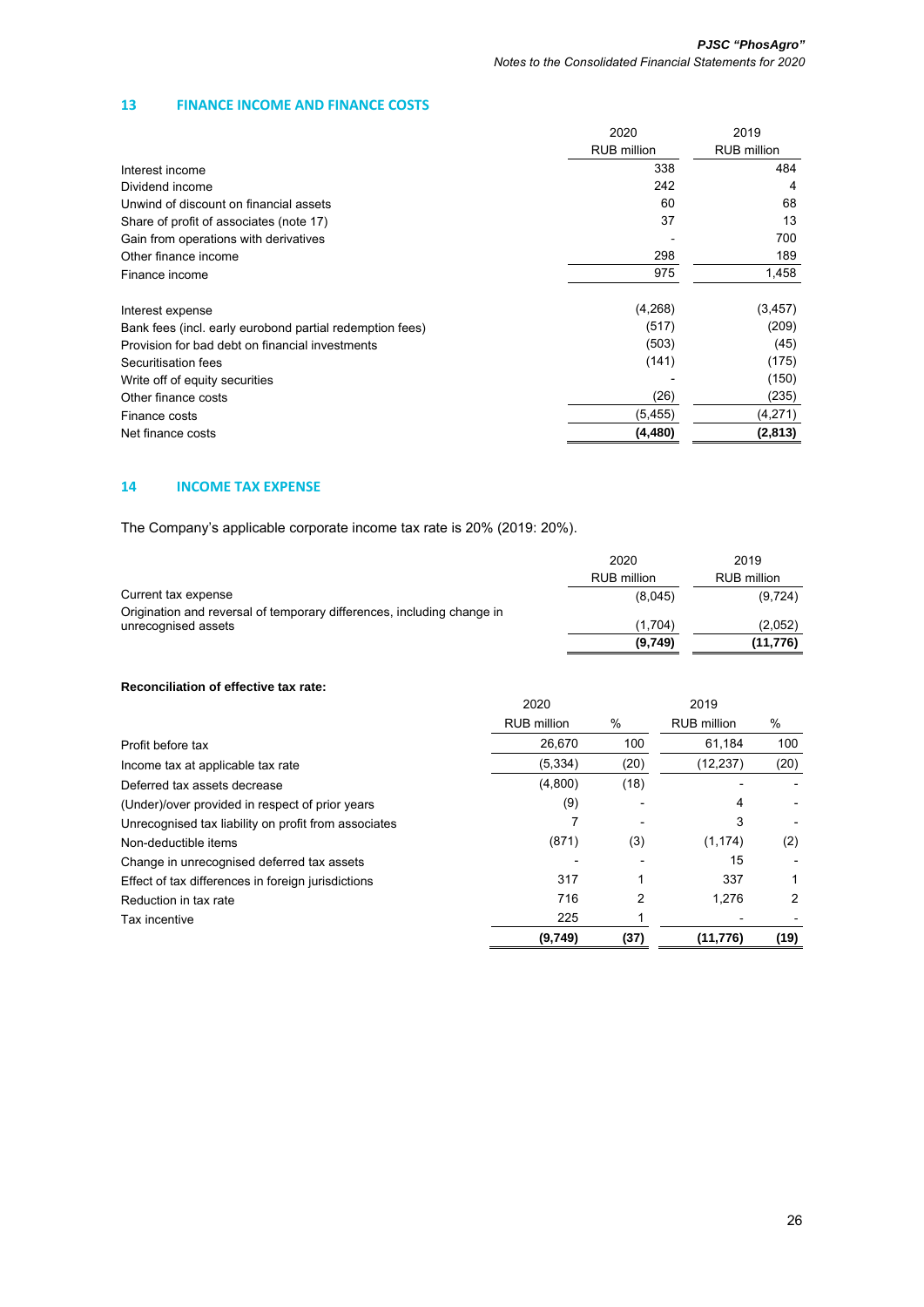#### **15 PROPERTY, PLANT AND EQUIPMENT**

| <b>RUB Million</b>                                            | Land and<br>buildings | Plant and<br>equipment | <b>Fixtures and</b><br>fittings | Construction in<br>progress | Total      |
|---------------------------------------------------------------|-----------------------|------------------------|---------------------------------|-----------------------------|------------|
| Cost                                                          |                       |                        |                                 |                             |            |
| At 1 January 2019                                             | 76,252                | 144,648                | 13,324                          | 44,602                      | 278,826    |
| Recognition of ROU asset on initial<br>application of IFRS 16 |                       | (4,262)                |                                 |                             | (4,262)    |
| Adjusted cost at 1 January 2019                               | 76,252                | 140,386                | 13,324                          | 44,602                      | 274,564    |
| Additions                                                     | 2,493                 | 5,826                  | 2,517                           | 26,696                      | 37,532     |
| Transfers from right-of-use assets<br>(note 16)               |                       | 4,245                  |                                 |                             | 4,245      |
| <b>Transfers</b>                                              | 16,582                | 17,203                 |                                 | (33, 785)                   |            |
| Disposals                                                     | (779)                 | (2,623)                | (182)                           | (518)                       | (4, 102)   |
| Other movements                                               | (66)                  | (108)                  | (10)                            |                             | (184)      |
| At 1 January 2020                                             | 94,482                | 164,929                | 15,649                          | 36,995                      | 312,055    |
| Additions                                                     | 1,757                 | 4,013                  | 2,477                           | 37,590                      | 45,837     |
| Transfers<br>from<br>right-of-use<br>assets<br>(note 16)      |                       | 16                     |                                 |                             | 16         |
| <b>Transfers</b>                                              | 10,653                | 25,253                 |                                 | (35,906)                    |            |
| Disposals                                                     | (2, 425)              | (6, 425)               | (242)                           | (79)                        | (9, 171)   |
| Other movements                                               | 138                   | 175                    | 16                              |                             | 329        |
| At 31 December 2020                                           | 104,605               | 187,961                | 17,900                          | 38,600                      | 349,066    |
|                                                               |                       |                        |                                 |                             |            |
| Accumulated depreciation                                      |                       |                        |                                 |                             |            |
| At 1 January 2019                                             | (16, 949)             | (67, 562)              | (8,084)                         |                             | (92, 595)  |
| Recognition of ROU asset on initial<br>application of IFRS 16 |                       | 991                    |                                 |                             | 991        |
| Adjusted depreciation at 1 January<br>2019                    | (16, 949)             | (66,571)               | (8,084)                         |                             | (91,604)   |
| Transfers from right-of-use assets<br>(note 16)               |                       | (1,033)                |                                 |                             | (1,033)    |
| Depreciation charge                                           | (5, 469)              | (16, 010)              | (1,732)                         |                             | (23, 211)  |
| Disposals                                                     | 638                   | 2,522                  | 152                             |                             | 3,312      |
| Other movements                                               | 6                     | (72)                   | 6                               |                             | (60)       |
| At 1 January 2020                                             | (21, 774)             | (81, 164)              | (9,658)                         |                             | (112, 596) |
| Transfers from right-of-use assets<br>(note 16)               |                       | (8)                    |                                 |                             | (8)        |
| Depreciation charge                                           | (5,945)               | (17, 552)              | (1,862)                         |                             | (25, 359)  |
| <b>Disposals</b>                                              | 2,289                 | 6,343                  | 234                             |                             | 8,866      |
| Other movements                                               | (25)                  | 97                     | (10)                            |                             | 62         |
| At 31 December 2020                                           | (25, 455)             | (92,284)               | (11, 296)                       |                             | (129,035)  |
| Net book value at 1 January 2019                              | 59,303                | 77,086                 | 5,240                           | 44,602                      | 186,231    |
| Net book value at 1 January 2019<br>adjusted of IFRS 16       | 59,303                | 73,815                 | 5,240                           | 44,602                      | 182,960    |
| Net book value at 1 January 2020                              | 72,708                | 83,765                 | 5,991                           | 36,995                      | 199,459    |
| Net book value at 31 December 2020                            | 79,150                | 95,677                 | 6,604                           | 38,600                      | 220,031    |

During 2020, the Group capitalised borrowing costs in the amount of RUB 1,220 million (2019: RUB 1,283 million) in the value of property, plant and equipment using the weighted average interest rate of 3.20% per annum.

As at 31 December 2020, the balance of the construction in progress account includes the accumulated costs related to

*in Cherepovets:* 

- Development programm of production facilities for sulphuric acid in the amount of RUB 2,211 million;
- Development of transport infrastructure station Cryolite in the amount of RUB 1,832 million;
- Development programm of ammonia production facilities in the amount of RUB 1,336 million;
- Development programm of production facilities for extraction of phosphoric acid and fertilizers in the amount of RUB 949 million;
- The construction of ammonium sulphate plant in the amount of RUB 328 million.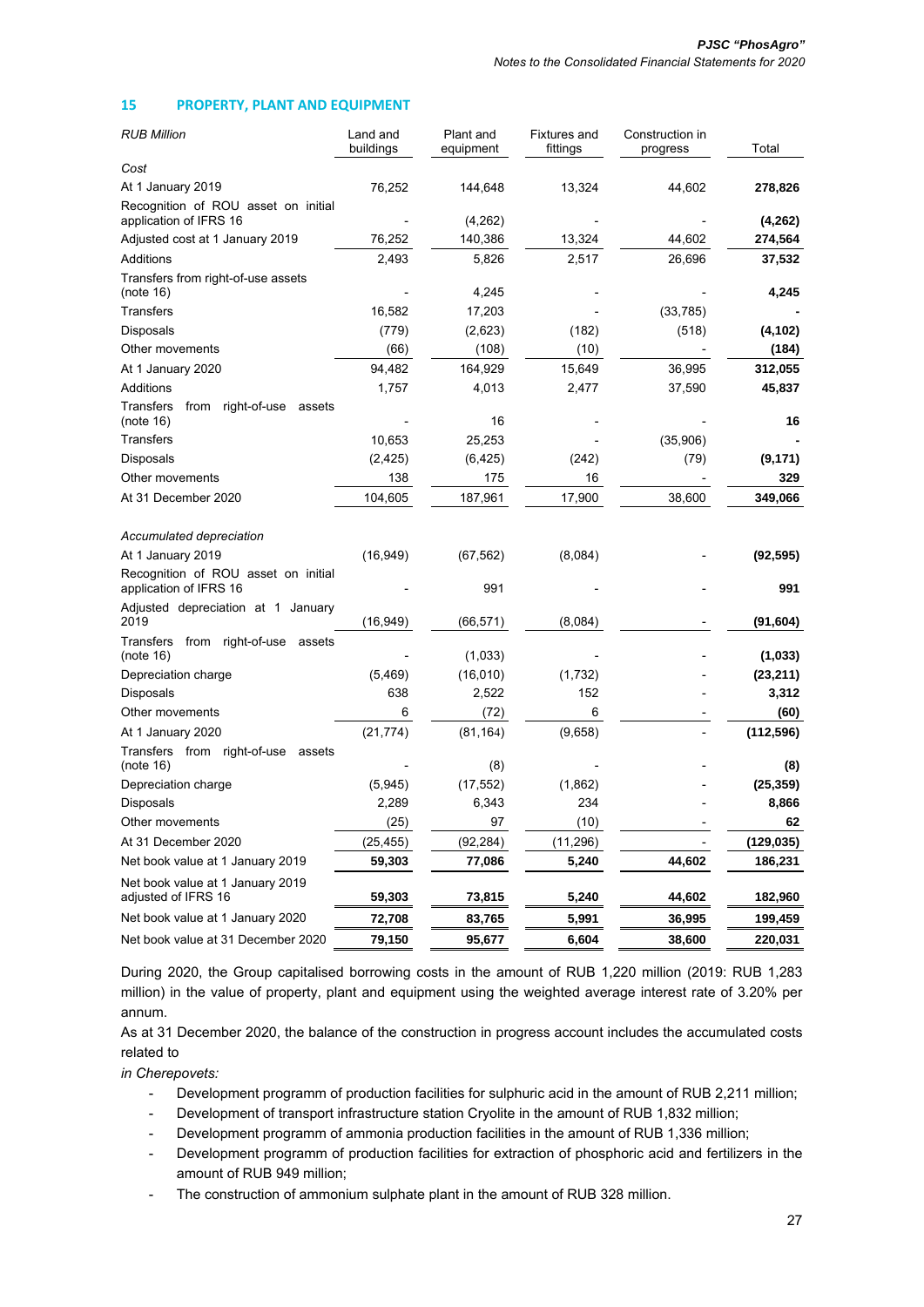Plant and

# *in Kirovsk:*

- Kirovsk mine extension and modernization in the amount of RUB 10,758 million;
- The construction of apatit-nepheline beneficiation plant in the amount of RUB 1,769 million;
- The development of Rasvumchorrskiy mine in the amount of RUB 1,610 million.

#### *in Volkhov:*

- Construction of production facilities for sulphuric acid in the amount of RUB 1,357 million;
- Development of monoammonium phosphate production in the amount of RUB 1,127 million;
- Construction of filtering station of production facilities for extraction of phosphoric acid in the amount of RUB 809 million;
- Construction of communication lines in the amount of RUB 800 million;
- Construction of a storage tank for liquid ammonia in the amount of RUB 558 million.

#### *in Balakovo:*

- Development of NPK production facilities in the amount of RUB 331 million;
- Development of ammonium sulphate production facilities in the amount of RUB 161 million;
- Construction of vacuum system for the production of phosphoric acid in the amount of RUB 141 million.

#### **16 RIGHT‐OF‐USE ASSETS**

The Group has the following types of right-of-use assets as at 31 December 2020: railway wagons, production equipment, offices. The leases typically run for a period of 5 years, with an option to renew the lease after that date.

*RUB million*

|                                                                  | <b>Buildings</b> | equipment | Total        |
|------------------------------------------------------------------|------------------|-----------|--------------|
| Cost                                                             |                  |           |              |
| At 1 January 2019                                                | 137              | 5,863     | 6,000        |
| New lease contracts and modification of existing lease contracts | 136              | 5,822     | 5,958        |
| <b>Disposals</b>                                                 | (73)             | (51)      | (124)        |
| Currency translation                                             | (11)             |           | (11)         |
| Transfers to property, plant and equipment (note 15)             |                  | (4, 245)  | (4, 245)     |
| At 1 January 2020                                                | 189              | 7.389     | 7,578        |
| New lease contracts and modification of existing lease contracts | 146              | 1,934     | 2,080        |
| <b>Disposals</b>                                                 | (23)             | (32)      | (55)         |
| Currency translation                                             | 25               | 3         | 28           |
| Transfers to property, plant and equipment (note 15)             |                  | (16)      | (16)         |
| At 31 December 2020                                              | 337              | 9,278     | 9,615        |
| Accumulated depreciation                                         |                  |           |              |
| At 1 January 2019                                                |                  | (991)     | (991)        |
| Depreciation                                                     | (105)            | (654)     | (759)        |
| Disposals                                                        | 23               | 5         | 28           |
| Currency translation                                             | 2                |           | $\mathbf{2}$ |
| Transfers to property, plant and equipment (note 15)             |                  | 1,033     | 1,033        |
| At 1 January 2020                                                | (80)             | (607)     | (687)        |
| Depreciation                                                     | (79)             | (1, 545)  | (1,624)      |
| Disposals                                                        | 17               | 17        | 34           |
| Currency translation                                             | (10)             | (1)       | (11)         |
| Transfers to property, plant and equipment (note 15)             |                  | 8         | 8            |
| At 31 December 2020                                              | (152)            | (2, 128)  | (2, 280)     |
| Net book value at 1 January 2019                                 | 137              | 4,872     | 5,009        |
| Net book value at 1 January 2020                                 | 109              | 6,782     | 6,891        |
| Net book value at 31 December 2020                               | 185              | 7,150     | 7,335        |
|                                                                  |                  |           |              |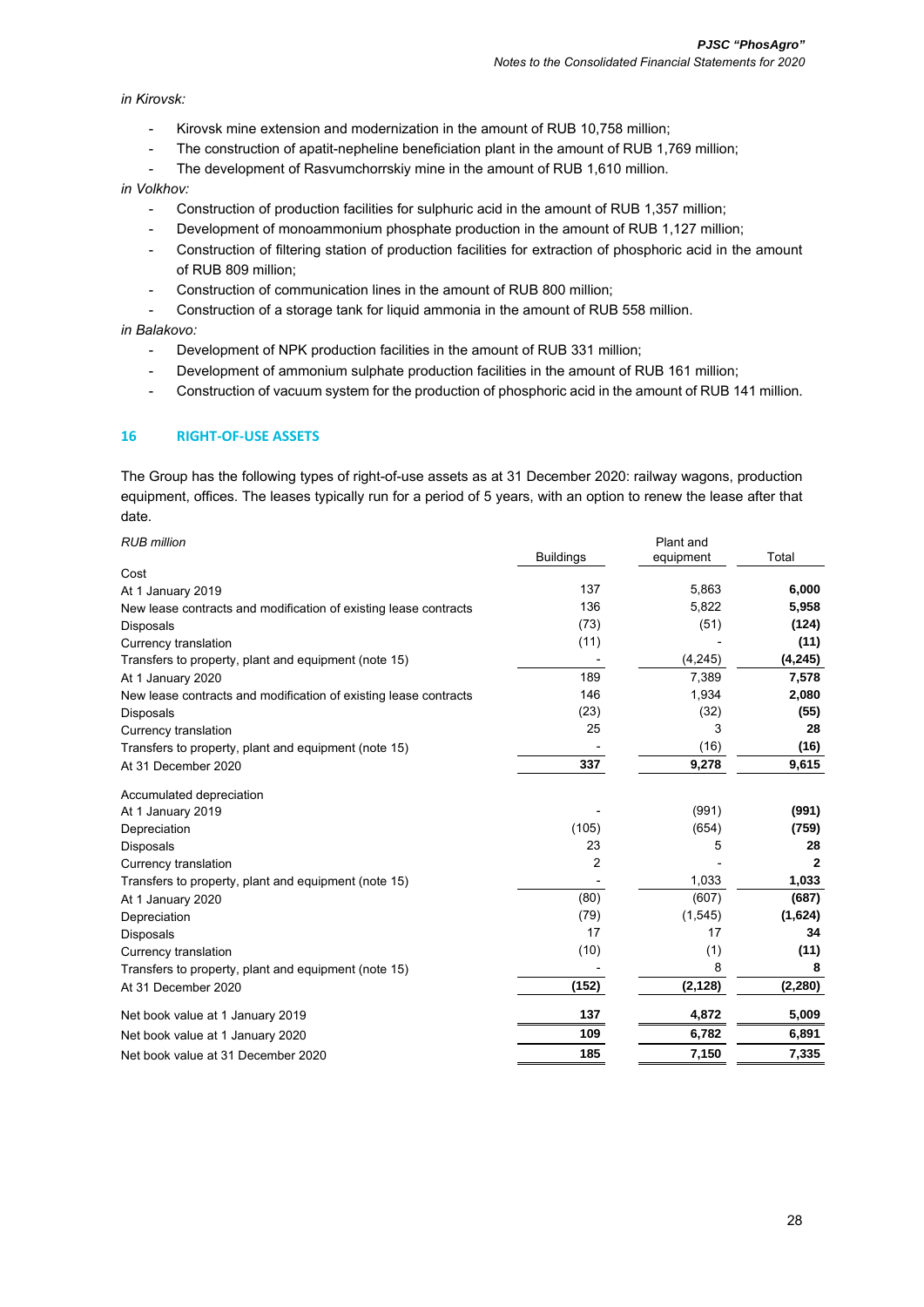| Amounts recognised in profit and loss              | 2020               | 2019               |
|----------------------------------------------------|--------------------|--------------------|
|                                                    | <b>RUB million</b> | <b>RUB</b> million |
| Depreciation expense on right-of-use assets        | 1.624              | 759                |
| Interest expense on lease liabilities              | 485                | 236                |
| Expenses relating to short-term leases             | 618                | 587                |
| Expenses relating to leases with variable payments | 476                | 375                |
| Amounts recognised in statement of cash flows      | 2020               | 2019               |
|                                                    | <b>RUB million</b> | <b>RUB million</b> |
| Principal lease payments (note 27)                 | (1,951)            | (1,937)            |
| Interest lease payments (note 27)                  | (485)              | (236)              |
| Expenses relating to short-term leases             | (618)              | (587)              |
| Expenses relating to leases with variable payments | (476)              | (375)              |
|                                                    | (3,530)            | (3, 135)           |

#### **17 INVESTMENTS IN ASSOCIATES**

The movement in the balance of investments in associates is as follows:

|                                | 2020        | 2019        |
|--------------------------------|-------------|-------------|
|                                | RUB million | RUB million |
| Balance at 1 January           | 519         | 506         |
| Share in profit for the period | 37          | 13          |
| Balance at 31 December         | 556         | 519         |
|                                |             |             |

Carrying values of the Group's investments in associates are as follows:

|                                         | 31 December 2020   | 31 December 2019   |
|-----------------------------------------|--------------------|--------------------|
|                                         | <b>RUB Million</b> | <b>RUB Million</b> |
| JSC Khibinskaya Teplovaya Kompaniya     | 463                | 435                |
| <b>JSC Giproruda</b>                    | 62                 | 63                 |
| JSC Soligalichskiy izvestkovyi kombinat | 31                 | 21                 |
|                                         | 556                | 519                |

Summary financial information for associates is as follows:

|                                                   |                                    |                                         |                                  |                               | Profit/(loss)                      |
|---------------------------------------------------|------------------------------------|-----------------------------------------|----------------------------------|-------------------------------|------------------------------------|
| 2020                                              | Total assets                       | <b>Total liabilities</b>                | Net assets                       | Revenue                       | for the year                       |
|                                                   | <b>RUB Million</b>                 | <b>RUB Million</b>                      | <b>RUB Million</b>               | <b>RUB Million</b>            | <b>RUB Million</b>                 |
| <b>JSC Khibinskaya Teplovaya</b><br>Kompaniya     | 1.303                              | (450)                                   | 853                              | 439                           | 5                                  |
| <b>JSC Giproruda</b>                              | 140                                | (14)                                    | 126                              | 55                            | (4)                                |
| <b>JSC Soligalichskiy izvestkovyi</b><br>kombinat | 575                                | (321)                                   | 254                              | 568                           | 47                                 |
|                                                   | 2,018                              | (785)                                   | 1,233                            | 1,062                         | 48                                 |
|                                                   |                                    |                                         |                                  |                               | Profit/(loss)                      |
| 2019                                              | Total assets<br><b>RUB Million</b> | Total liabilities<br><b>RUB Million</b> | Net assets<br><b>RUB Million</b> | Revenue<br><b>RUB Million</b> | for the year<br><b>RUB Million</b> |
| <b>JSC Khibinskaya Teplovaya</b>                  |                                    |                                         |                                  |                               |                                    |
| Kompaniya                                         | 1,605                              | (809)                                   | 796                              | 494                           | 27                                 |
| <b>JSC Giproruda</b>                              | 161                                | (33)                                    | 128                              | 99                            | 6                                  |
| JSC Soligalichskiy izvestkovyi                    |                                    |                                         |                                  |                               |                                    |
| kombinat                                          | 598                                | (381)                                   | 217                              | 581                           | (3)                                |
|                                                   | 2,364                              | (1, 223)                                | 1,141                            | 1,174                         | 30                                 |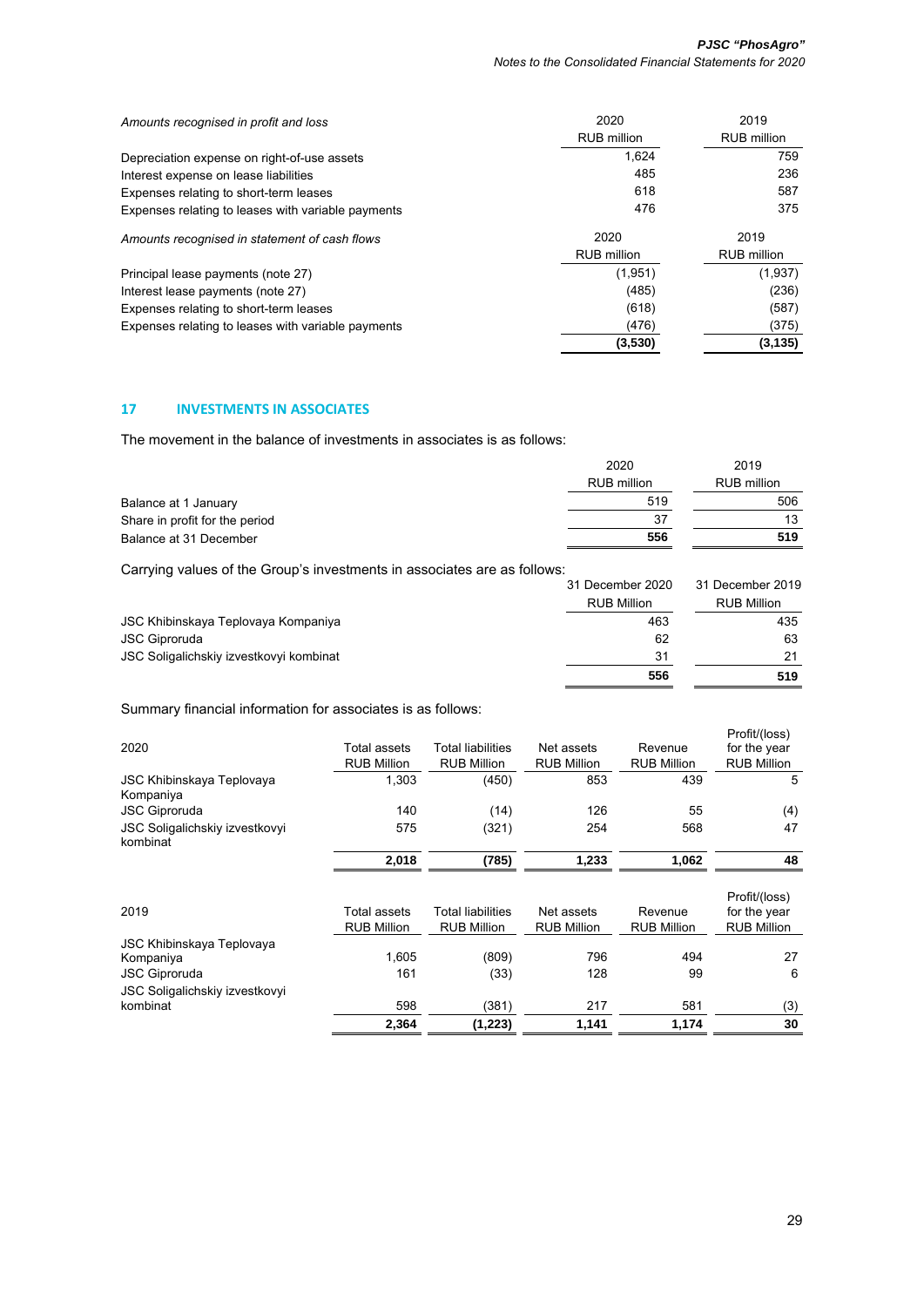#### **18 DEFERRED TAX ASSETS AND LIABILITIES**

#### **(a) Recognised deferred tax assets and liabilities**

| <b>RUB Million</b>                                     | Assets   | Liabilities | <b>Net</b> | Assets   | Liabilities | Net       |
|--------------------------------------------------------|----------|-------------|------------|----------|-------------|-----------|
|                                                        | 2020     | 2020        | 2020       | 2019     | 2019        | 2019      |
| Property, plant and equipment and<br>intangible assets | 383      | (12, 390)   | (12,007)   | 129      | (12,056)    | (11, 927) |
| Other long-term assets                                 | 115      | (51)        | 64         | 43       | (51)        | (8)       |
| Current assets                                         | 1,322    | (630)       | 692        | 1,067    | (390)       | 677       |
| Liabilities                                            | 1.921    | (311)       | 1,610      | 1,826    | (4)         | 1,822     |
| Tax loss carry-forwards                                | 5,962    |             | 5,962      | 7,427    |             | 7,427     |
| Unrecognised deferred tax assets                       | (55)     |             | (55)       | (55)     |             | (55)      |
| Tax assets/(liabilities)                               | 9.648    | (13, 382)   | (3,734)    | 10.437   | (12, 501)   | (2,064)   |
| Set off of tax                                         | (2, 186) | 2,186       |            | (2, 223) | 2,223       |           |
| Net tax assets/(liabilities)                           | 7,462    | (11,196)    | (3.734)    | 8,214    | (10, 278)   | (2,064)   |

Deferred tax assets and liabilities are attributable to the following items:

The deferred tax assets on tax loss carry-forwards relate to the Russian entities. Due to amendments to the Russian tax legislation, starting from 1 January 2017, tax losses for Russian tax purposes carried forward existing as at 31 December 2020 do not expire.

Management has developed a tax strategy to utilise the tax losses above. In assessing the recoverability of the tax losses, management considers a forecast of future taxable profits of the Group and the Group's tax position. The forecast is reviewed at each reporting date to ensure that the related tax benefit will be realised.

As at 31 December 2020, no deferred tax liability for taxable temporary differences of RUB 19,984 million has been recognised (31 December 2019: RUB 57,156 million), either because the Parent can control the timing of reversal of the temporary differences and it is probable that the temporary differences will not reverse in the foreseeable future, or because the applicable tax rate is expected to be 0%.

#### **(b) Movement in temporary differences during the year**

| <b>RUB</b> million                                        | 31 December<br>2020 | Recognised<br>in profit or<br>loss | Recognised in<br>other<br>comprehensive<br>income | Reclassification | 1 January 2020 |
|-----------------------------------------------------------|---------------------|------------------------------------|---------------------------------------------------|------------------|----------------|
| Property, plant and<br>equipment and intangible<br>assets | (12,007)            | (78)                               |                                                   |                  | (11, 927)      |
|                                                           |                     |                                    | (2)                                               |                  |                |
| Other long-term assets                                    | 64                  | 63                                 | 9                                                 |                  | (8)            |
| Current assets                                            | 692                 | (9)                                | 24                                                |                  | 677            |
| Liabilities                                               | 1,610               | (215)                              | 3                                                 |                  | 1,822          |
| Tax loss carry-forwards                                   | 5,962               | (1, 465)                           |                                                   |                  | 7,427          |
| Unrecognised deferred tax                                 |                     |                                    |                                                   |                  |                |
| assets                                                    | (55)                |                                    |                                                   |                  | (55)           |
| Net tax (liabilities)/assets                              | (3,734)             | (1,704)                            | 34                                                |                  | (2,064)        |

| Tax loss carry-forwards<br>Unrecognised deferred tax<br>assets | 7.427<br>(55)       | (1,055)<br>(15)                    |                                                   |                  | 8,482<br>(40)  |
|----------------------------------------------------------------|---------------------|------------------------------------|---------------------------------------------------|------------------|----------------|
| Liabilities                                                    | 1.822               | 1,077                              |                                                   |                  | 745            |
| <b>Current assets</b>                                          | 677                 | 108                                | (10)                                              |                  | 579            |
| Other long-term assets                                         | (8)                 | 19                                 |                                                   |                  | (27)           |
| Property, plant and<br>equipment and intangible<br>assets      | (11, 927)           | (2, 186)                           | 3                                                 | 23               | (9,767)        |
| <b>RUB</b> million                                             | 31 December<br>2019 | Recognised<br>in profit or<br>loss | Recognised in<br>other<br>comprehensive<br>income | Reclassification | 1 January 2019 |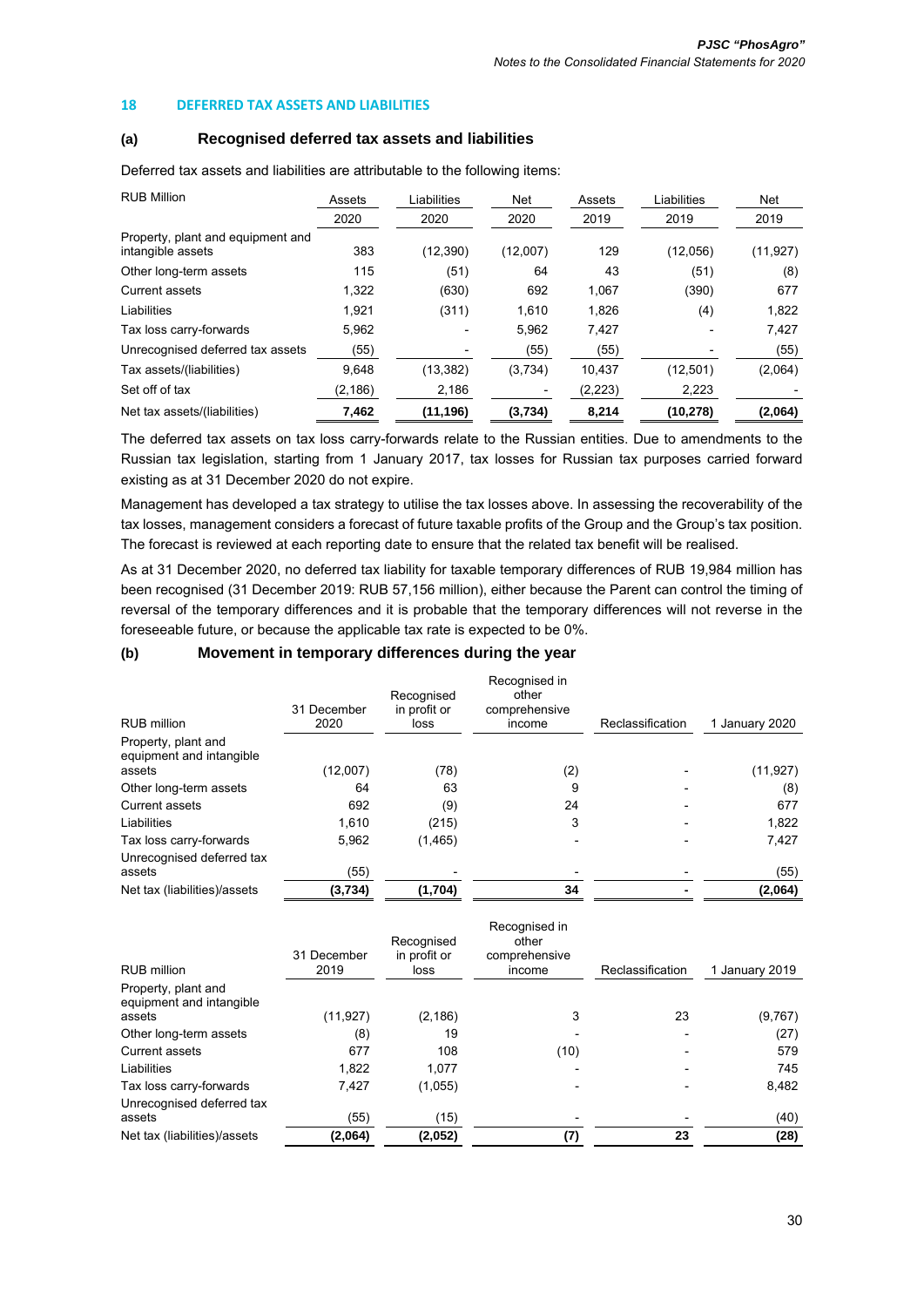#### **19 OTHER NON‐CURRENT ASSETS**

|                                                                 | 31 December 2020 | 31 December 2019 |
|-----------------------------------------------------------------|------------------|------------------|
|                                                                 | RUB million      | RUB million      |
| Loans issued to third parties, at amortised cost                | 716              | 653              |
| Financial assets, at fair value                                 | 592              | 602              |
| Loans issued to employees, at amortised cost                    | 148              | 218              |
| Other long-term assets                                          | 732              | 673              |
| Provision for loans issued to third parties and other long-term |                  |                  |
| assets                                                          | (1,240)          | (510)            |
|                                                                 | 948              | 1.636            |

# **20 OTHER CURRENT INVESTMENTS**

|                                                    | 31 December 2020   | 31 December 2019   |
|----------------------------------------------------|--------------------|--------------------|
|                                                    | <b>RUB million</b> | <b>RUB million</b> |
| Interest receivable                                | 134                | 118                |
| Loans issued to employees, at amortised cost       | 125                | 80                 |
| Loans issued to third parties, at amortised cost   | 48                 | 105                |
| Dividend receivable                                | 41                 |                    |
| Loans issued to related parties, at amortised cost |                    | $\mathcal{P}$      |
| Provision for doubtful accounts                    | (37)               | (54)               |
|                                                    | 311                | 251                |

#### **21 INVENTORIES**

|                                                                    | 31 December 2020   | 31 December 2019   |
|--------------------------------------------------------------------|--------------------|--------------------|
|                                                                    | <b>RUB million</b> | <b>RUB million</b> |
| Raw materials and spare parts                                      | 12,394             | 11,723             |
| Finished goods:                                                    |                    |                    |
| <b>Chemical fertilisers</b>                                        | 12,010             | 10,837             |
| Apatite concentrate                                                | 711                | 443                |
| Other products                                                     | 376                | 273                |
| Work-in-progress:                                                  |                    |                    |
| Chemical fertilisers and other products                            | 4,902              | 4,491              |
| Chemical fertilisers and other products for resale, purchased from |                    |                    |
| third parties                                                      | 2,292              | 1,778              |
| Other goods for resale                                             | 95                 | 63                 |
| Other goods                                                        | 77                 |                    |
| Provision for obsolescence                                         | (221)              | (203)              |
|                                                                    | 32,636             | 29,405             |

# **22 TRADE AND OTHER RECEIVABLES**

|                                 | 31 December 2020<br>RUB million | 31 December 2019<br>RUB million |
|---------------------------------|---------------------------------|---------------------------------|
| Trade accounts receivable       | 15,820                          | 14,375                          |
| VAT and other taxes receivable  | 10.285                          | 10.214                          |
| Advances issued                 | 5,537                           | 4.865                           |
| Income tax receivable           | 479                             | 1,286                           |
| Deferred expenses               | 117                             | 99                              |
| Receivables from employees      | 22                              | 20                              |
| Other receivables               | 996                             | 460                             |
| Provision for doubtful accounts | (369)                           | (258)                           |
|                                 | 32,887                          | 31,061                          |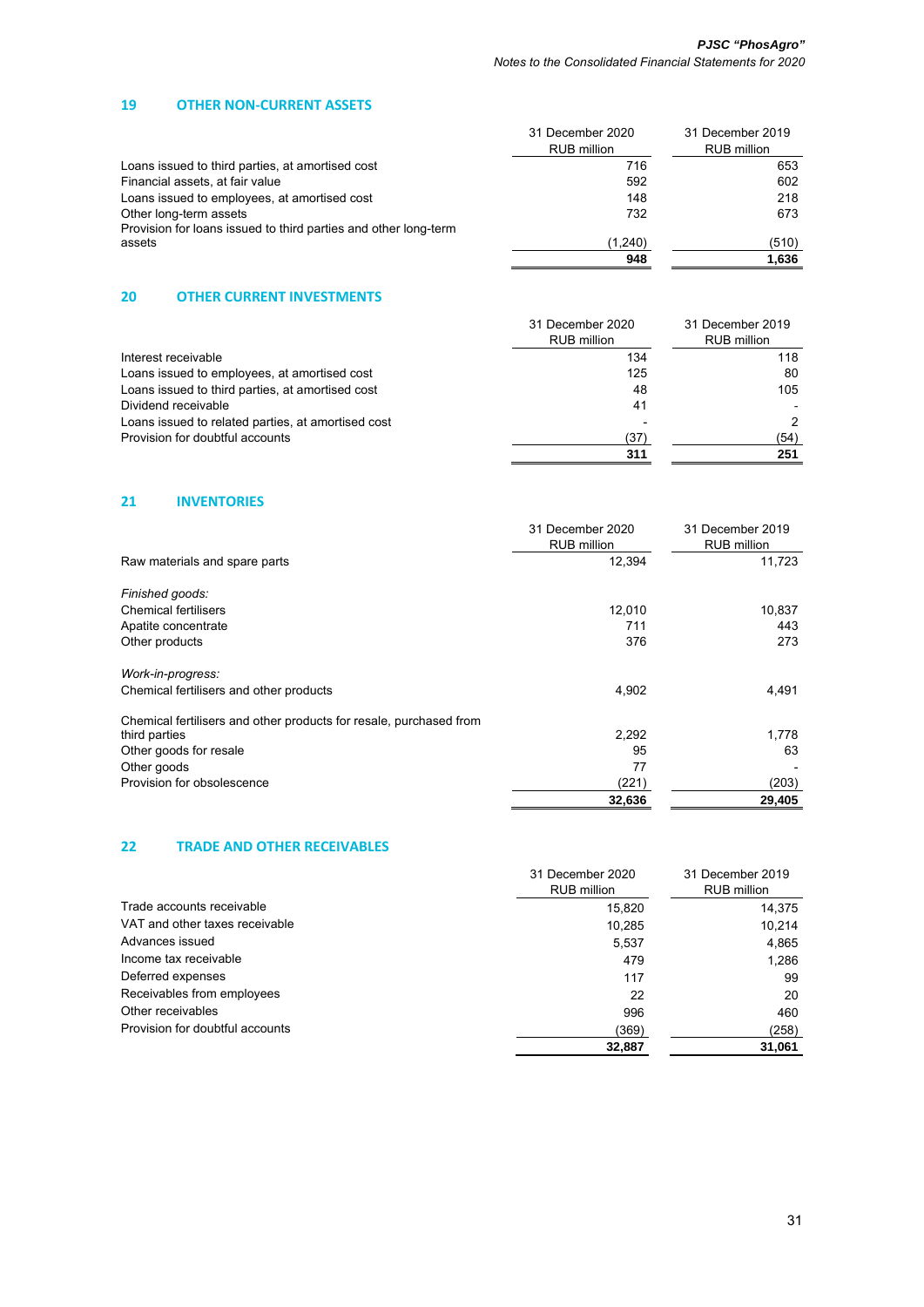The movements in provision for doubtful accounts are as follows:

|                                                 | 2020               | 2019               |
|-------------------------------------------------|--------------------|--------------------|
|                                                 | <b>RUB Million</b> | <b>RUB Million</b> |
| Balance at 1 January                            | (258)              | (618)              |
| Use of provision                                | 78                 |                    |
| Reversal of provision                           | 5                  | 15                 |
| Reclassification (from)/to non-current assets   | (37)               | 73                 |
| Foreign currency translation difference         | (29)               | 42                 |
| Written off provision through trade receivables |                    | 305                |
| Disposal of trade receivables through provision |                    | 5                  |
| Increase in provision for bad debt              | (128)              | (80)               |
| Balance at 31 December                          | (369)              | (258)              |

See note 30 (c) for the analysis of overdue trade accounts receivable.

#### **23 CASH AND CASH EQUIVALENTS**

|               | 31 December 2020   | 31 December 2019   |
|---------------|--------------------|--------------------|
|               | <b>RUB Million</b> | <b>RUB Million</b> |
| Call deposits | 4,432              | 2,506              |
| Cash in bank  | 4,023              | 5.724              |
| Petty cash    | 5                  | 6                  |
|               | 8,460              | 8,236              |

The most significant balances of cash and cash equivalents were held in banks with "BBB" credit rating.

#### **24 EQUITY**

#### **(a) Share capital**

| Number of shares unless otherwise stated                                      | Ordinary shares |
|-------------------------------------------------------------------------------|-----------------|
| Shares on issue at 31 December 2020 RUB 2.5 par value                         | 129,500,000     |
| Shares authorised for additional issue at 31 December 2020, RUB 2.5 par value | 994,977,080     |
| Shares on issue at 31 December 2019, RUB 2.5 par value                        | 129,500,000     |
| Shares authorised for additional issue at 31 December 2019, RUB 2.5 par value | 994,977,080     |

#### **(b) Dividend policy**

The Group's dividend policy is based on the following principles:

- striking an effective and reasonable balance between the payment of dividends and reinvestment of profit in further development;

- ensuring transparency and predictability of dividend payments as a way to boost the Company's investment case.

Amount of such payment is subject to approval of the General Shareholders' Meeting, based on recommendations provided by the PhosAgro Board of Directors. The Board of Directors' recommendations depend on such factors as the Company's earnings for the reporting period and its financial position. To calculate the amount of dividend payments, the Board of Directors considers the Company's consolidated free cash flow for the reporting period (quarter, six months, first nine months or year) under IFRS. A decision on the payment of an interim dividend is made at the General Shareholders' Meeting within three months of the end of the relevant reporting period. The term for dividend payments is determined by the General Shareholders' Meeting and must not exceed 60 days from the date of the resolution to pay the same. Holders of PhosAgro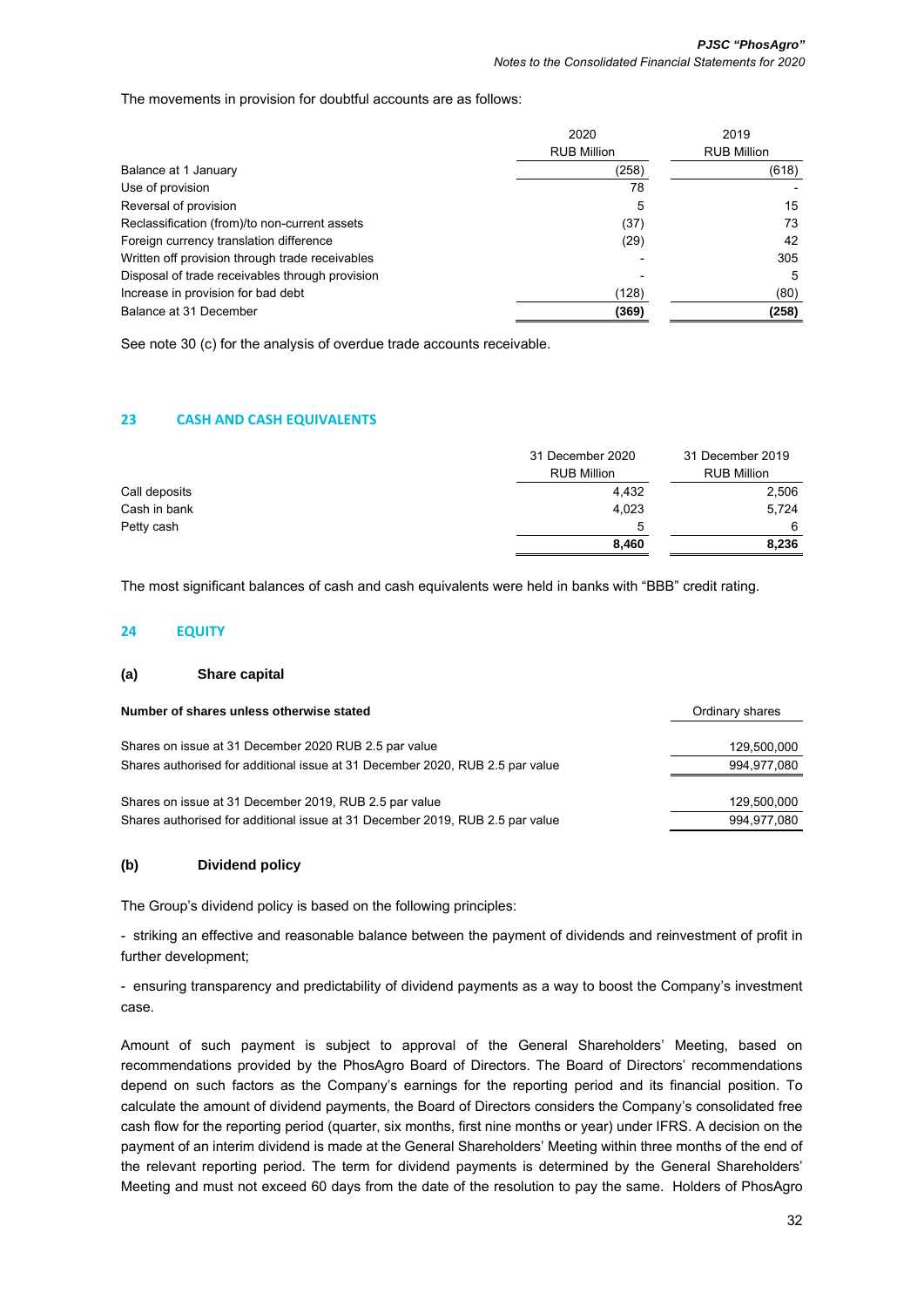GDRs are also entitled to receive dividends in respect of the underlying shares, subject to the terms of their Depositary Agreements.

In accordance with dividend policy, the Board of Directors shall seek to make sure that the amount of distributed dividends ranges from 50% to over 75% (subject to the Company's leverage ratio) of the Company's consolidated free cash flow for the respective period under IFRS. At the same time, the amount of declared dividends shall not be lower than 50% of net profit for the relevant period under IFRS adjusted by the amount of unrealized exchange rate difference.

#### **(c) Dividends**

In accordance with Russian legislation the Company's distributable reserves are limited to the balance of accumulated retained earnings as recorded in the Company's statutory financial statements prepared in accordance with Russian Accounting Standards. As at 31 December 2020, the Company had cumulative retained earnings of RUB 18,057 million (31 December 2019: RUB 8,689 million).

| Proposed<br>by the Board of Directors in             | Approved<br>by shareholders in | Amount per share<br><b>RUB</b> | Amount of dividends<br><b>RUB million</b> |
|------------------------------------------------------|--------------------------------|--------------------------------|-------------------------------------------|
| Total dividends approved during the reporting period |                                |                                |                                           |
| November 2019                                        | January 2020                   | 48                             | 6.216                                     |
| February 2020                                        | May 2020                       | 18                             | 2,331                                     |
| May 2020                                             | June 2020                      | 78                             | 10,101                                    |
| August 2020                                          | September 2020                 | 33                             | 4,273.5                                   |
| November 2020                                        | December 2020                  | 123                            | 15,928.5                                  |
|                                                      |                                |                                | 38,850                                    |

# **25 EARNINGS PER SHARE**

Basic earnings per share are calculated based on the weighted average number of ordinary shares outstanding during the year. Basic and diluted earnings per share are the same, as there is no effect of dilution.

|                                                                                | 2020               | 2019               |  |
|--------------------------------------------------------------------------------|--------------------|--------------------|--|
|                                                                                | <b>RUB million</b> | <b>RUB million</b> |  |
| Weighted average number of ordinary shares in issue                            | 129.500.000        | 129.500.000        |  |
| Profit for the year attributable to shareholders of the<br>Parent. RUB million | 16.932             | 49.349             |  |
| Basic and diluted earnings per share, RUB                                      | 131                | 381                |  |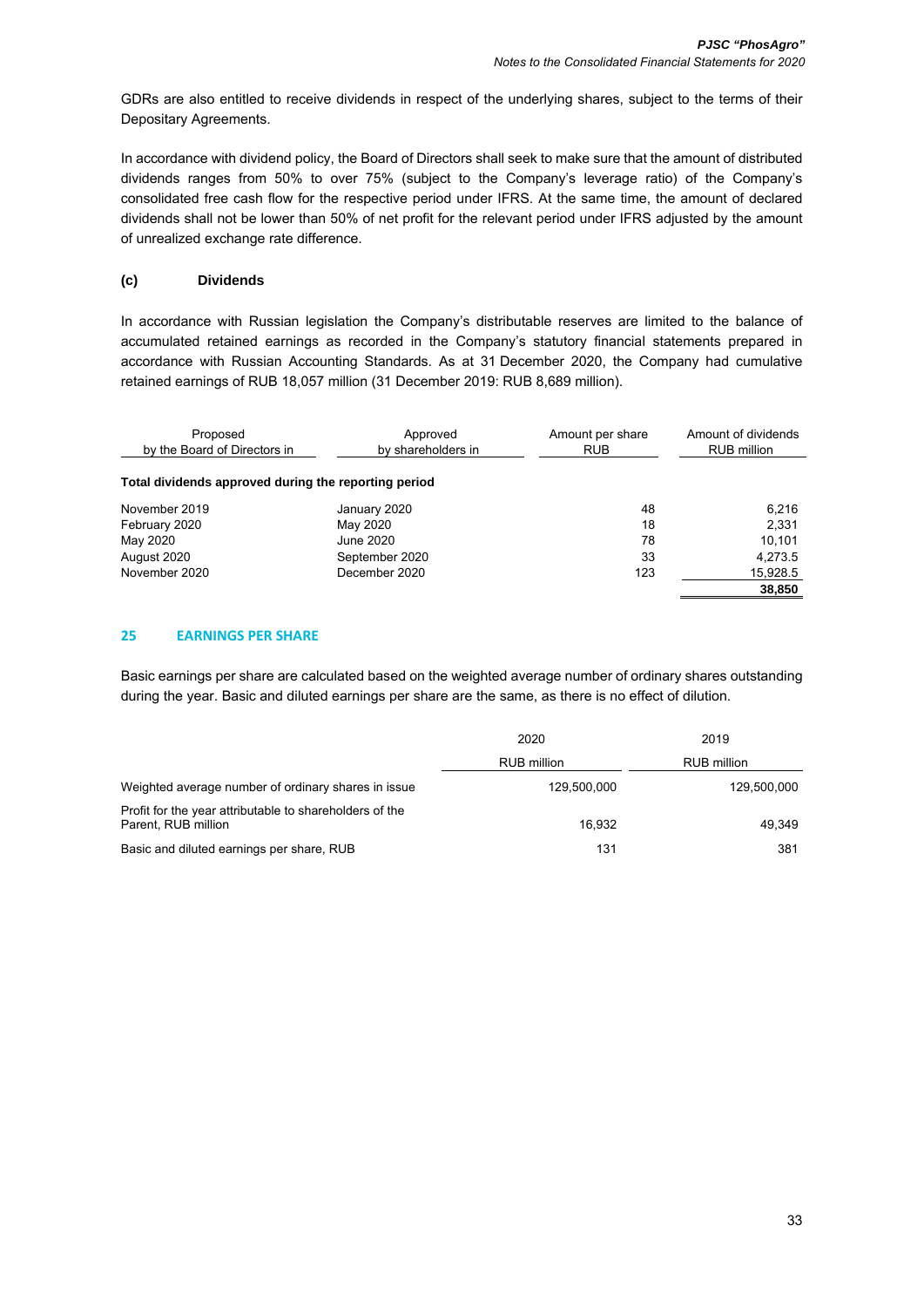#### **26 LOANS AND BORROWINGS**

This note provides information about the contractual terms of the Group's loans and borrowings. For more information about the leases, see note 27. For more information about the Group's exposure to foreign currency risk, interest rate risk and liquidity risk, see note 30.

|                                           | 31 December 2020   | 31 December 2019   |
|-------------------------------------------|--------------------|--------------------|
|                                           | <b>RUB</b> million | <b>RUB million</b> |
| <b>Current loans and borrowings</b>       |                    |                    |
| Unsecured bank loans                      | 28,326             | 36,225             |
| Loan participation notes                  | 25.857             |                    |
| Interest payable                          | 1.137              | 621                |
| Bank commission (short-term)              | (4)                | 7)                 |
|                                           | 55,316             | 36,839             |
| <b>Non-current loans and borrowings</b>   |                    |                    |
| Loan participation notes <sup>1,2,3</sup> | 73.876             | 61,906             |
| Unsecured bank loans                      | 30,159             | 34.951             |
| Bank commission (long-term)               | (211)              | (121)              |
|                                           | 103.824            | 96,736             |
|                                           | 159,140            | 133.575            |

The breakdown of the loans and borrowings denominated in different currencies is as follows:

|                 | 31 December 2020 | 31 December 2019 |
|-----------------|------------------|------------------|
|                 | RUB million      | RUB million      |
| USD-denominated | 129.794          | 101,853          |
| EUR-denominated | 20.018           | 31.850           |
| RUB-denominated | 9.543            |                  |
|                 | 159,355          | 133,703          |

The maturity of the loans and borrowings is as follows:

|                   | 31 December 2020   | 31 December 2019   |
|-------------------|--------------------|--------------------|
|                   | <b>RUB</b> million | <b>RUB million</b> |
| Less than 1 year  | 55,320             | 36,846             |
| 1-2 years         | 12,182             | 41,124             |
| 2-3 years         | 40,859             | 9,960              |
| 3-4 years         | 3,921              | 34,190             |
| 4-5 years         | 40,859             | 3,237              |
| More than 5 years | 6,214              | 8,346              |
|                   | 159,355            | 133,703            |

 $1$  In May 2017, the Company's SPV issued a USD 500 million 4,5-year Eurobond with a coupon rate of 3.95%, which is listed on the Irish Stock Exchange, with the fair value at the reporting date of RUB 26,514 million (31 December 2019: RUB 33,211 million).

 $^2$  In January 2018 the Company's SPV issued a USD 500 million 5,25-year Eurobond with a coupon rate of 3.949%, which is listed on the Irish Stock Exchange, with the fair value at the reporting date of RUB 38,763 million (31 December 2019: RUB 33,843 million).

 $3$  In January 2020 the Company's SPV issued a USD 500 million 5-year Eurobond with a coupon rate of 3.05%, which is listed on the Irish Stock Exchange, with the fair value at the reporting date of RUB 38,534 million.

Management believes that the fair value of the Group's other loans and borrowings approximates their carrying amounts.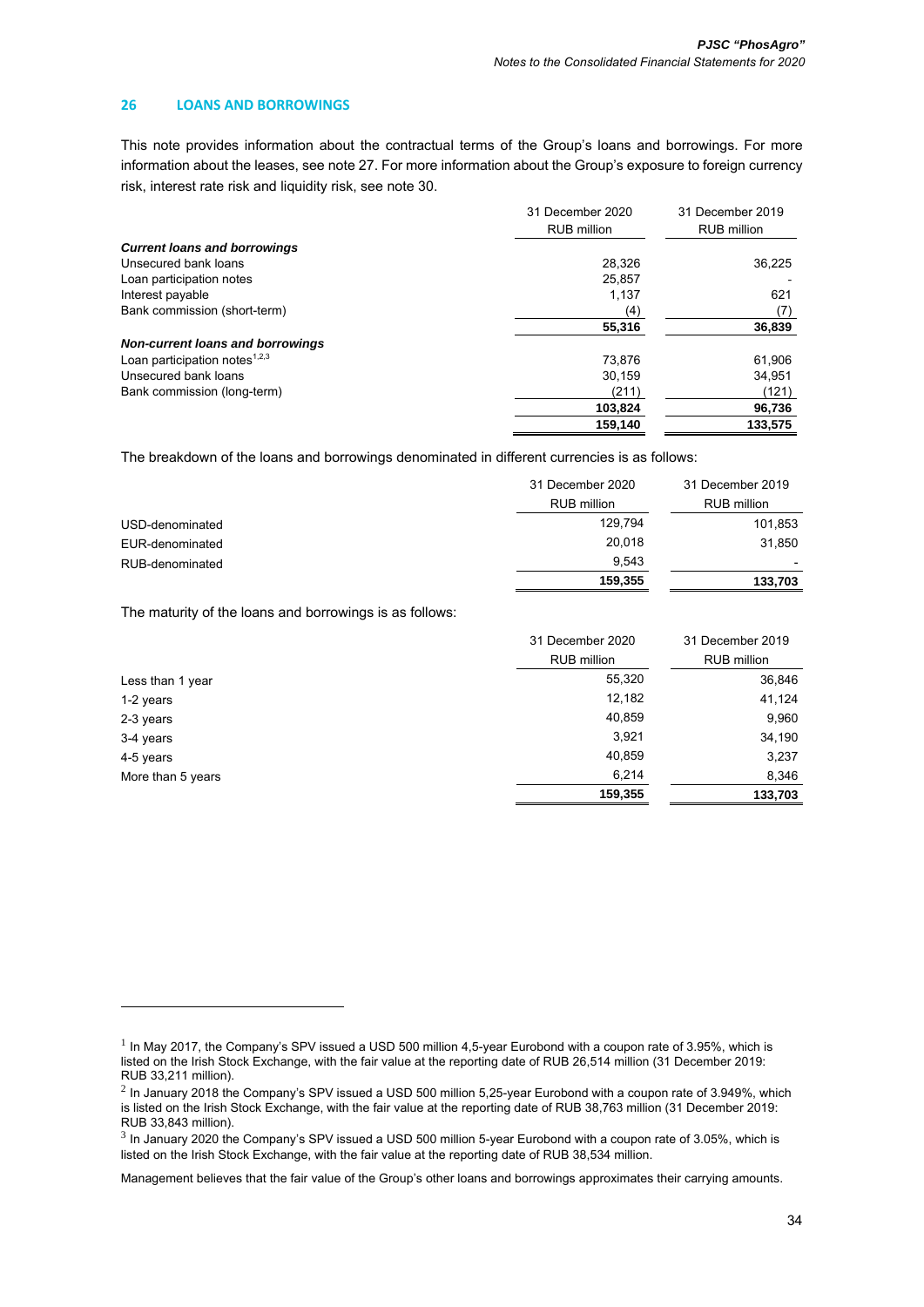Reconciliation of liabilities arising from financing activities:

| <b>RUB</b> million                      | Loans and<br>borrowings<br>(excluding interest<br>payable) | Lease liabilities | Total     |
|-----------------------------------------|------------------------------------------------------------|-------------------|-----------|
| Balance as at 1 January 2019            | 142,823                                                    | 1,094             | 143,917   |
| Changes from financing cash flows       |                                                            |                   |           |
| Impact of IFRS 16                       |                                                            | 1,738             | 1,738     |
| Cash inflows                            | 48,725                                                     |                   | 48,725    |
| Cash outflows                           | (42, 698)                                                  | (1,937)           | (44, 635) |
| Accrual, set-off of liabilities         |                                                            | 5,412             | 5,412     |
| Amortisation of bank commission         | 51                                                         |                   | 51        |
| Foreign exchange gain                   | (15, 947)                                                  | (63)              | (16,010)  |
| Total changes from financing cash flows | (9,869)                                                    | 5,150             | (4,719)   |
| Balance as at 1 January 2020            | 132,954                                                    | 6,244             | 139,198   |
| Changes from financing cash flows       |                                                            |                   |           |
| Cash inflows                            | 63,520                                                     |                   | 63,520    |
| Cash outflows                           | (66, 182)                                                  | (1,951)           | (68, 133) |
| Accrual, set-off of liabilities         |                                                            | 1,887             | 1,887     |
| Amortisation of bank commission         | 83                                                         |                   | 83        |
| Foreign exchange loss                   | 27,628                                                     | 15                | 27,643    |
| Total changes from financing cash flows | 25,049                                                     | (49)              | 25,000    |
| Balance as at 31 December 2020          | 158,003                                                    | 6,195             | 164,198   |

#### **27 LEASES**

| <b>RUB</b> million                             | Lease liability            |                      |         |
|------------------------------------------------|----------------------------|----------------------|---------|
|                                                | without                    | Lease liability with |         |
|                                                | subsequent asset<br>buyout | subsequent asset     | Total   |
|                                                |                            | buyout               |         |
| Balance as at 1 January 2019                   | 1,738                      | 1,094                | 2,832   |
| New lease contracts and modification of        |                            |                      |         |
| existing lease contracts                       | 3,804                      | 1,608                | 5,412   |
| Interest expense on lease liabilities          | 168                        | 68                   | 236     |
| Principal lease payments                       | (776)                      | (1, 161)             | (1,937) |
| Interest lease payments                        | (168)                      | (68)                 | (236)   |
| Effect of foreign currency translation reserve | (9)                        | (54)                 | (63)    |
| Balance as at 1 January 2020                   | 4,757                      | 1,487                | 6,244   |
| New lease contracts and modification of        |                            |                      |         |
| existing lease contracts                       | 94                         | 1,793                | 1,887   |
| Interest expense on lease liabilities          | 295                        | 190                  | 485     |
| Principal lease payments                       | (1,242)                    | (709)                | (1,951) |
| Interest lease payments                        | (296)                      | (189)                | (485)   |
| Effect of foreign currency translation reserve | 14                         |                      | 15      |
| Balance as at 31 December 2020                 | 3,622                      | 2,573                | 6,195   |
|                                                |                            |                      |         |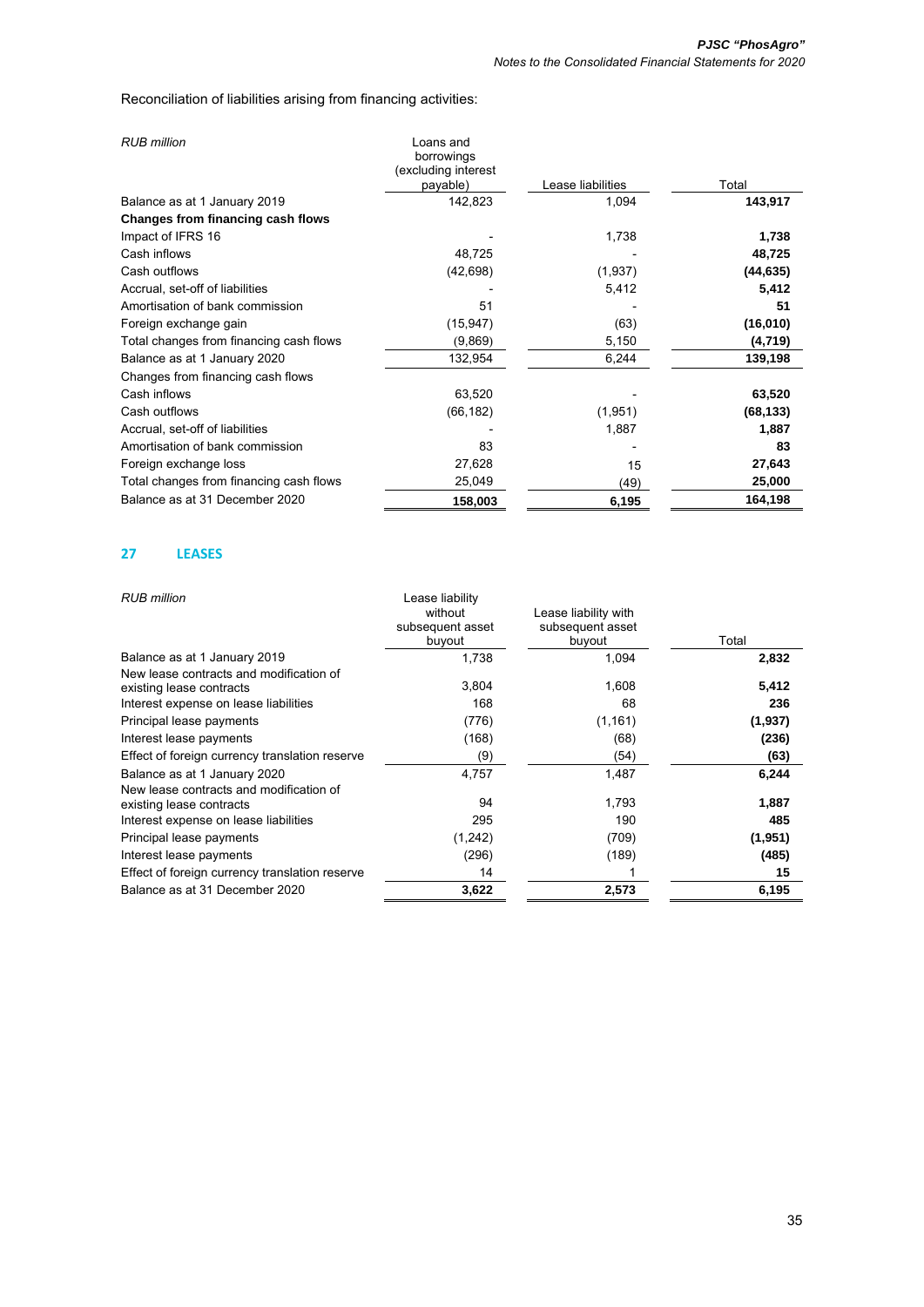#### **28 DEFINED BENEFIT OBLIGATIONS**

|                                                 | 31 December 2020<br><b>RUB Million</b> | 31 December 2019<br><b>RUB Million</b> |
|-------------------------------------------------|----------------------------------------|----------------------------------------|
| Pension obligations, long-term                  | 323                                    | 332                                    |
| Post-retirement obligations other than pensions | 622                                    | 525                                    |
|                                                 | 945                                    | 857                                    |

The Group has defined benefit plans at JSC "Apatit", including all the branches, and PhosAgro Trading SA which stipulate payment of a lump sum allowance to employees who have a specified period of service in these companies upon their retirement. All the defined benefit plans are unfunded. The movement in the present value of the defined benefit obligations is as follows:

|                                                                                 | <b>RUB Million</b> |
|---------------------------------------------------------------------------------|--------------------|
| Defined benefit obligations at 1 January 2019                                   | 630                |
| Benefits paid                                                                   | (104)              |
| Current service costs and interest                                              | 129                |
| Past service costs                                                              | 69                 |
| Actuarial loss in other comprehensive income                                    | 133                |
| Defined benefit obligations at 1 January 2020                                   | 857                |
| Benefits paid                                                                   | (74)               |
| Current service costs and interest                                              | 98                 |
| Past service costs                                                              | (1)                |
| Effect of foreign currency translation reserve and foreign exchange differences | 37                 |
| Actuarial losses in other comprehensive income                                  | 28                 |
| Defined benefit obligations at 31 December 2020                                 | 945                |

The key actuarial assumptions used in measurement of the defined benefit obligations are as follows:

|                          | 31 December 2020 | 31 December 2019 |
|--------------------------|------------------|------------------|
| Discount rate            | 6.4%             | 6.4%             |
| Future pension increases | 3.5%             | $3.9\%$          |

#### **29 TRADE AND OTHER PAYABLES**

|                                                                                   | 31 December 2020   | 31 December 2019   |
|-----------------------------------------------------------------------------------|--------------------|--------------------|
|                                                                                   | <b>RUB</b> million | <b>RUB million</b> |
| Trade accounts payable                                                            | 12.230             | 12.121             |
| incl. accounts payable for property, plant and equipment<br>and intangible assets | 4.777              | 4,728              |
| Advances received (contract liabilities)                                          | 12,406             | 7,160              |
| Payables to employees                                                             | 4,029              | 2,970              |
| Taxes payable                                                                     | 3.675              | 2,526              |
| Income tax payable                                                                | 1.000              | 207                |
| Accruals                                                                          | 210                | 97                 |
| Dividends payable                                                                 |                    | 2                  |
| Other payables                                                                    | 5,602              | 947                |
|                                                                                   | 39,152             | 26.030             |

#### **30 FINANCIAL RISK MANAGEMENT**

#### **(a) Overview**

In the normal course of its operations, the Group has exposure to market, credit and liquidity risks.

This note presents information about the Group's exposure to each of the above risks, the Group's objectives, policies and processes for measuring and managing risk, and the Group's management of capital. Further quantitative disclosures are included throughout these consolidated financial statements.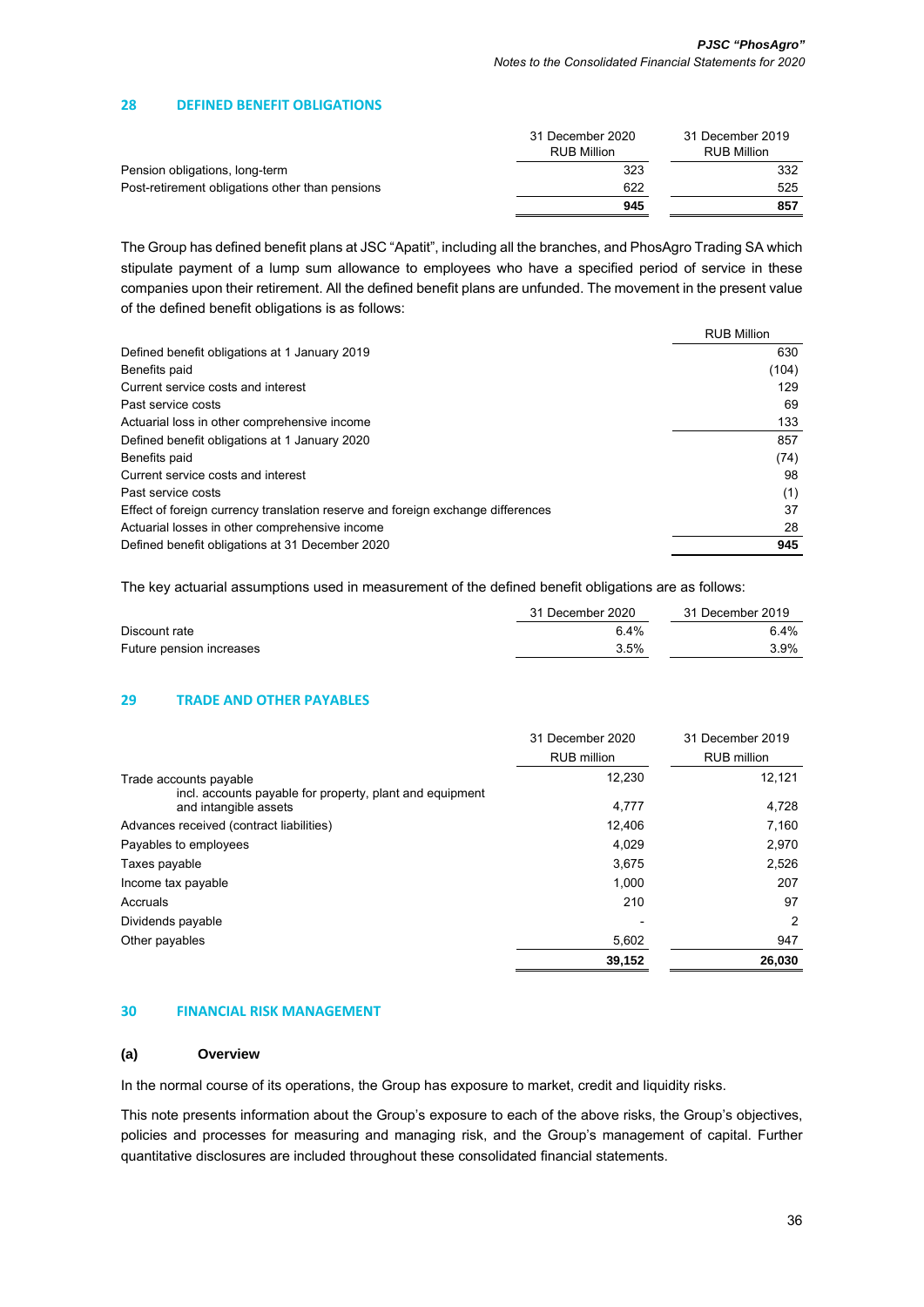The Board of Directors has overall responsibility for the establishment and oversight of the Group's risk management framework. The Group's risk management policies are established to identify and analyse the risks faced by the Group, to set appropriate risk limits and controls, and to monitor risks and adherence to limits. Risk management policies and systems are reviewed regularly to reflect changes in market conditions and the Group's activities.

#### **(b) Market risk**

Market risk is the risk that changes in market prices, such as foreign exchange rates, interest rates and equity prices will affect the Group's income or the value of its financial instruments. The objective of market risk management is to manage and control market risk exposures within acceptable parameters, while optimising the return.

# **Foreign currency risk**

The Group is exposed to currency risk on sales, purchases and borrowings that are denominated in a currency other than the respective functional currencies of Group entities. The currencies giving rise to this risk are primarily USD and EUR.

In respect of monetary assets and liabilities denominated in foreign currencies, the Group ensures that its net exposure is kept to an acceptable level by buying or selling foreign currencies at spot rates when necessary to address short-term imbalances.

The Group implemented a natural hedge approach (policy) aiming at reducing its exposure to foreign currency risk by means of borrowing in the same currencies in which sales agreements are denominated.

The Group has the following foreign-currency-denominated financial assets and liabilities:

| Group companies in Russia                 | 31 December 2020<br><b>RUB Million</b> |                        | 31 December 2019<br><b>RUB Million</b> |                 |  |
|-------------------------------------------|----------------------------------------|------------------------|----------------------------------------|-----------------|--|
|                                           | USD denominated                        | <b>EUR</b> denominated | USD denominated                        | EUR denominated |  |
| Current assets                            | 439                                    | 28                     | 2,593                                  | 250             |  |
| Receivables                               | 366                                    | 5                      | 530                                    | 5               |  |
| Cash and cash equivalents                 | 73                                     | 23                     | 2,063                                  | 222             |  |
| Other current investments                 |                                        |                        |                                        | 23              |  |
| Non-current liabilities                   | (97, 319)                              | (6, 716)               | (84, 277)                              | (12,580)        |  |
| Non-current<br>and<br>loans<br>borrowings | (97, 319)                              | (6,716)                | (84, 277)                              | (12,580)        |  |
| <b>Current liabilities</b>                | (33,457)                               | (14,094)               | (18, 147)                              | (20,177)        |  |
| Current loans and borrowings              | (32,475)                               | (13, 302)              | (17, 576)                              | (19,270)        |  |
| Payables                                  | (982)                                  | (792)                  | (571)                                  | (907)           |  |
|                                           | (130,337)                              | (20,782)               | (99, 831)                              | (32,507)        |  |

| Foreign Group companies    |                 | 31 December 2020<br><b>RUB Million</b> |                 | 31 December 2019<br><b>RUB Million</b> |
|----------------------------|-----------------|----------------------------------------|-----------------|----------------------------------------|
|                            | USD denominated | <b>EUR denominated</b>                 | USD denominated | EUR denominated                        |
| Non-current assets         |                 |                                        | 534             |                                        |
| Other non-current assets   |                 |                                        | 534             |                                        |
| Current assets             | 1.596           | 916                                    | 591             | 1,120                                  |
| <b>Receivables</b>         | 970             | 560                                    | 326             | 866                                    |
| Cash and cash equivalents  | 543             | 356                                    | 206             | 254                                    |
| Other current investments  | 83              |                                        | 59              |                                        |
| <b>Current liabilities</b> | (2)             | (171)                                  | (10)            | (298)                                  |
| Payables                   | (2)             | (171)                                  | (10)            | (298)                                  |
|                            | 1.594           | 745                                    | 1,115           | 822                                    |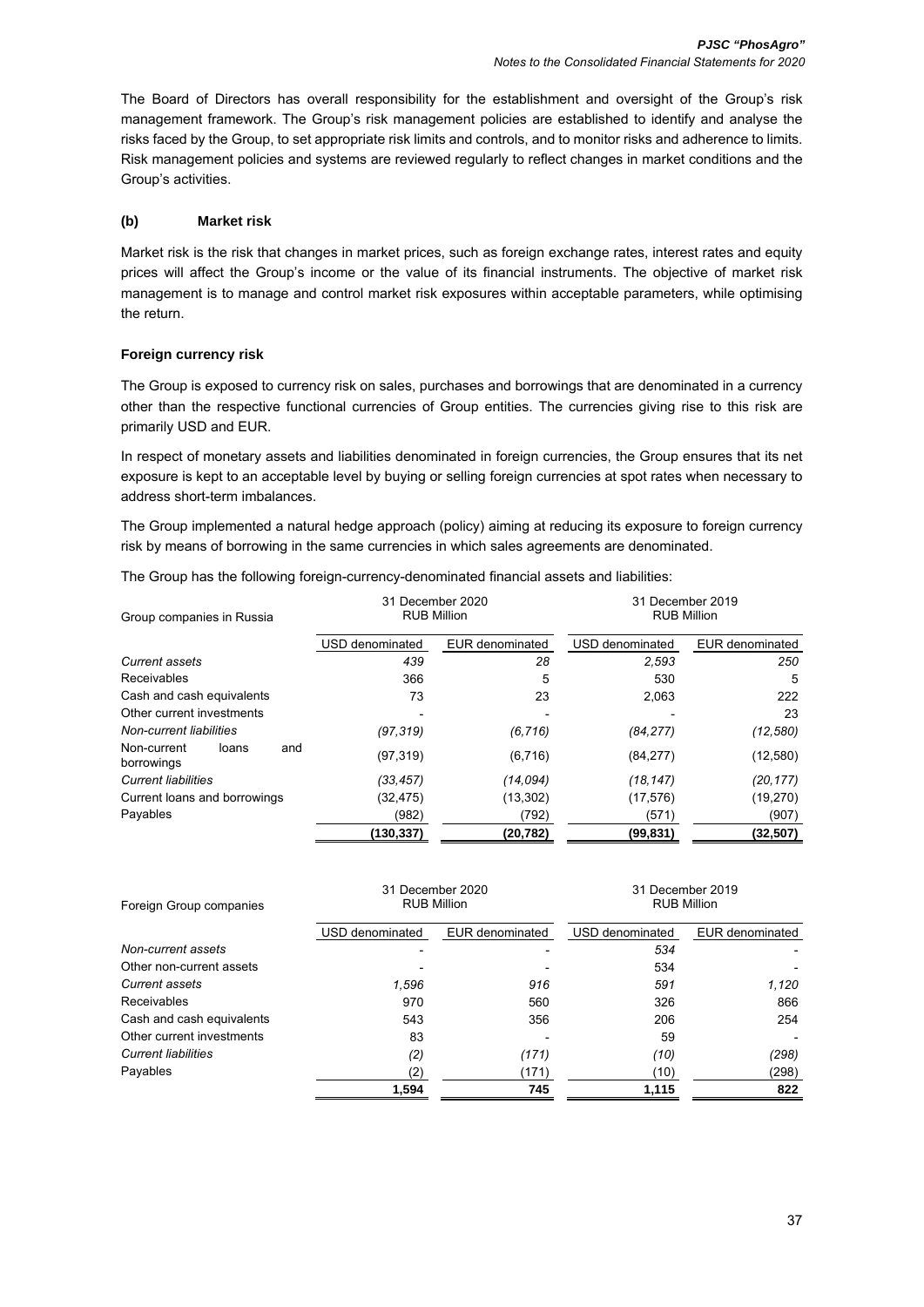| Total                                     |                 | 31 December 2020<br><b>RUB Million</b> | 31 December 2019<br><b>RUB Million</b> |                 |  |
|-------------------------------------------|-----------------|----------------------------------------|----------------------------------------|-----------------|--|
|                                           | USD denominated | <b>EUR denominated</b>                 | USD denominated                        | EUR denominated |  |
| Non-current assets                        |                 |                                        | 534                                    |                 |  |
| Other non-current assets                  |                 |                                        | 534                                    |                 |  |
| <b>Current assets</b>                     | 2,035           | 944                                    | 3,184                                  | 1,370           |  |
| <b>Receivables</b>                        | 1,336           | 565                                    | 856                                    | 871             |  |
| Cash and cash equivalents                 | 616             | 379                                    | 2,269                                  | 476             |  |
| Other current investments                 | 83              |                                        | 59                                     | 23              |  |
| Non-current liabilities                   | (97, 319)       | (6, 716)                               | (84, 277)                              | (12, 580)       |  |
| Non-current<br>loans<br>and<br>borrowings | (97, 319)       | (6, 716)                               | (84, 277)                              | (12,580)        |  |
| <b>Current liabilities</b>                | (33, 459)       | (14, 265)                              | (18, 157)                              | (20, 475)       |  |
| Current loans and borrowings              | (32, 475)       | (13, 302)                              | (17, 576)                              | (19,270)        |  |
| Payables                                  | (984)           | (963)                                  | (581)                                  | (1,205)         |  |
|                                           | (128,743)       | (20, 037)                              | (98, 716)                              | (31, 685)       |  |

Management estimate that a 10% strengthening/(weakening) of RUB against USD and EUR, based on the Group's exposure as at the reporting date would have increased/(decreased) the Group's profit for the year by RUB 14,878 million, before any tax effect (2019: would have increased/(decreased) the Group's profit for the year by RUB 13,040 million). This analysis assumes that all other variables, in particular interest rates, remain constant. The analysis is performed on the same basis for 2019.

The foreign exchange loss recognized in profit or loss of RUB 25,070 million (RUB 12,346 million of foreign exchange gain for the comparative period) resulted from the (depreciation) appreciation of the Russian Rouble against major currencies during the reporting and comparative periods.

#### **Foreign currency translation differences**

In addition, the net assets of the Group's foreign subsidiaries denominated in USD, EUR and other currencies amount to RUB 16,760 million as at the reporting date (31 December 2019: RUB 15,235 million).

#### **Interest rate risk**

Interest rate risk is the risk that changes in interest rates will adversely impact the financial results of the Group. Management does not have a formal policy of determining how much of the Group's exposure should be to fixed or variable rates. However, at the time of raising new loans or borrowings management uses its judgment to decide whether it believes that a fixed or variable rate would be more favourable to the Group over the expected period until maturity.

The interest rate profile of the Group's interest-bearing financial instruments is as follows:

|                           | 31 December 2020<br><b>RUB Million</b> | 31 December 2019<br><b>RUB Million</b> |
|---------------------------|----------------------------------------|----------------------------------------|
| Fixed rate instruments    |                                        |                                        |
| Other non-current assets  | 259                                    | 363                                    |
| Other current investments | 4.605                                  | 2.693                                  |
| Long-term borrowings      | (94, 498)                              | (87, 285)                              |
| Short-term borrowings     | (53,027)                               | (33,610)                               |
| Lease liabilities         | (7, 122)                               | (7, 214)                               |
|                           | (149,783)                              | (125, 053)                             |
| Variable rate instruments |                                        |                                        |
| Long-term borrowings      | (9,537)                                | (9, 572)                               |
| Short-term borrowings     | (2, 293)                               | (3,236)                                |
|                           | (11,830)                               | (12, 808)                              |

At 31 December 2020, a 1% increase/(decrease) in LIBOR/EURIBOR would have decreased/(increased) the Group's profit and equity by RUB 118 million (31 December 2019: RUB 128 million).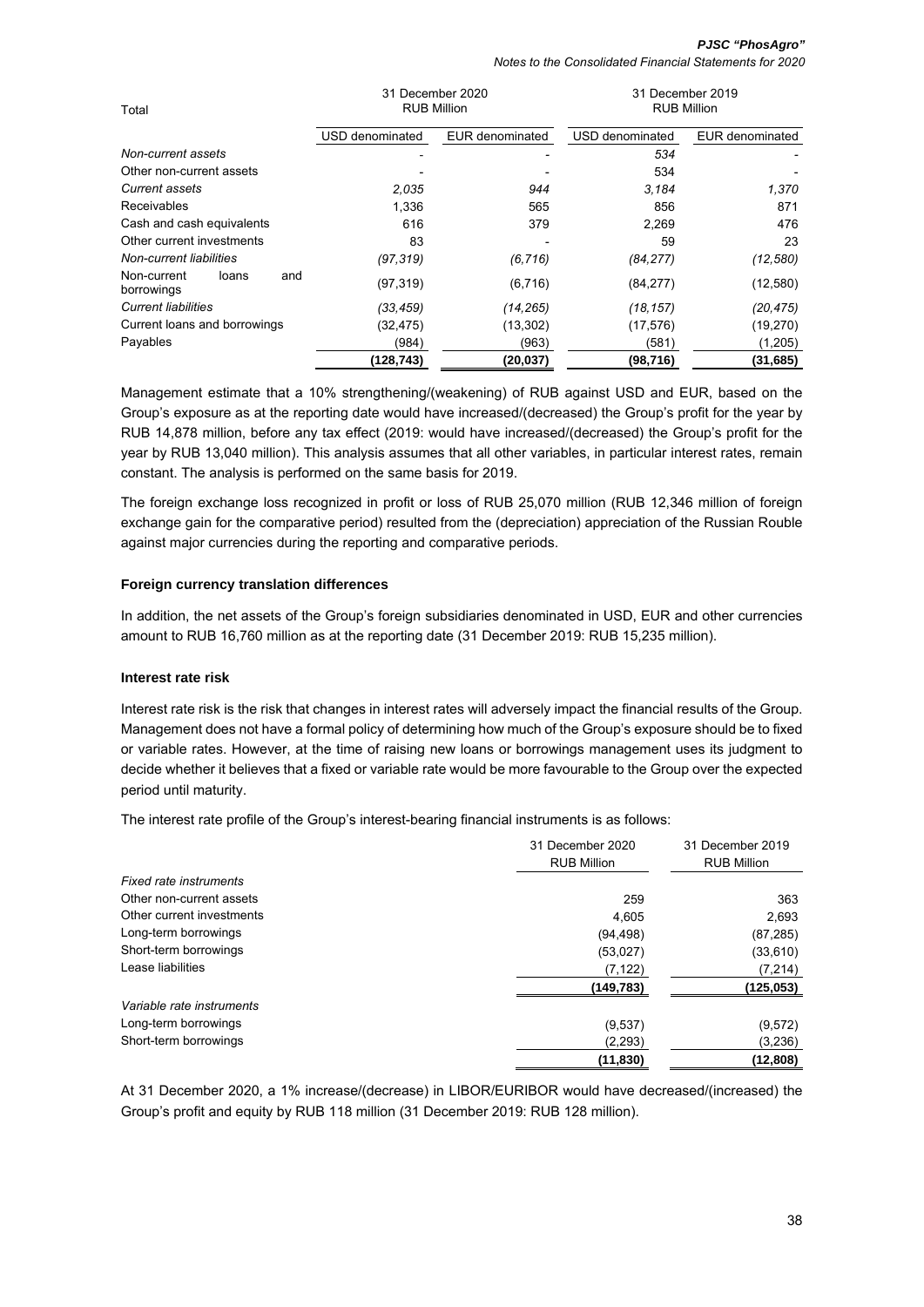#### **(c) Credit risk**

Credit risk is the risk of financial loss to the Group if a customer or counterparty to a financial instrument fails to meet its contractual obligations, and arises from the Group's receivables from customers, loans issued to related parties, current and non-current financial assets and cash and cash equivalents.

As at 31 December 2020, the Group's maximum exposure to credit risk is represented by the carrying amount of its financial assets and amounted to RUB 26,189 million (31 December 2019: RUB 24,720 million).

As at 31 December 2020, the Group's financial assets measured at amortised cost amounted to RUB 25,597 million (31 December 2019: RUB 24,118 million).

As at 31 December 2020, the Group's financial assets measured at fair value amounted to RUB 592 million (31 December 2019: RUB 602 million).

#### **Trade and other receivables**

The Group's exposure to credit risk is influenced mainly by the individual specific characteristics of each customer. The general characteristics of the Group's customer base, including the default risk of the industry and country, in which customers operate, has less of an influence on credit risk.

Management has established a credit policy under which each new customer is analysed individually for creditworthiness before the Group's standard payment and delivery terms and conditions are offered. The Group's review includes external ratings, when available, and in some cases bank references. Purchase limits are established for each customer, which represent the maximum amount of outstanding receivables; these limits are reviewed quarterly. Customers that fail to meet the Group's benchmark creditworthiness may transact with the Group only on a prepayment basis. In response to the COVID-19 pandemic, the risk management committee has also been performing more frequent reviews of sales limits for customers in regions and industries that are severely impacted.

The Group is monitoring the economic environment in response to the COVID-19 pandemic and is taking actions to limit its exposure to customers that are severely impacted. The majority of the Group's customers have been transacting with the Group for several years, and losses have occurred infrequently. In monitoring customer credit risk, customers are grouped according to their credit characteristics. Trade and other receivables relate mainly to the Group's wholesale customers.

The Group does not require collateral in respect of trade and other receivables, except for new customers who are required to work on a prepayment basis or present an acceptable bank guarantee or set up letter of credit with an acceptable bank.

In addition, the major part of trade receivables in the Group's foreign subsidiaries is insured.

The Group establishes an allowance for impairment that represents its estimate of the expected credit losses in respect of trade and other receivables and other financial assets. The Group estimated the expected credit losses for the entire period, applying a simplified approach to measuring expected credit losses, which uses lifetime expected loss allowance. In the terms of calculating the expected credit loss, the Group considers the credit rating for each counterparty, adjusted with forward-looking factors specific to the debtors, historical credit loss experience and economic environment in which they operate.

The Group allocates each exposure to a credit risk grade based on data that is determined to be predictive of the risk of loss (including but not limited to external ratings, audited financial statements, management accounts and cash flow projections and available press information about customers) and applying experienced credit judgement. Credit risk grades are defined using qualitative and quantitative factors that are indicative of the risk of default and are aligned to external credit rating definitions from agencies.

Exposures within each credit risk grade are segmented by geographic region and industry classification and an ECL rate is calculated for each segment based on delinquency status and actual credit loss experience over the past years. These rates are multiplied by scalar factors to reflect differences between economic conditions during the period over which the historical data has been collected, current conditions and the Group's view of economic conditions over the expected lives of the receivables.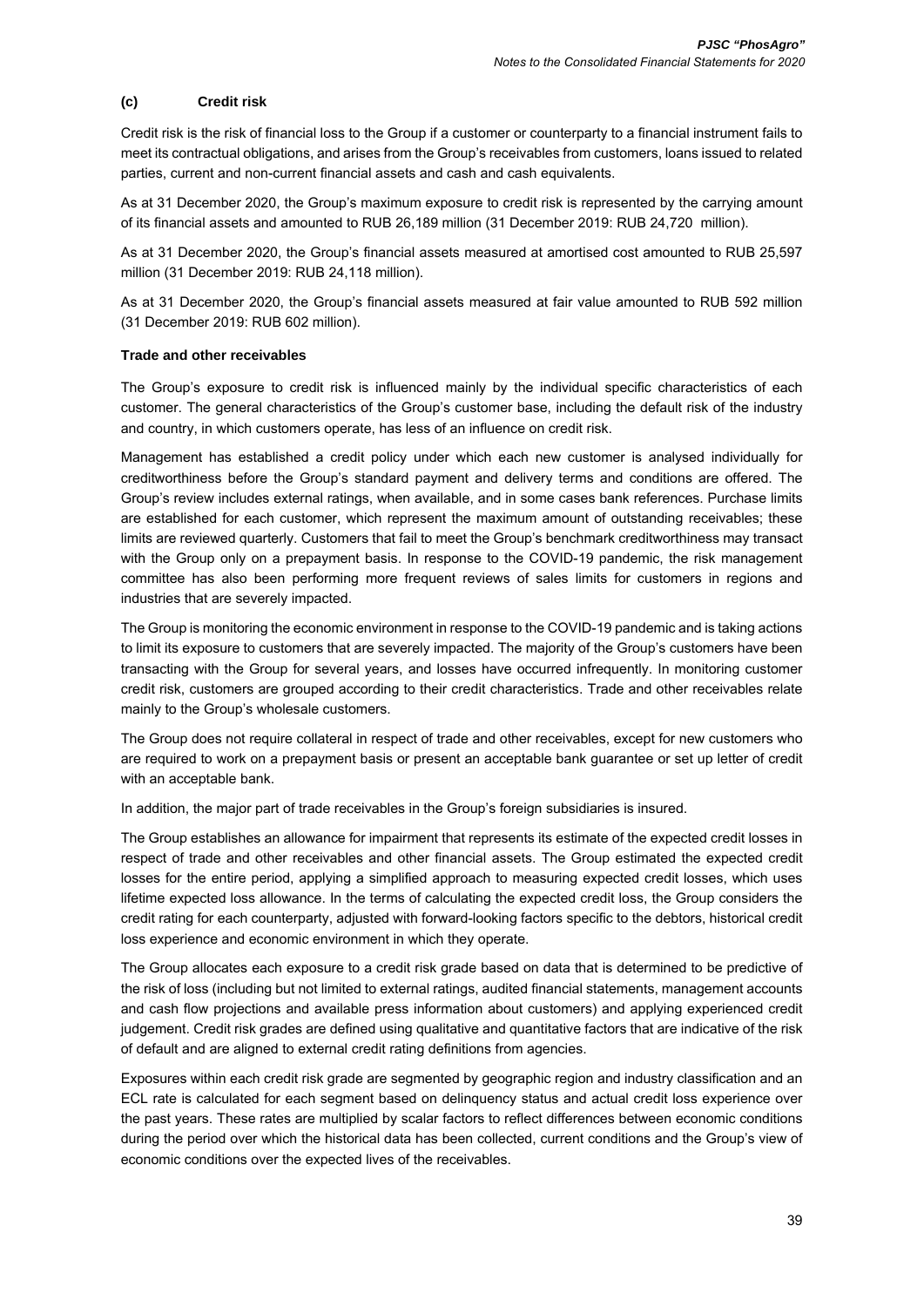The Group uses an allowance matrix to measure the ECLs of trade receivables from individual customers, which comprise a very large number of small balances. Loss rates are calculated using a 'roll rate' method based on the probability of a receivable progressing through successive stages of delinquency to write-off. Roll rates are calculated separately for exposures in different segments based on the following common credit risk characteristics – geographic region, age of customer relationship.

The analysis of overdue trade and other receivables is as follows:

|                       | 31 December 2020         | 31 December 2019             |                          |                              |
|-----------------------|--------------------------|------------------------------|--------------------------|------------------------------|
| <b>RUB Million</b>    | Gross carrying<br>amount | Impairment loss<br>Allowance | Gross carrying<br>amount | Impairment loss<br>allowance |
| Not past due          | 14.860                   | (4)                          | 13,234                   | (1)                          |
| Past due 0-90 days    | 951                      | (4)                          | 884                      |                              |
| Past due 91-180 days  | 391                      |                              | 139                      |                              |
| Past due 181-365 days | 32                       | (8)                          | 318                      |                              |
| More than one year    | 582                      | (228)                        | 260                      | (102)                        |
|                       | 16.816                   | (244)                        | 14.835                   | (103)                        |

Starting from 2019 the Group sells without recourse trade receivables to a bank for cash proceeds. These trade receivables are derecognised from the statement of financial position, because the Group transfers substantially all of the risks and rewards - primarily credit risk and late payment risk. The amount of cash proceed received on transfer is recognised in cash and cash equivalents. The arrangement with the bank is such that the customers remit cash directly to the Group and the Group transfers the collected amounts to the bank. The receivables are considered to be held within a held-to-collect business model consistent with the Group's continuing recognition of the receivables.

The following information shows the carrying amount of trade receivables for the reporting period that was transferred and derecognised and the cash proceeds received.

|                                           | 31 December 2020<br>RUB Million | 31 December 2019<br><b>RUB Million</b> |
|-------------------------------------------|---------------------------------|----------------------------------------|
| Trade receivables transferred to the bank | 14.897                          | 11.696                                 |
| Associated cash inflow                    | 2.362                           | 6.646                                  |
| Associated cash outflow                   | (3,894)                         | (1,314)                                |
| Net-off with other payables               | 12.535                          | 5.050                                  |
| Other non-cash operations                 | 63                              | 474                                    |

Payables to the bank as at 31 December 2020 amounted to RUB 5,460 million (31 December 2019: RUB 748 million) are presented within other payables. Receivables from the bank as at 31 December 2020 amounted to RUB 537 million (31 December 2019: RUB 474 million) are presented within trade receivables.

#### **Current and non-current financial assets**

The Group lends money to related parties and to third parties, who have good credit standing. Based on the prior experience, management believes that there is no significant credit risk in respect of related party and third party loans.

Cash and cash equivalents are primarily held with banks with high credit rating.

#### **Guarantees**

The Group considers that financial guarantee contracts entered into by the Group to guarantee the indebtedness of other parties are insurance arrangements in accordance with IFRS 4 *Insurance Contracts*, and accounts for them as such. In this respect, the Group treats the guarantee contract as a contingent liability until such time as it becomes probable that the Group will be required to make a payment under the guarantee (note 33).

The Group's policy is to provide financial guarantees only to the subsidiaries or related parties.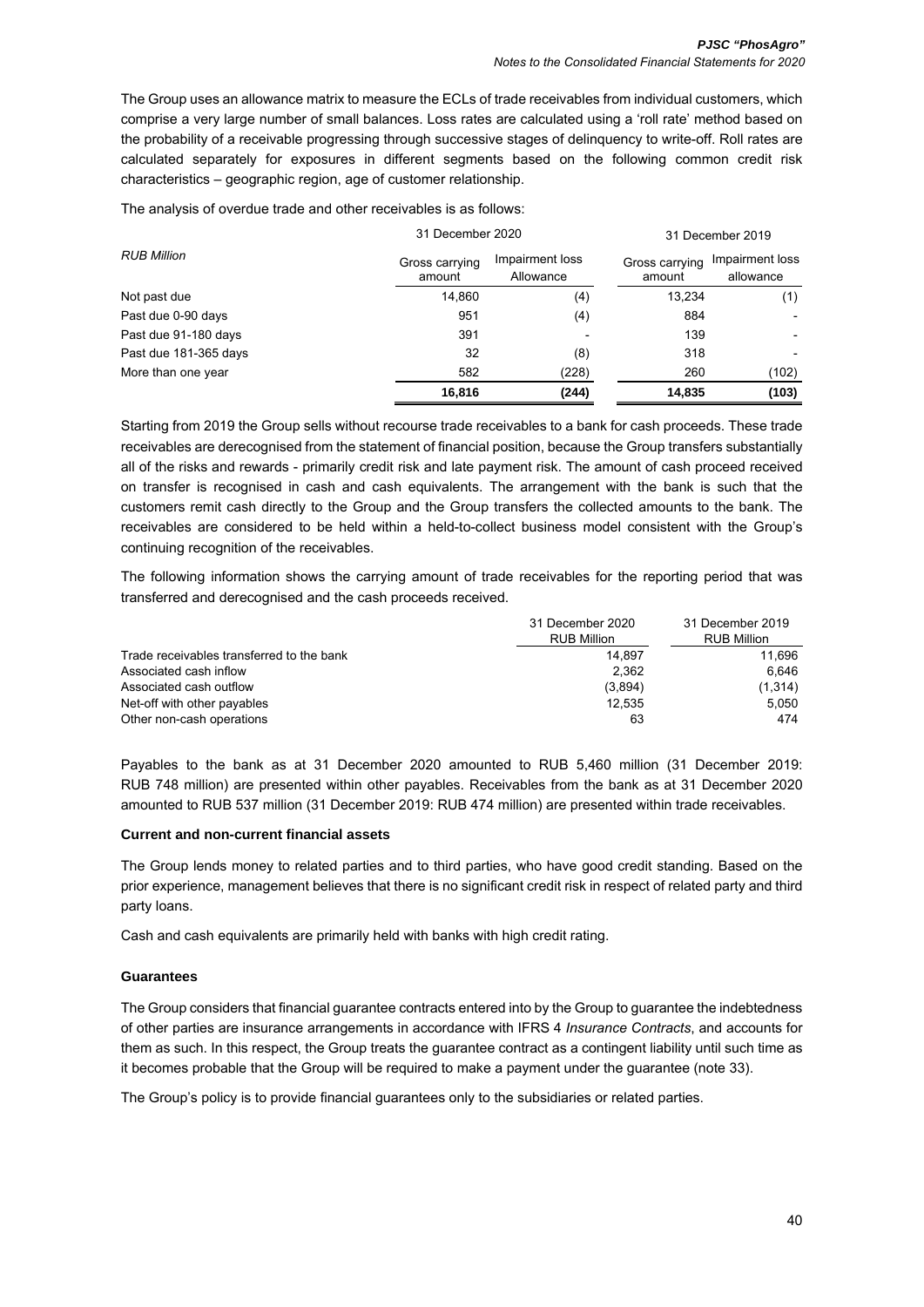#### **(d) Liquidity risk**

Liquidity risk is the risk that the Group will not be able to meet its financial obligations as they fall due. The Group's approach to managing liquidity is to ensure, as far as possible, that it will always have sufficient liquidity to meet its liabilities when due, under both normal and stressed conditions, without incurring unacceptable losses or risking damage to the Group's reputation.

Typically the Group ensures that it has sufficient cash on demand to meet expected operational expenses for a period of 30 days, including the servicing of financial obligations; this excludes the potential impact of extreme circumstances that cannot reasonably be predicted, such as natural disasters. In addition, the Group maintains several lines of credit in various Russian and international banks.

At the end of 31 December 2020 the Group's current liabilities excess over current assets by RUB 22,101 million. To ensure timely obligations fulfilment the Group plans to raise additional long-term borrowings in the upcoming year.

The table below illustrates the contractual maturities of financial liabilities, including interest payments, which are converted at the closing exchange rates, where applicable:

|                                                                         |                   |                           |            | 31 December 2020 |           |           |           |           |
|-------------------------------------------------------------------------|-------------------|---------------------------|------------|------------------|-----------|-----------|-----------|-----------|
| <b>RUB Million</b>                                                      | Carrying<br>value | Contractual<br>cash flows | $0-1$ year | $1-2$ yrs        | $2-3$ yrs | $3-4$ vrs | $4-5$ yrs | $> 5$ yrs |
| Unsecured bank loans                                                    | 58,485            | 62.304                    | 29,599     | 13.052           | 4.543     | 4.402     | 4.258     | 6,450     |
| Interest payable                                                        | 1.137             | 1.137                     | 1,137      |                  |           |           |           |           |
| Leases                                                                  | 6,195             | 7.122                     | 2.336      | 2.109            | 1.477     | 1.021     | 161       | 18        |
| Loan participation notes                                                | 99.733            | 109.470                   | 29.463     | 2.585            | 38.794    | 1.127     | 37.501    |           |
| Trade and other payables                                                | 18.042            | 18.042                    | 18.042     |                  |           |           |           |           |
| quarantees issued<br>Financial<br>for<br>associates and related parties | 340               | 360                       | 283        | 77               |           |           |           |           |
|                                                                         | 183,932           | 198,435                   | 80,860     | 17.823           | 44.814    | 6.550     | 41.920    | 6,468     |

|                                                                      |                   |                           |            | 31 December 2019 |           |           |                          |           |
|----------------------------------------------------------------------|-------------------|---------------------------|------------|------------------|-----------|-----------|--------------------------|-----------|
| <b>RUB Million</b>                                                   | Carrying<br>value | Contractual<br>cash flows | $0-1$ vear | $1-2$ yrs        | $2-3$ yrs | $3-4$ vrs | $4-5$ yrs                | $> 5$ yrs |
| Unsecured bank loans                                                 | 71.176            | 75.983                    | 37.689     | 11.240           | 10.782    | 3,780     | 3.654                    | 8,838     |
| Interest payable                                                     | 621               | 621                       | 621        |                  |           |           |                          |           |
| Leases                                                               | 6.244             | 7.214                     | 1.944      | 1.824            | 1.674     | 1.104     | 668                      |           |
| Loan participation notes                                             | 61,906            | 68,323                    | 2,452      | 33.294           | 1,222     | 31,355    | $\overline{\phantom{0}}$ |           |
| Trade and other payables                                             | 13.167            | 13.167                    | 13,167     |                  |           |           |                          |           |
| quarantees issued for<br>Financial<br>associates and related parties | 726               | 804                       | 366        | 438              | ٠         |           |                          |           |
|                                                                      | 153.840           | 166.112                   | 56.239     | 46.796           | 13.678    | 36.239    | 4.322                    | 8.838     |

#### **(e) Capital management**

The Board's policy is to maintain a strong capital base so as to maintain investor, creditor and market confidence and to sustain future development of the business. The Board of Directors monitors the return on capital invested and the level of dividends to shareholders.

There were no changes in the Board's approach to capital management during the year.

The Company and its subsidiaries are subject to externally imposed capital requirements including the statutory requirements of the country of their domicile and the bank covenants.

#### **31 COMMITMENTS**

The Group has entered into contracts to purchase plant and equipment for RUB 29,421 million (31 December 2019: RUB 43,603 million).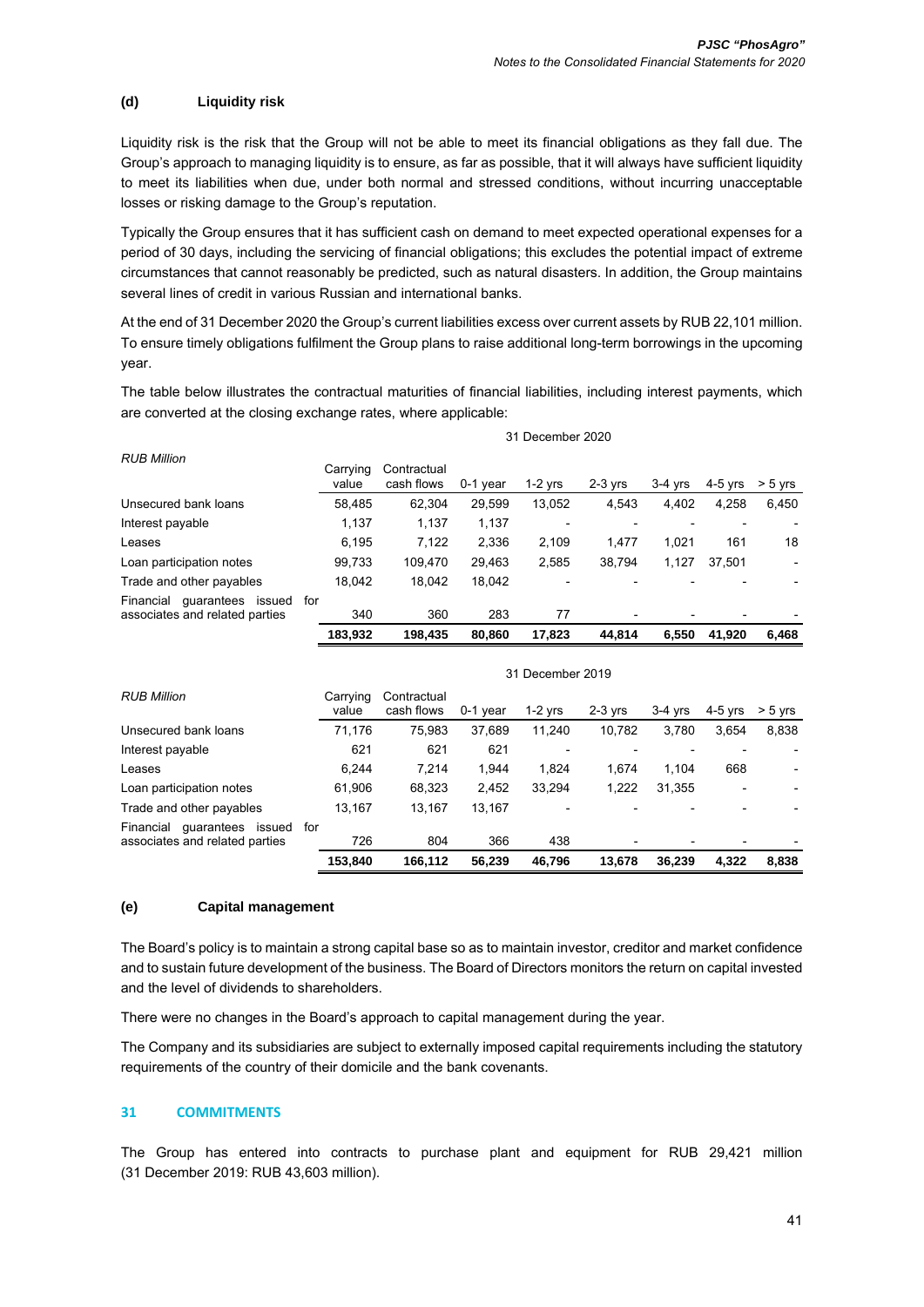#### **32 CONTINGENCIES**

#### **(a) Litigation**

The Group has a number of small claims and litigations relating to regular business activities and small fiscal claims. Management believes that none of these claims, individually or in aggregate, will have a material adverse impact on the Group.

# **(b) Taxation contingencies**

The taxation system in the Russian Federation continues to evolve and is characterised by frequent changes in legislation, official pronouncements and court decisions, which are sometimes contradictory and subject to varying interpretation by different tax authorities.

The tax authorities have the power to impose fines and penalties for tax arrears. A tax year is generally open for review by the tax authorities during three subsequent calendar years. Currently the tax authorities are taking a more assertive and substance-based approach to their interpretation and enforcement of tax legislation.

Current Russian transfer pricing legislation requires transfer pricing analysis for the majority of cross-border intercompany and major domestic intercompany transactions. Starting from 2019, transfer pricing control, as a general rule, is applied to domestic transactions only if both criteria are met: the parties apply different tax rates, and the annual turnover of transactions between them exceeds RUB 1 billion.

The Russian transfer pricing rules are close to OECD guidelines, but have certain differences that create uncertainty in practical application of tax legislation in specific circumstances. A very limited number of publicly available transfer pricing court cases in Russia does not provide enough certainty as to the approach to applying transfer pricing rules in Russia. The impact of any transfer pricing assessment may be material to financial statements of the Group, however, the probability of such impact cannot be reliably assessed.

Russian tax authorities may review prices used in intra-group transactions, in addition to transfer pricing audits. They may assess additional taxes if they conclude that taxpayers have received unjustified tax benefits as a result of those transactions.

Russian tax authorities continue to exchange transfer pricing as well as other tax related information with tax authorities of other countries. This information may be used by the tax authorities to identify transactions for additional in-depth analysis.

The Group circumstances may create tax risks in the Russian Federation that are substantially more significant than in other countries. Management believes that it has provided adequately for the tax liabilities based on its interpretations of applicable Russian tax legislation, official pronouncements and court decisions. However, the interpretations of the tax authorities and courts including the interpretation of Group's planed transactions could differ and the effect on these consolidated financial statements, if the tax authorities are successful in enforcing their interpretations, could be significant.

# **(c) Environmental contingencies**

The environmental legislation, currently effective in the Russian Federation, is relatively new and characterised by frequent changes, official pronouncements and court decisions, which are often unclear, contradictory and subject to varying interpretation by different authorities.

The Group is involved in chemical production, which is inherently exposed to significant environmental risks. The Group companies record environmental obligations as they become probable and reliably measurable. The Group companies are parties to different litigations with the Russian environmental authorities. The management believes that based on its interpretations of applicable Russian legislation, official pronouncements and court decisions no provision is required for environmental obligations. However, the interpretations of the relevant authorities could differ from management's position and the effect on these consolidated financial statements, if the authorities were successful in enforcing their interpretations, could be significant.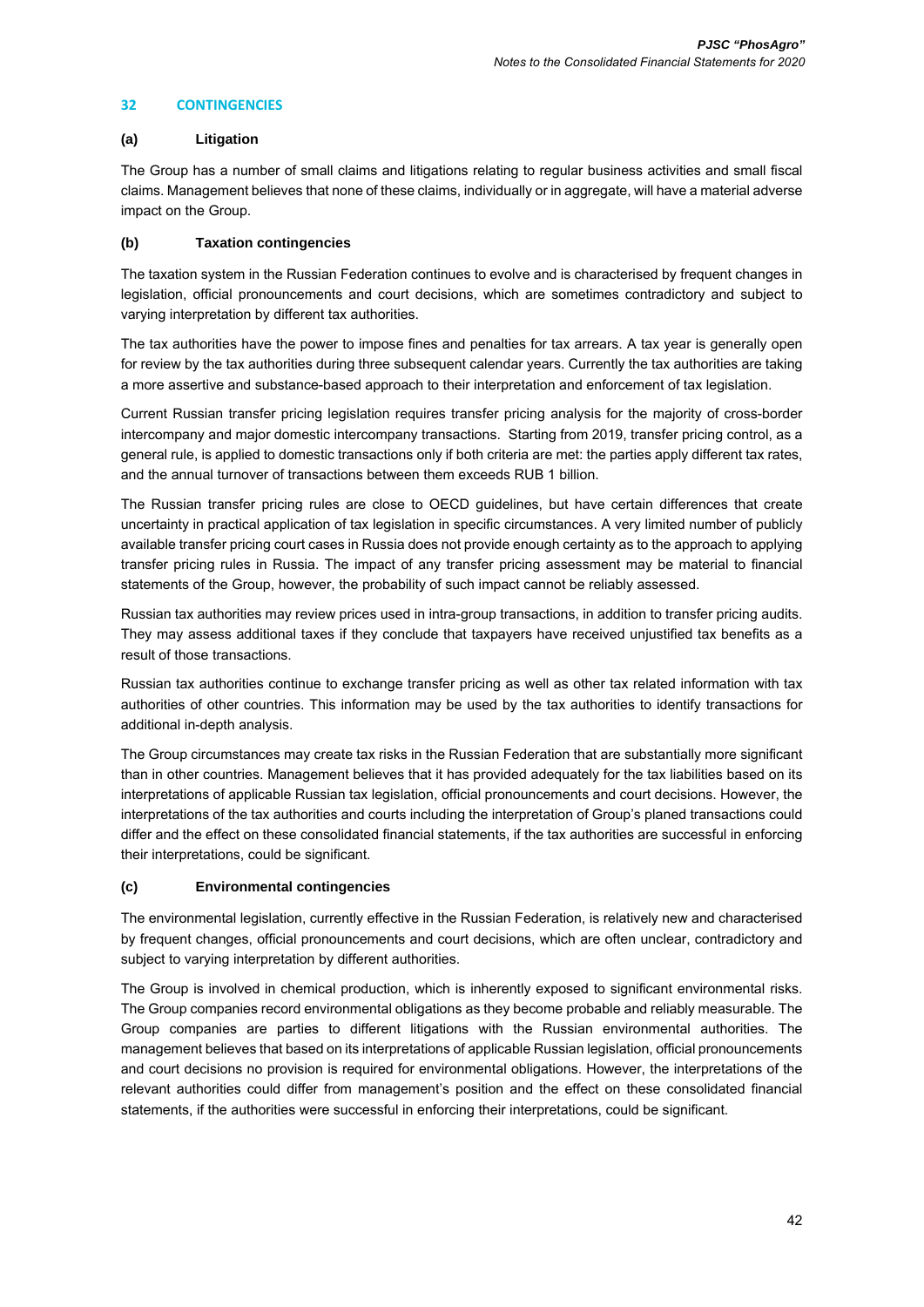#### **(d) Compliance with covenants.**

The Group is subject to certain covenants related primarily to its loans and borrowings. Non-compliance with such covenants may result in negative consequences for the Group including growth in the cost of borrowings and declaration of default.

The Group was in compliance with covenants at 31 December 2020 and 31 December 2019.

#### **33 RELATED PARTY TRANSACTIONS**

#### **(a) Transactions and balances with associates**

#### *(i) Transactions with associates*

|                                         | 2020               | 2019               |  |
|-----------------------------------------|--------------------|--------------------|--|
|                                         | <b>RUB million</b> | <b>RUB</b> million |  |
| Sales of goods and services             | 26                 | 32                 |  |
| Other income, net                       |                    | 2                  |  |
| Interest income                         |                    |                    |  |
| Purchases of goods and services         | (561)              | (527)              |  |
| (ii)<br><b>Balances with associates</b> |                    |                    |  |
|                                         | 31 December 2020   | 31 December 2019   |  |
|                                         | <b>RUB</b> million | <b>RUB million</b> |  |
| Trade and other receivables             | 16                 | 41                 |  |
| Trade and other payables                | (12)               | (18)               |  |

#### *(iii) Financial guarantees*

The Group issued financial guarantees to banks on behalf of associates amounting to RUB 340 million (31 December 2019: RUB 726 million).

#### **(b) Transactions and balances with other related parties**

#### *(i) Transactions with other related parties*

|                                 | 2020               | 2019               |
|---------------------------------|--------------------|--------------------|
|                                 | <b>RUB million</b> | <b>RUB</b> million |
| Sales of goods and services     | 686                | 352                |
| Dividend income                 | 203                |                    |
| Interest income                 |                    | 3                  |
| Interest expenses               |                    |                    |
| Other expenses, net             | (53)               | (61)               |
| Purchases of goods and services | (115)              | (2,005)            |

#### *(ii) Balances with other related parties*

|                                            | 31 December 2020<br>RUB million | 31 December 2019<br>RUB million |
|--------------------------------------------|---------------------------------|---------------------------------|
| Short-term loans issued, at amortised cost |                                 |                                 |
| Trade and other receivables                | 14                              |                                 |
| Trade and other payables                   | (237)                           | (123)                           |

The balances and transactions with related parties are usually unsecured and denominated in RUB.

#### *(iii) Financial guarantees*

The Group has not issued financial guarantees to banks in favour of other related parties as at 31 December 2020 and 31 December 2019.

#### **(c) Key management remuneration**

The remuneration of the Board of Directors and key management personnel amounted to RUB 3,351 million (2019: RUB 2,462 million).